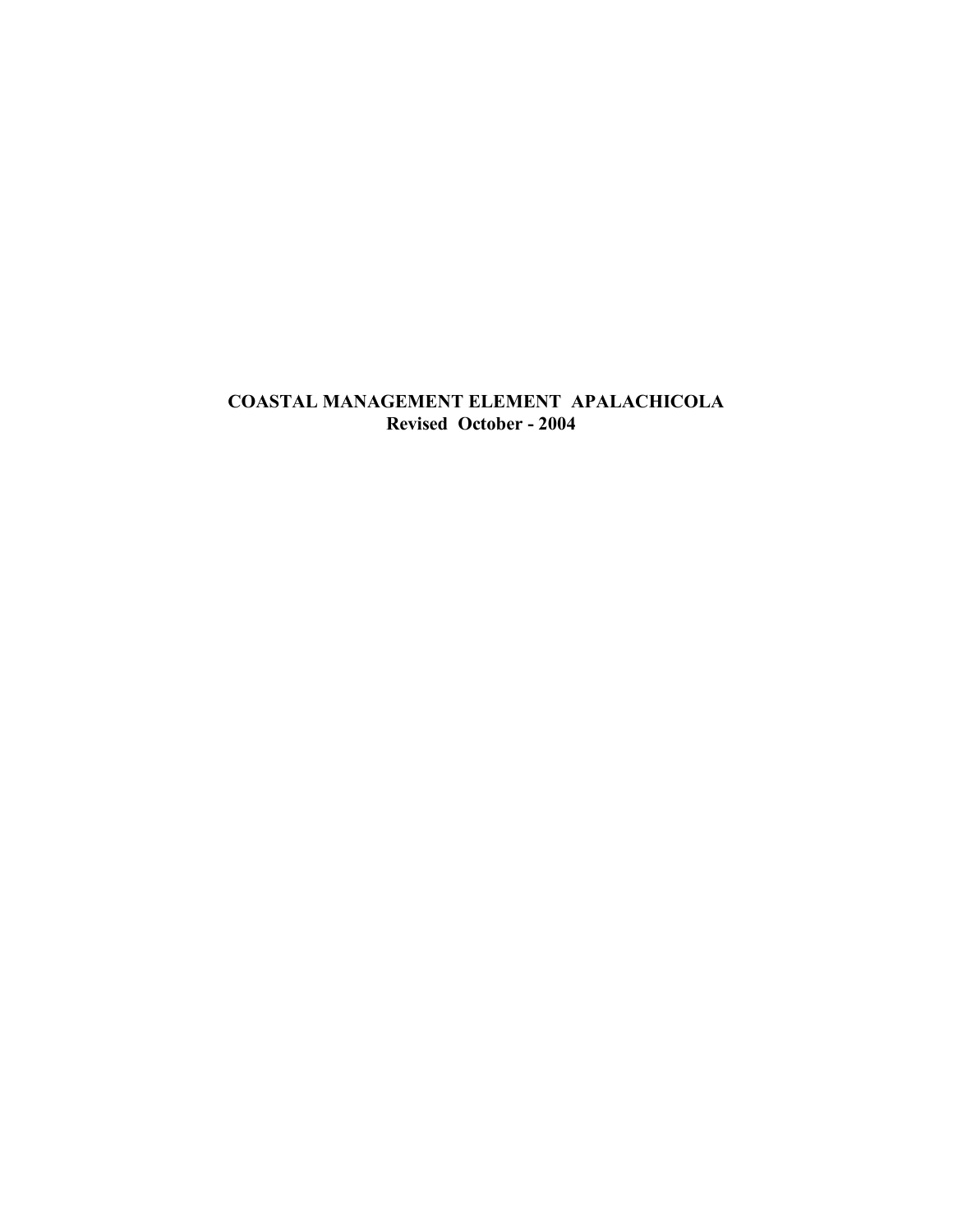# **Coastal Management Element - Apalachicola Table of Contents**

| Coastal Area Boundary                       |    |
|---------------------------------------------|----|
| Land Use                                    |    |
| Water Dependent/Water Related Use           |    |
| Conflicts in Shoreline Use                  | 3  |
| Recreational Water Dependent Facility Needs | 4  |
| Area in Need of Redevelopment               | 11 |
| Economic Base                               | 11 |
| <b>Natural Resources</b>                    | 12 |
| Historic and Archaeological Resources       | 12 |
| <b>Estuarine Pollution</b>                  | 13 |
| Natural Disaster Planning                   | 24 |
| <b>Hazard Mitigation</b>                    | 43 |
| Post Development Redevelopment              | 45 |
| Coastal High Hazard Inventory & Analysis    | 47 |
| <b>Beaches and Dunes</b>                    | 51 |
| <b>Public Access</b>                        | 51 |
| Coastal Area Infrastructure                 | 55 |
| Goals, Objectives and Policies              | 59 |
| Appendix of Maps                            | 74 |
|                                             |    |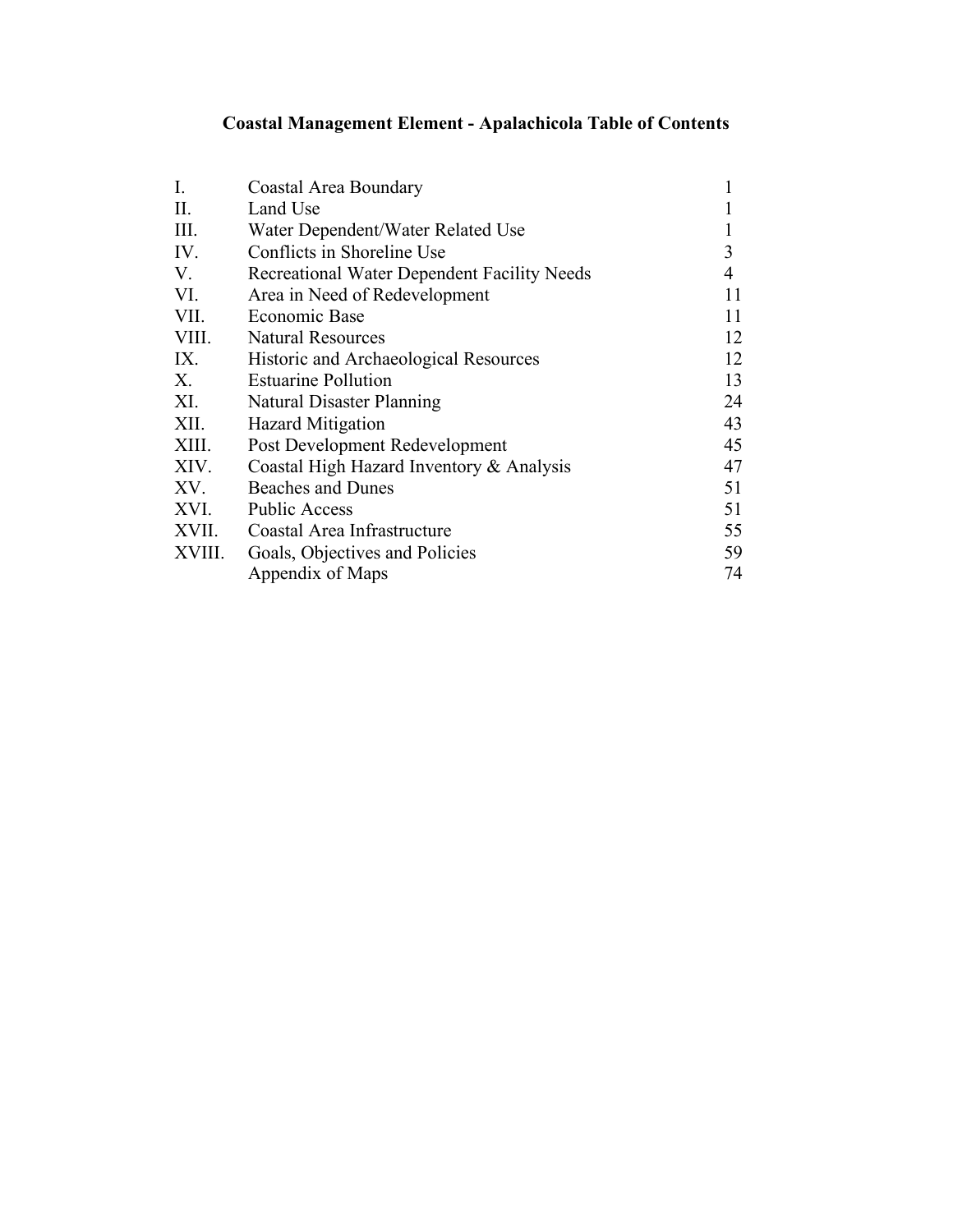# List of Tables

| $\mathbf{1}$   | <b>Estimated Coastal Area Land Use</b>                        | $\mathbf{1}$   |
|----------------|---------------------------------------------------------------|----------------|
| $\overline{2}$ | Water Dependent/Water Related Uses                            | $\overline{c}$ |
| 3              | <b>Actual and Projected Boat Registrations</b>                | 5              |
| $\overline{4}$ | Projected Boat Registration Increases                         | 5              |
| 5              | <b>Estimated Number of Pleasure Crafts Berthed</b>            | $\overline{7}$ |
| 6              | Demand for Wet Slips and Dry Racks                            | 8              |
| $\overline{7}$ | Capacity for Wet Slips and Dry Racks                          | 8              |
| 8              | Predicted Number of Berths Demanded                           | 9              |
| 9              | Projected Growth in Demand for Berthing                       | 10             |
| 10             | Distribution of Berthing Demand                               | 11             |
| 11             | Water Quality Assessment Report - Apalachicola Bay            | 14A            |
| 12             | Water Quality Assessment Report - Apalachicola River          | 14B            |
| 13             | Hurricane Vulnerability Population in Franklin County         | 25             |
| 14             | Persons Seeking Public Shelter                                | 26             |
| 15             | Persons Requiring Shelter Based on Hurricane Evacuation Zones | 26             |
| 16             | Shelter Inventory                                             | 29             |
| 17             | Roadway Vulnerability Analysis                                | 31             |
| 18             | <b>Calculated Evacuation Clearance Times</b>                  | 34             |
| 19-23          | Hurricane Evacuation Order Times                              | 35,36          |
| 24             | Projections of Population Requiring Evacuation                | 38             |
| 25             | Projection of Public Shelter Use                              | 38             |
| 26             | <b>Public Access Facilities</b>                               | 52             |
| 27             | Summary of Coastal Recreation Facility Supply                 | 53             |
| 28             | Estimate of Needs by Year                                     | 54             |
| 29             | Existing Sewage Treatment Plants in the Coastal Area          | 55             |
| 30             | Water Facilities in the Coastal Area                          | 57             |
| 31             | Capacity Analysis of Existing Roadway System                  | 57             |

# **List of Maps**

|    | Coastal Area Boundary                            |
|----|--------------------------------------------------|
| 2  | Existing Land Use                                |
|    | Coastal Area Future Land Use                     |
|    | Water Dependent/Water Related Uses in Coast Area |
| 5  | <b>Coastal Area Historic District</b>            |
| 6  | <b>Water Classifications</b>                     |
|    | Apalachicola Bay Basin Water Quality             |
| 8  | Apalachicola River Basin Water Quality           |
| 9  | Coastal High Hazard Area                         |
| 10 | Hurricane Vulnerability Area                     |
| 11 | <b>Shelters</b>                                  |
| 12 | Coastal Area Roadway Network                     |
| 13 | <b>Evacuation Network</b>                        |
| 14 | Roadway Network Critical Links                   |

15 | Sewage Treatment Plant Service Area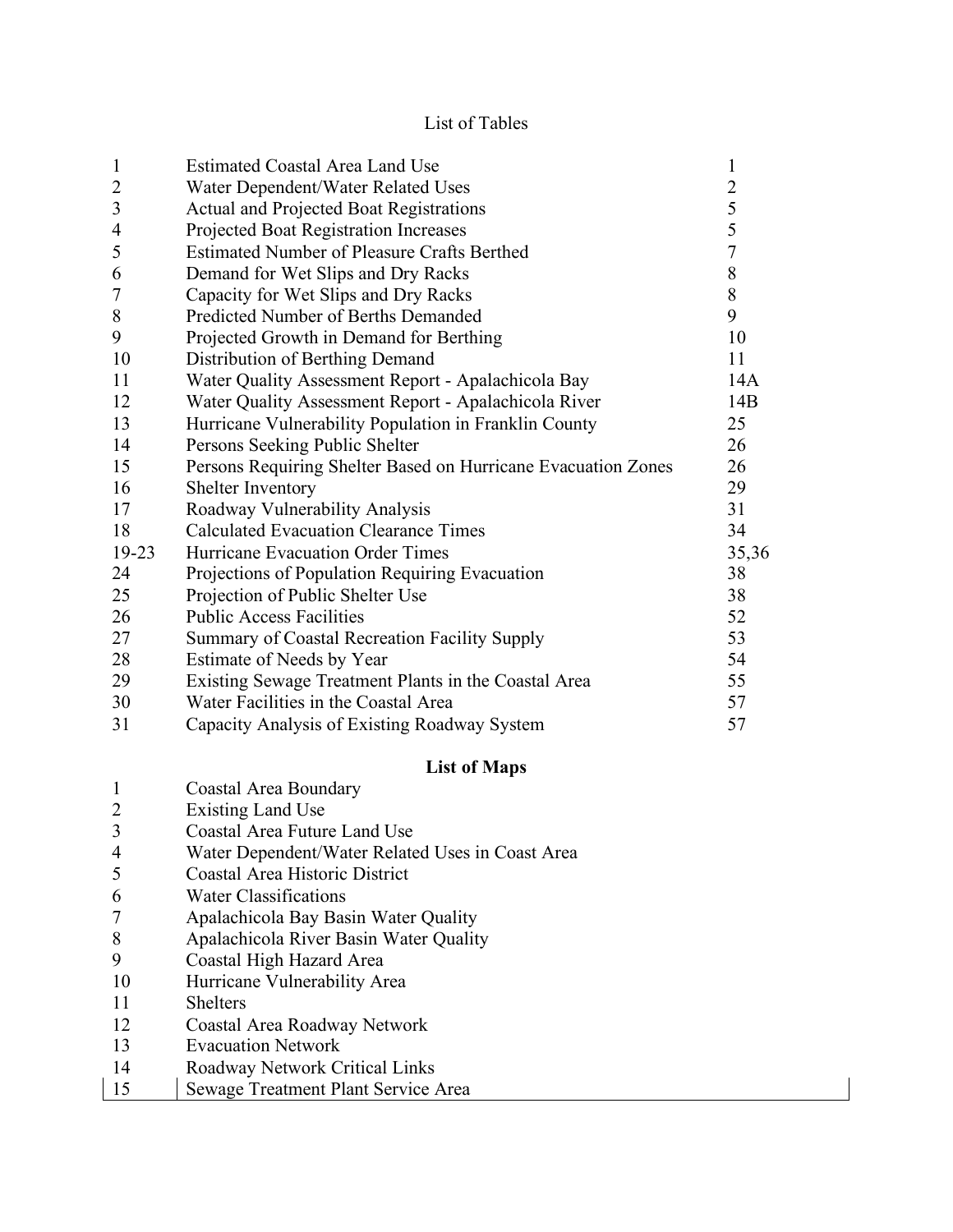## I. COASTAL AREA BOUNDARY

The coastal area for Apalachicola shall consist of an area designated by the City Zoning Regulations as the special waterfront district (See map 1). This designation serves as the special purpose study area for hurricane evacuation and hazard mitigation purposes and includes the Category 1 Hazard Zone. The special purpose study area for estuarine water quality are these estuarine waters referred to as the Apalachicola River and Bay, East Bay, St. Vincent Sound and adjacent Gulf of Mexico waters.

## II. LAND USE IN COASTAL AREA

The existing land uses within the Apalachicola coastal area are identified on Map 1 and inventoried in Table 1. The predominant land uses in the coastal area are conservation, undeveloped and residential. The intense urbanized areas are located along the periphery of the coastal area as indicated by Map

## III. WATER-DEPENDENT/WATER-RELATED USE

The following water dependent uses occur in the City: water-dependent recreation fishing piers and boat ramps, commercial fishing facilities and marinas.

| Residential               | 24.2        |
|---------------------------|-------------|
| <b>Commercial General</b> | 5.1         |
| Undeveloped/Vacant        | 33.4        |
| Conservation              | 99.0        |
| <b>Public Facilities</b>  | 4.9         |
| Industrial                | .5          |
| Seafood Commercial        | 6.4         |
| Recreation                | 9.6         |
| Total                     | 183.1 acres |

#### **TABLE 1 Estimated Coastal Area Land Use**

The following water-related uses occur in the City: commercial resorts, upland support for marinas, upland support for commercial fishing, dry storage and support for parks and recreation. The existing water dependent and water-related uses are shown on Map 3 and inventoried in

## **Table 2 TABLE 2 WATER DEPENDENT/WATER RELATED USES IN APALACHICOLA** WATER FACULITY DEPENDENT WATER RELATED

| Facility |                              | Water          | Water Related |
|----------|------------------------------|----------------|---------------|
|          |                              | Dependent Uses |               |
|          | Apalachicola Marine Services |                |               |
|          | Leavins Seafood              |                |               |
|          | Buddy Ward & Son Sfd.        |                |               |
|          | Miller Marine                |                |               |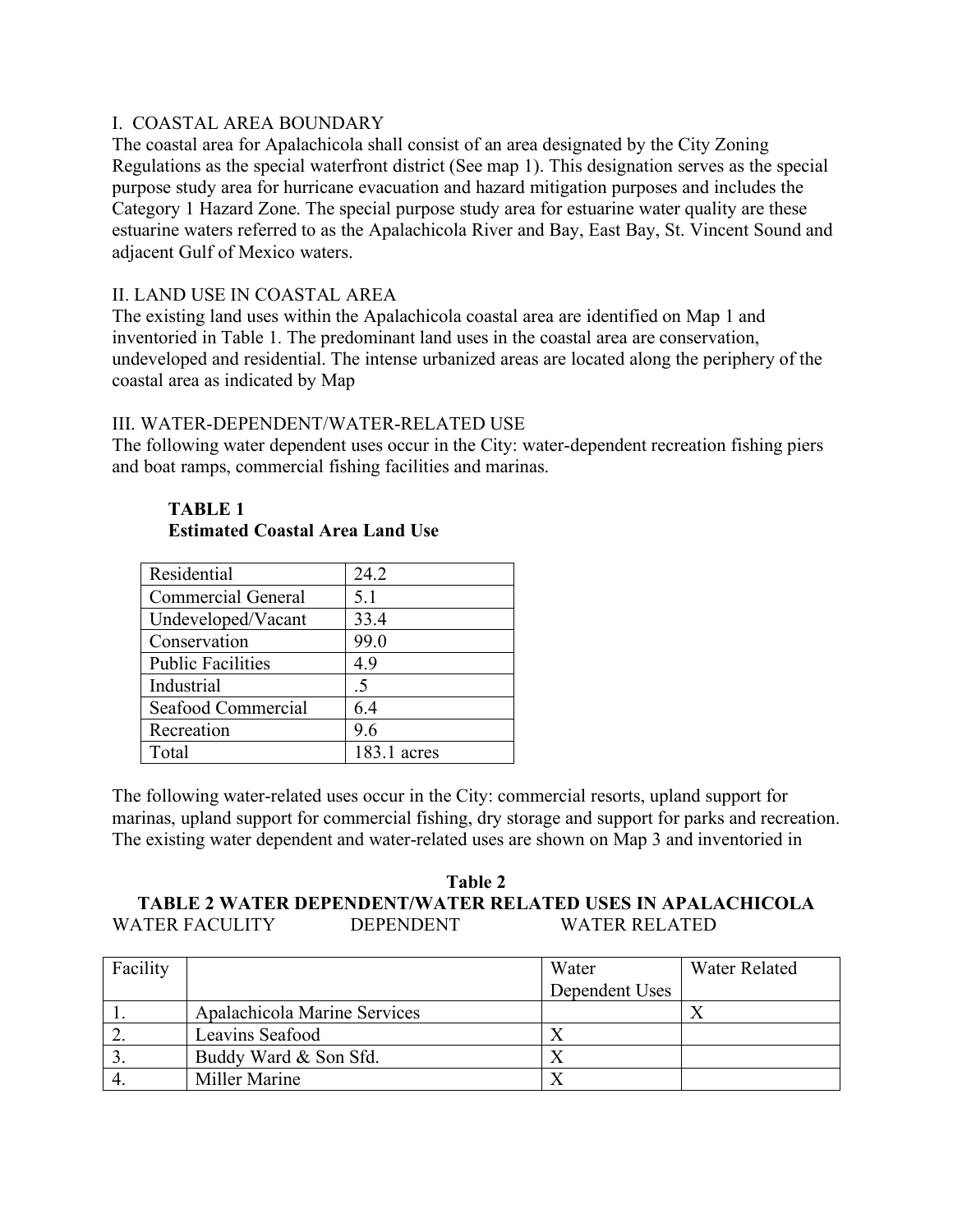| 5.                | Rainbow Motel & Marina                    | X                     |                       |
|-------------------|-------------------------------------------|-----------------------|-----------------------|
| 6.                | Warehouse Storage                         |                       | X                     |
| 7.                | Frog Level Marine                         |                       | $\boldsymbol{X}$      |
| 8.                | Taranto & Sons Sfd.                       | X                     |                       |
| $\overline{9}$ .  | <b>City Dock</b>                          | $\overline{X}$        |                       |
| 10.               | <b>Raffield Fisheries</b>                 | $\overline{X}$        |                       |
| 11.               | Commercial dock facility                  | $\overline{\text{X}}$ |                       |
| 12.               | City dock                                 | $\overline{X}$        |                       |
| 13.               | D & G Seafood                             | $\overline{\text{X}}$ |                       |
| 14.               | 13-Mile Seafood                           | $\overline{\text{X}}$ |                       |
| 15.               | <b>Coast Guard Station</b>                | $\overline{\text{X}}$ |                       |
| 16.               | Riverside Seafood & Ice                   | $\overline{X}$        |                       |
| 17.               | Commercial docking facility               | $\overline{\text{X}}$ |                       |
| $\overline{18}$ . | Bodiford Shrimp Co.                       | $\overline{\text{X}}$ |                       |
| 19.               | Gander's                                  |                       | X                     |
| 20.               | Gulf Oil Supply                           |                       | $\overline{X}$        |
| 21.               | Lewis Seafood                             |                       | $\overline{X}$        |
| 22.               | Upland support for commercial fishing     |                       | $\overline{X}$        |
| 23.               | Corky Richard's woodworking               |                       | $\overline{X}$        |
| 24.               | Wefing Marine Supply                      |                       | $\overline{X}$        |
| $\overline{25}$ . | Sizemore's Ace Hardware                   |                       | $\overline{\text{X}}$ |
| 26.               | Apalachicola Building Supply              |                       | $\overline{\text{X}}$ |
| 27.               | Franklin Shipbuilding                     |                       | X                     |
| 28.               | <b>Quality Seafood</b>                    | X                     |                       |
| 29.               | <b>Bayside Shellfish</b>                  | $\overline{\text{X}}$ |                       |
| 30.               | Scipio Creek Marina                       | $\overline{\text{X}}$ |                       |
| 31.               | Harbor Master House                       |                       |                       |
| 32.               | Apalachicola National Estuarine Research  |                       | X                     |
|                   | Reserve                                   |                       |                       |
| 33.               | Dept. of Natural Resources Shellfish      |                       | $\boldsymbol{X}$      |
|                   | Laboratory                                |                       |                       |
| 34.               | Upland support for commercial fishing     |                       | $\boldsymbol{X}$      |
| 35.               | Apalachicola Adventures (Charter fishing) |                       | X                     |
| 36.               | Battery Park and boat basin               | X                     |                       |
| 37.               | Lafayette Park                            | $\overline{\text{X}}$ |                       |

# IV. CONFLICTS IN SHORELINE USE

The existing land use Map 2 and Table 1'shows that the coastal area land use is predominantly conservation. Following conservation, the land use predominances is next split between residential and undeveloped/vacant. As shown on the future land use map 3, conservation still ranks highest and is split next between residential and general commercial. Shoreline access within Apalachicola is limited as per the existing and proposed future land use maps for two major reasons.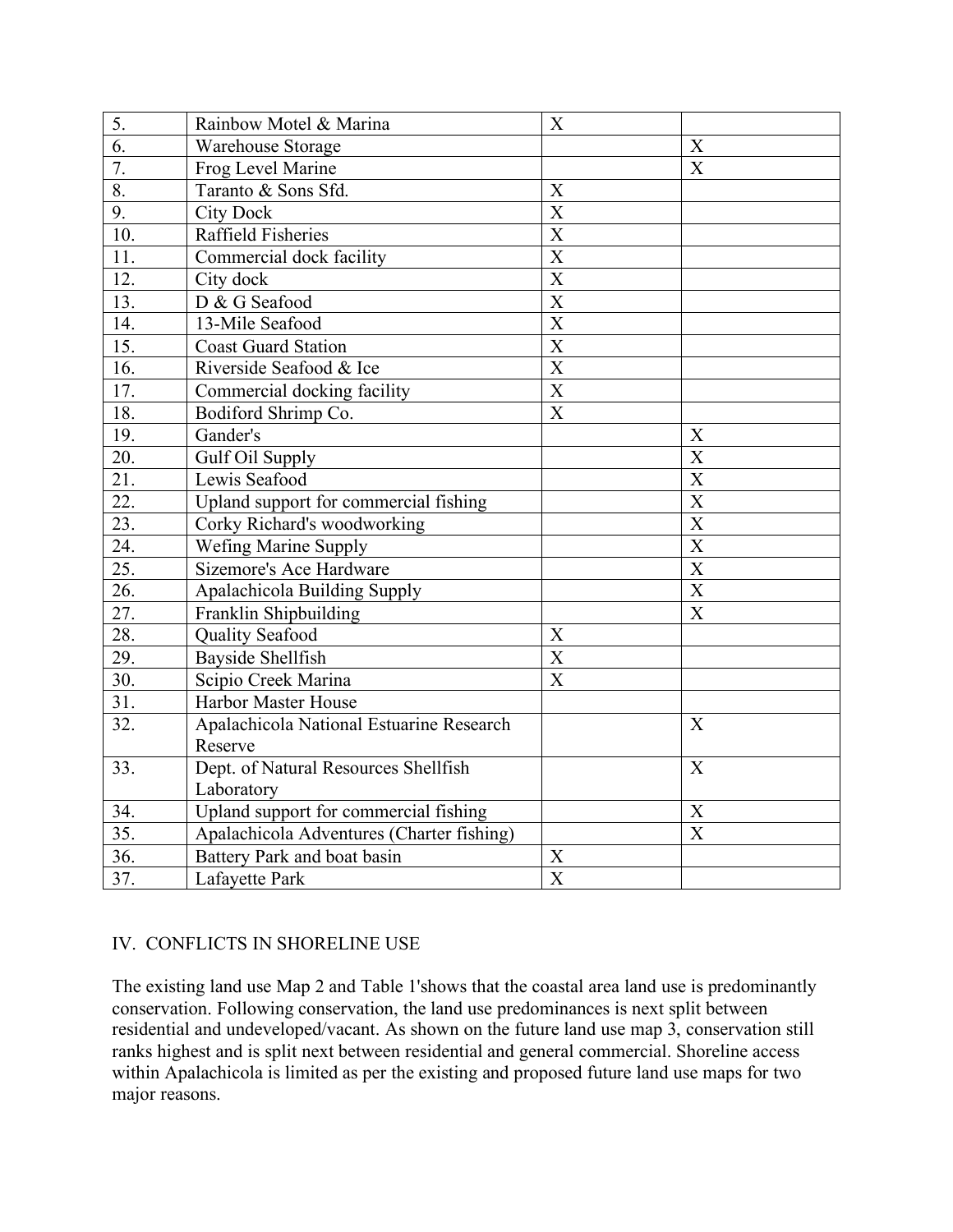Traditional shoreline use (recreational/commercial) is prohibited within the designated residential and conservation area. This leaves the downtown riverfront area along Water Street and the Scipio Creek boat basin at the end of Commerce Street as the only viable commercial shoreline access area within the City limits. Traditionally used for seafood processing, commercial fish unloading docks and water dependent wholesale/retail business, the working waterfront of downtown Apalachicola has been encroached upon, in recent years by a growing tourism industry. Where once seafood processing houses lined Water street, there are now two restaurants, one major marina and plans to construct another marina motel/restaurant and two additional marina facilities along the already busy waterfront.

As recreational boating increase in popularity within Franklin County, (see Table 3) it is expected that this will create demand pressures on both coastal and inland shore resources for additional marina facilities within Apalachicola and create additional conflicts between the traditional commercial fishing use of shoreline property and newer tourism oriented commercial pressures. At some point, the City, through its zoning regulations, may have to restrict future tourism oriented commercial development from further expansion along the riverfront if it expects to maintain a viable working seafood waterfront.

This potential expansion may also come into conflict with environmentally sensitive lands. Since shoreline is essentially fixed in supply, boating and marina expansion may encounter a resource constraint that must be rationed by either the private market (i.e., the price system) and/or government intervention.

The tourism/commercial seafood industry conflict is not the only conflict facing Apalachicola. The City, along with State and Federal (see section on existing State, regional and local regulatory programs) currently have adequate regulations to protect the shoreline. However, any regulations are only as strong as their enforcement and as strong as local government commitment to protection of the resources.

# V. RECREATIONAL WATER DEPENDENT FACILITY NEEDS

The following needs analysis is based on information about Franklin County as a whole. No breakdown of information was available relative to the municipalities within the county. The information is relevant to Apalachicola for the following reasons: 54% (7 out of 13) of the existing marinas (as inventoried in the public access section) in the county are found within the incorporated limits of Apalachicola; Apalachicola is located adjacent to easily navigated waters and therefore a prime location for recreational water-dependent facilities; recreational waterdependent facilities are being proposed at the time of this writing for the City's waterfront.

With regard to marina facilities, supply, demand and projected need analysis was determined using a 1984 Department of Natural Resources study titled, "Estimation of the Demand and Supply of Marina Services in the State of Florida." The study bases its projected needs for marina facilities on a number of variables, including boat registration information and population projections for the area. With respect to data sources, boat registrations were obtained from the county by the Florida Department of Natural Resources over the 1965-1981 period. Population and personal income information was obtained from the National U.S. Department of Commerce.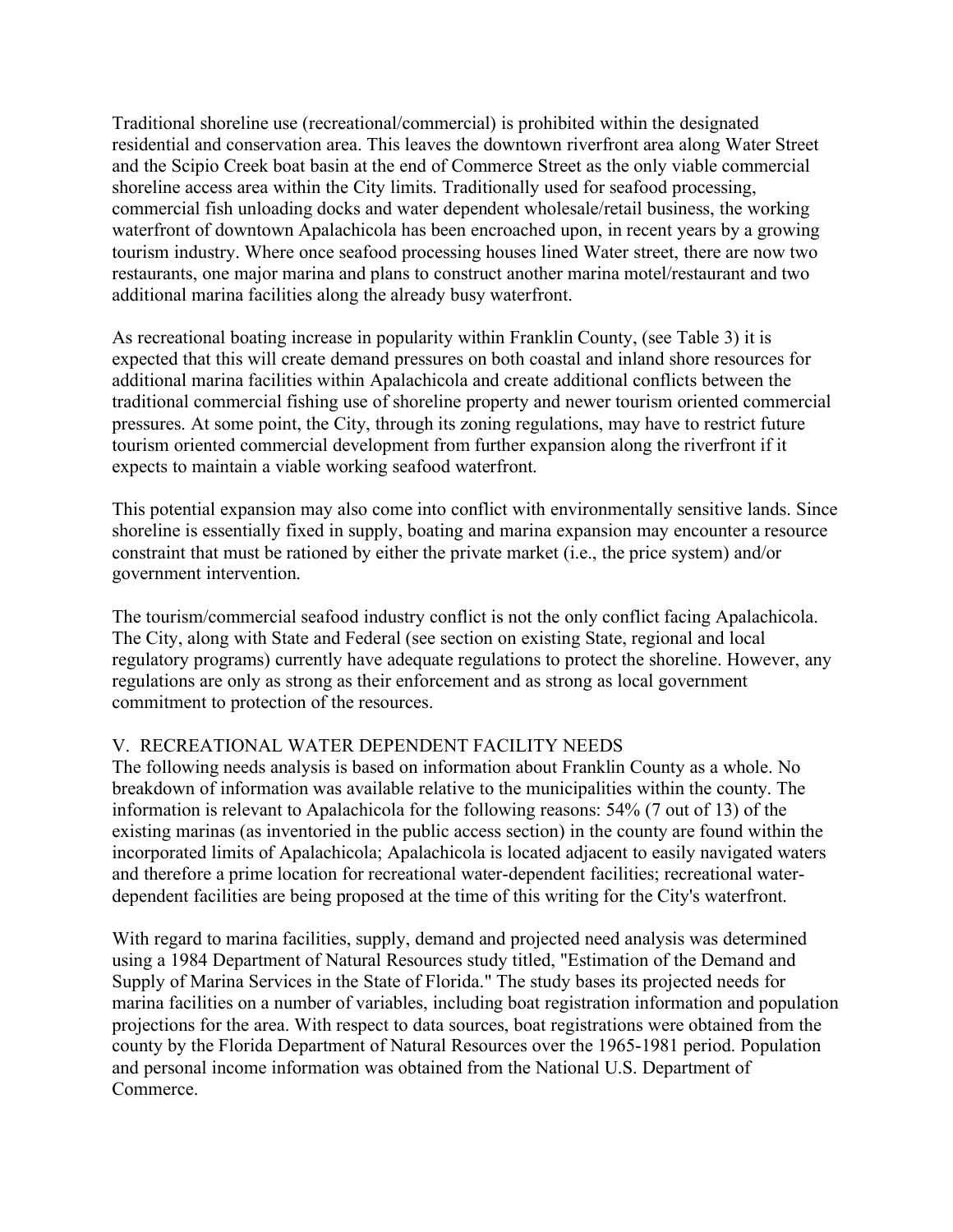According to the study, Franklin County boat registration is expected to increase from 1990 by approximately 60 boats by the year 1995, from 1033 boats in 1990 to 1092 boat registrations in 1995. By the year 2000, that figure is projected to increase by 106 to a projection of 1139 boat registrations in the year 2000. By the year 2005, projections indicate there will be 1,247 boats registered in the county (see Table 3). Table 4 indicates the total projected increase from 1982- 2005 in the number of boats registered in Franklin County as 377 or 43.33 percent.

| By State Planning Region and County |        |        |        |        |        |        |
|-------------------------------------|--------|--------|--------|--------|--------|--------|
| For Florida. 1982 to 2005           |        |        |        |        |        |        |
| Region-                             | Actual | 1985   | 1990   | 1995   | 2000   | 2005   |
| County                              | 1982   |        |        |        |        |        |
| Calhoun                             | 948    | 1,047  | 1,111  | 1,185  | 1,232  | 1,325  |
| Franklin                            | 870    | 965    | 1,033  | 1,092  | 1,139  | 1,247  |
| Gadsden                             | 1,452  | 1,644  | 1,737  | 1,827  | 1,912  | 2,026  |
| Gulf                                | 1,383  | 1,404  | 1,419  | 1,463  | 1,493  | 1,606  |
| Holmes                              | 1,084  | 1,223  | 1,348  | 1,454  | 1,558  | 1,670  |
| Jackson                             | 2,473  | 2,686  | 2,823  | 3,050  | 3,212  | 3,532  |
| Jefferson                           | 513    | 544    | 575    | 609    | 642    | 683    |
| Leon                                | 8,634  | 9,253  | 9,853  | 10,463 | 11,049 | 11,563 |
| Liberty                             | 488    | 499    | 531    | 563    | 584    | 627    |
| Wakulla                             | 1,448  | 1,561  | 1,601  | 1,656  | 1,722  | 1,791  |
| Washington                          | 1,181  | 1,291  | 1,413  | 1,540  | 1,649  | 1,786  |
| Total                               | 20.474 | 22.216 | 23.444 | 24.901 | 26.203 | 27.857 |

# **Table 3 Actual and. Projected Boat Registrations By State Planning Region and County**

SOURCE: 1984 Department of Natural Resources

## **Table 4 Projected Increase in the number of Boats Registered and the Total Percent Growth in Registered Boats by Region and County of Florida. 1982-2005**

| Region-County | Increase in Number of Boats | <b>Total Percent Growth</b> |
|---------------|-----------------------------|-----------------------------|
|               |                             | 1982-2005                   |
| Calhoun       | 377                         | 39.77                       |
| Franklin      | 377                         | 43.33                       |
| Gadsden       | 574                         | 39.53                       |
| Gulf          | 223                         | 16.12                       |
| Holmes        | 586                         | 54.06                       |
| Jackson       | 1,059                       | 42.82                       |
| Jefferson     | 170                         | 33.14                       |
| Leon          | 2,929                       | 33.92                       |
| Liberty,      | 139                         | 28.48                       |
| Wakulla       | 343                         | 23.69                       |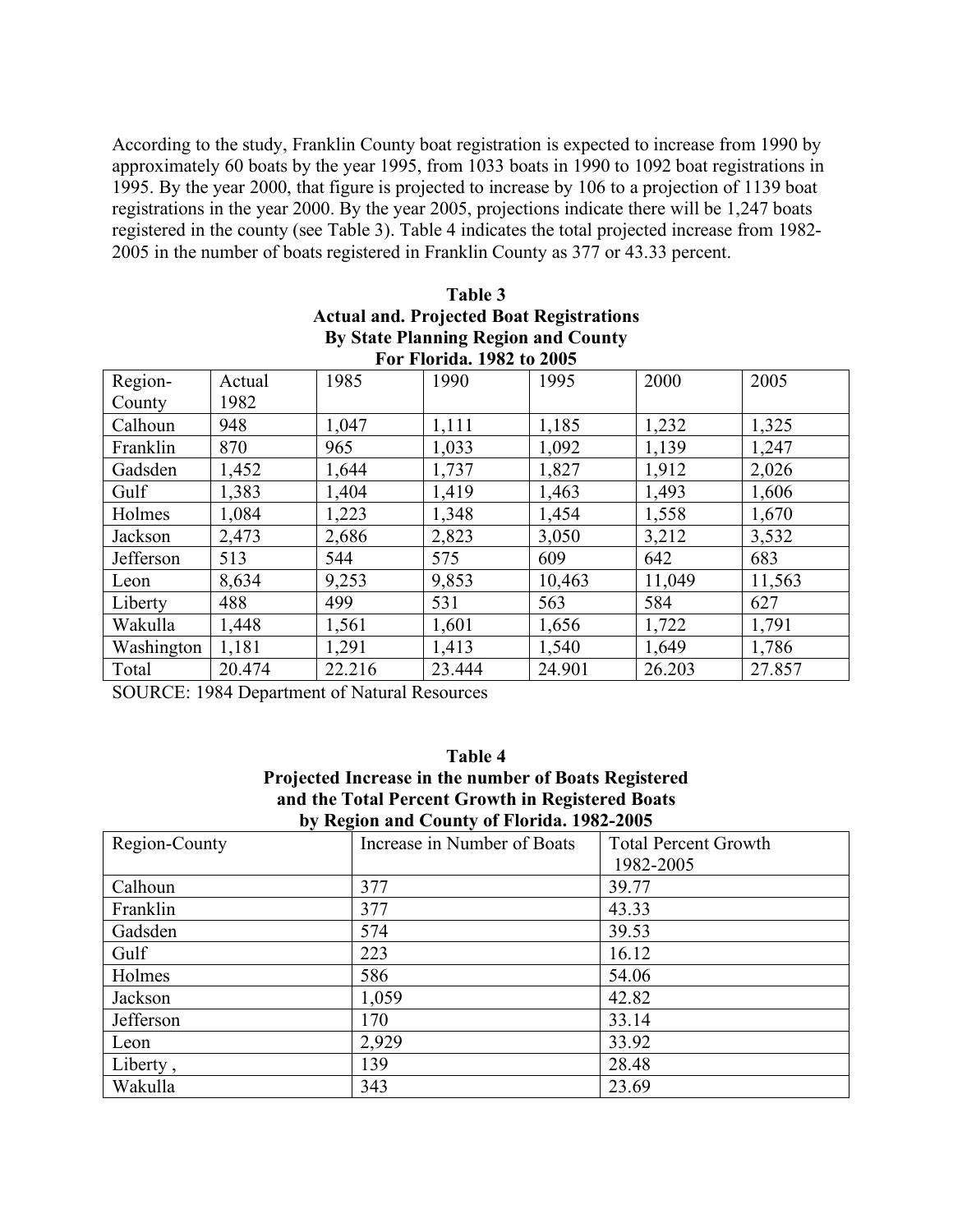| Washington                                   | 604   |        |  |
|----------------------------------------------|-------|--------|--|
| Region 2                                     | 7,384 | 36.07% |  |
| Source: 1984 Department of Natural Resources |       |        |  |

Some assumptions of those projections, as reported in the 1984 study, are as follows:

1. Population forecasts were provided by the University of Florida, Office of Business and Economic Research to the year 2000. It was assumed that for the 2000-2005 period population would continue to grow at the projected growth rates for the 1990-2000 period. For Franklin County, that growth rate is 2.36 percent. (See Future Land Use element)

2. Personal Income Forecasts were also provided by the University of Florida, Office of Business & Economic Research to the year 1990. Personal income for the 1990-2005 period was calculated by assuming that real per capita income would continue to grow at the 1982-1990 rate, then multiplied by the population projections to arrive at real personal income (i.e. personal adjusted for the consumer price index).

3. The Consumer Price Index was forecasted by Data Resources Incorporated for the 1982-2005 period.

4. For those counties in which gas prices were used in the projection equations, projections of gas prices for the 1982-2005 period were provided by the U.S. Department of Energy.

5. Boating expenditures per boat were held constant at the 1982 level. Forecasts were not available. The historical trend was downward. Thus, holding boating expenditures per boat constant may be considered as resulting in conservative predictions if boating expenditures per boat continue to decline over the projection period.

A. The Demand for Marina Service

Marinas usually provide two kinds of basic services to the public. They offer wet slips and dry slips or racks for boat storage. It is important that demand for wet slips or berths be differentiated from the demand for dry berths. First, these are really two different products. Second, dry berths may not interfere with wetlands or other environmentally sensitive lands. Not surprisingly, in every region of the study, wet slips outnumbered dry racks by nearly 2 to 1 for the average marina.

Table 5 indicates the estimated number of pleasure crafts berthed in Franklin County during 1982. Based on those estimates, Table 6 indicates demand for wet slips vs. dry racks during 1982. As a point of comparison. Table 7 indicates the capacity of those wet slips and dry racks located within Franklin County during 1982. As the tables reflect, in 1982, there was more than adequate capacity of wet and dry docking facilities within the County - both wet and dry slips operated at a 77 percent capacity.

### **Table 5 Estimated Number of Pleasure Crafts**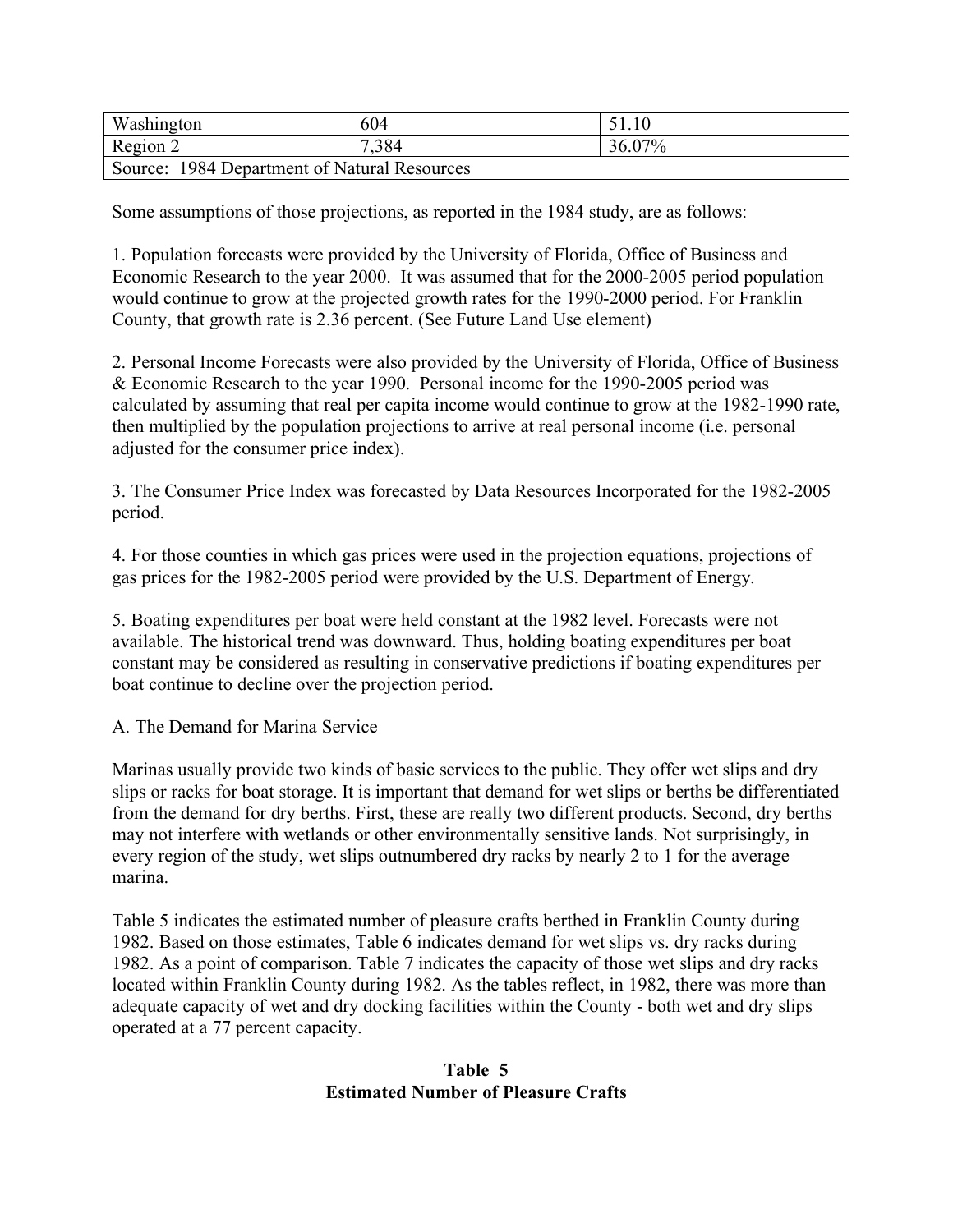|                | Region-County     | Number Berthed   | Percent of Region |
|----------------|-------------------|------------------|-------------------|
| 1.             | West Florida      |                  |                   |
|                | Bay               | 1,683            | 31.28             |
|                | Escambia          | 1,669            | 31.02             |
|                | Okaloosa          | 1,762            | 32.74             |
|                | Santa Rosa        | 177              | 3.29              |
|                | Walton            | 9JL              | 1.67              |
|                | Region 1          | 5,381            | 100.00            |
| 2.             | Apalachee         |                  |                   |
|                | Franklin          | 415              | 30.31             |
|                | Gadsden           | 46               | 3.36              |
|                | Gulf              | 150              | 10.96             |
|                | Jackson           | 44               | 3.21              |
|                | Leon              | $\overline{46}$  | 3.36              |
|                | Wakulla           | 668              | 48.80             |
|                | Region 2          | 1,369            | 100.00            |
| 3 <sub>1</sub> | North Central     |                  |                   |
|                | Alachua           | 140              | 24.47             |
|                | Dixie             | 236              | 41.26             |
|                | Taylor            | 12&              | 34. ?7            |
|                | Region 3          |                  | 100.00            |
| 4.             | North East        |                  |                   |
|                | Clay              | 443              | 10.64             |
|                | Duval             | 2,528            | 60.72             |
|                | Flagler           | 171              | 4.11              |
|                | Nassau            | 183              | 4.40              |
|                | Putnam            | 504              | 12.11             |
|                | St. Johns         | $\overline{ill}$ | 8.02              |
|                | Region 4          | 4,163            | 100.00            |
| 5;             | Witchlacoochee    |                  |                   |
|                | Citrus            | 1,350            | 52.41             |
|                | Hernando          | 99               | 3.84              |
|                | Levy              | 200              | 7.76              |
|                | Marion            | 554              | 21.51             |
|                | Sumter            | H3.              | 14.48             |
|                | Region 5          | 2,576            | 100.00            |
|                | Source: DNR, 1984 |                  |                   |

#### **Berthed in Each Region and County In the State of Florida, 1982\***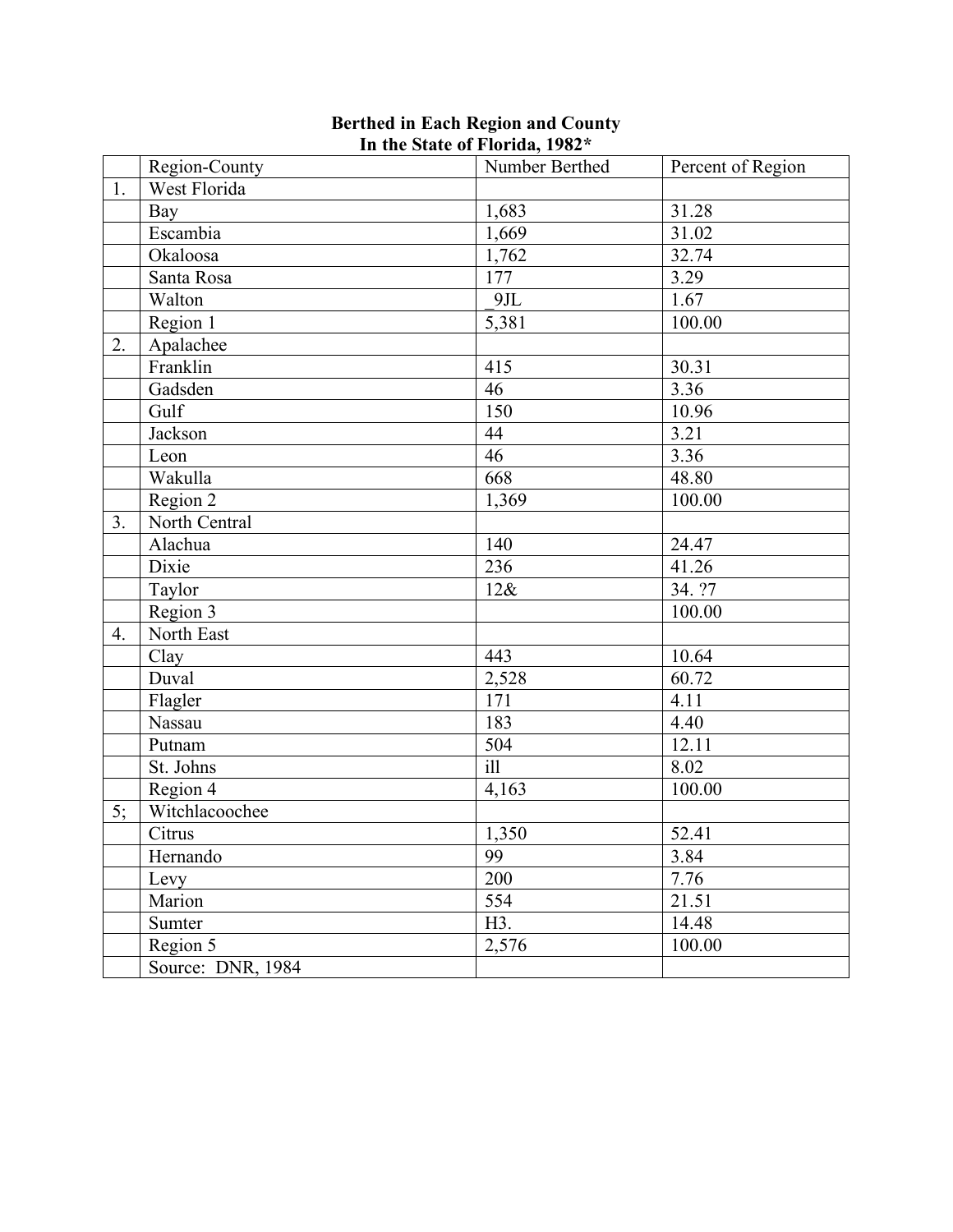#### **Table 6 Demand for Wet Slips and Dry Racks By Region and County of Florida, 1982**

|                   | $\overline{\phantom{a}}$ |           |        |
|-------------------|--------------------------|-----------|--------|
| Region-County     | Wet Slips                | Dry Racks | Total  |
| Apalachee         |                          |           |        |
| Franklin          | 292                      | 123       | 415    |
| Gadsden           | 46                       | $\theta$  | 46     |
| Gulf              | 150                      |           | 150    |
| Jackson           | 44                       |           | 44     |
| Leon Wakulla      | 46 342                   | 0 3 2 6   | 46 668 |
| Region 2          | 920                      | 449       | 1.369  |
| Source: DNA, 1984 |                          |           |        |

**Table 7 Capacity for Wet Slips and Dry Racks By Region and County of Florida, 1982**

| Dy Region and County of Florida, 1962 |           |           |       |  |
|---------------------------------------|-----------|-----------|-------|--|
| Region-County                         | Wet Slips | Dry Racks | Total |  |
| Apalachee                             |           |           |       |  |
| Franklin                              | 380       | 160       | 540   |  |
| Gadsden                               | 130       |           | 130   |  |
| Gulf                                  | 250       |           | 250   |  |
| Jackson                               | 148       |           | 148   |  |
| Leon                                  | 66        |           | 66    |  |
| Wakulla x                             | 407       | 388       | 795   |  |
| Region 2                              | 1.381     | 548       | 1.929 |  |
| SOURCE: DNR, 1984                     |           |           |       |  |

Using that information, plus other methodology information contained in the study such as boat length, number of boats per owner, income of the individual, marine services price. Table 8 calculates the projected demand for berths in Franklin County through year 2005. As indicated in Table 8, 299 berths will be required by 2005 to meet the recreational boating demand in Franklin County. However, because rates of growth in population and per capita income over the 1965- 1982 period as demand determinants are not likely to be sustained, the annual percentage increase in boat registrations in all counties in Florida over the 1982-2005 period will largely determine the actual demand for marina services. Because, after all, the demand for recreational boats is really a demand for recreational services. And a demand for recreational boats is determined, to a large degree, on personal income - still relatively low in Franklin County in comparison to other Florida coastal regions.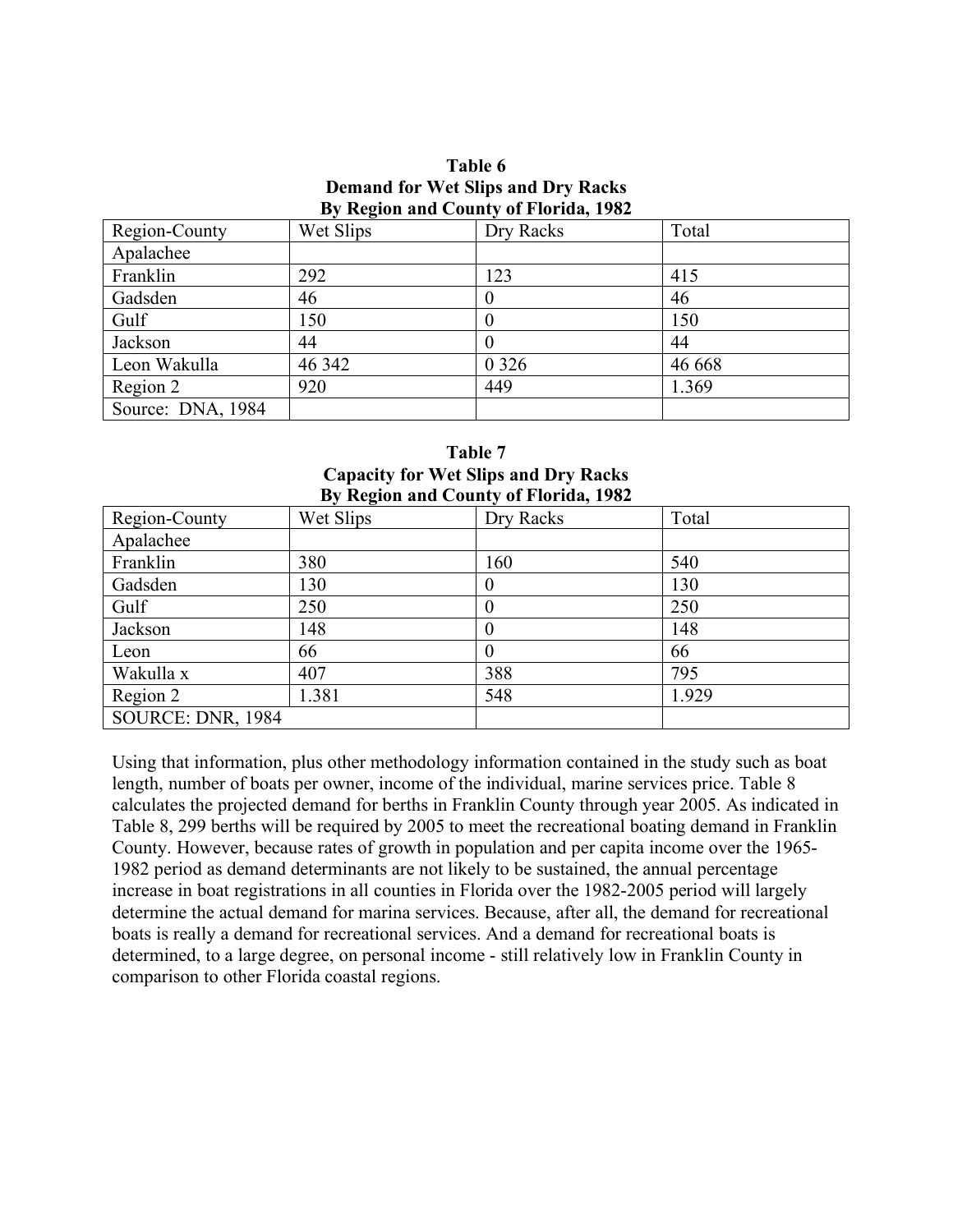| Table 8                                                                         |  |  |  |  |  |  |  |
|---------------------------------------------------------------------------------|--|--|--|--|--|--|--|
| <b>Predicted Number of Berths Demanded In Each Region and County. 1982-2005</b> |  |  |  |  |  |  |  |
| Region-County 1982 1985 1990 1995 2000 2005                                     |  |  |  |  |  |  |  |

| Apalachee         |       |       |       |       |       |       |  |  |
|-------------------|-------|-------|-------|-------|-------|-------|--|--|
| Region-           | 1982  | 1985  | 1990  | 1995  | 2000  | 2005  |  |  |
| County            |       |       |       |       |       |       |  |  |
| Apalachee         |       |       |       |       |       |       |  |  |
| Franklin          | 415   | 511   | 557   | 604   | 644   | 714   |  |  |
| Gadsden           | 46    | 58    | 62    | 67    | 72    | 77    |  |  |
| Gulf              | 150   | 169   | 174   | 184   | 192   | 209   |  |  |
| Jackson           | 44    | 53    | 57    | 63    | 68    | 75    |  |  |
| Leon              | 46    | 55    | 59    | 65    | 70    | 74    |  |  |
| Wakulla           | 668   | 803   | 857   | 928   | 999   | 1,057 |  |  |
| Region 2          | 1.369 | 1.650 | 1.767 | 1.910 | 2.044 | 2.206 |  |  |
| SOURCE: DNR, 1984 |       |       |       |       |       |       |  |  |

| Table 9                                        |  |  |  |  |  |  |
|------------------------------------------------|--|--|--|--|--|--|
| <b>Projected Growth in Demand for Berthing</b> |  |  |  |  |  |  |
| By Region and County of Florida, 1982 to 2005  |  |  |  |  |  |  |

| <b>Region-County</b> | <b>Annual Growth Rate</b> | <b>Additional Berths</b> | <b>Total Percent</b>    |
|----------------------|---------------------------|--------------------------|-------------------------|
|                      |                           | <b>Demanded</b>          | <b>Growth in Demand</b> |
|                      |                           | 1982-2005                | 1982-2005               |
| Apalachee            |                           |                          |                         |
| Franklin             | 2.16                      | 299                      | 72.05                   |
| Gadsden              | 2.24                      | 31                       | 67.39                   |
| Gulf                 | 1.44                      | 59                       | 39.33                   |
| Jackson              | 2.32                      | 31                       | 70.45                   |
| Leon                 | 2.07                      | 28                       | 60.87                   |
| Wakulla              | 1.99                      | 389                      | 58.23                   |
| Region 2             | 2.07                      | 837                      | 61.14                   |

To discuss how those projected berthing (i.e. marina) demands will be met, it is important to realize that in the Apalachee Region (comprised of Calhoun, Franklin, Gadsden, Gulf, Holmes, Jackson, Jefferson, Leon, Liberty, Wakulla, Washington counties), the distribution of berthing demand between private < public marinas is disproportionately split. As indicated in Tab! 10, the private sector provides nearly 94.1 percent of all berthing facilities in the region, while the public sector provides only 5.9 percent. This is accurately reflected in Franklin County, where nearly all docking facilities are privately owned. Table 30 in the Public Access section indicate! the breakdown of Private vs.« Public marinas in the County. It , reasonable to expect that the private sector will provide most, not all, of the projected berthing facilities for Franklin County especially considering such an expenditure is not addressed as < budgeted item in the Capital Improvements element.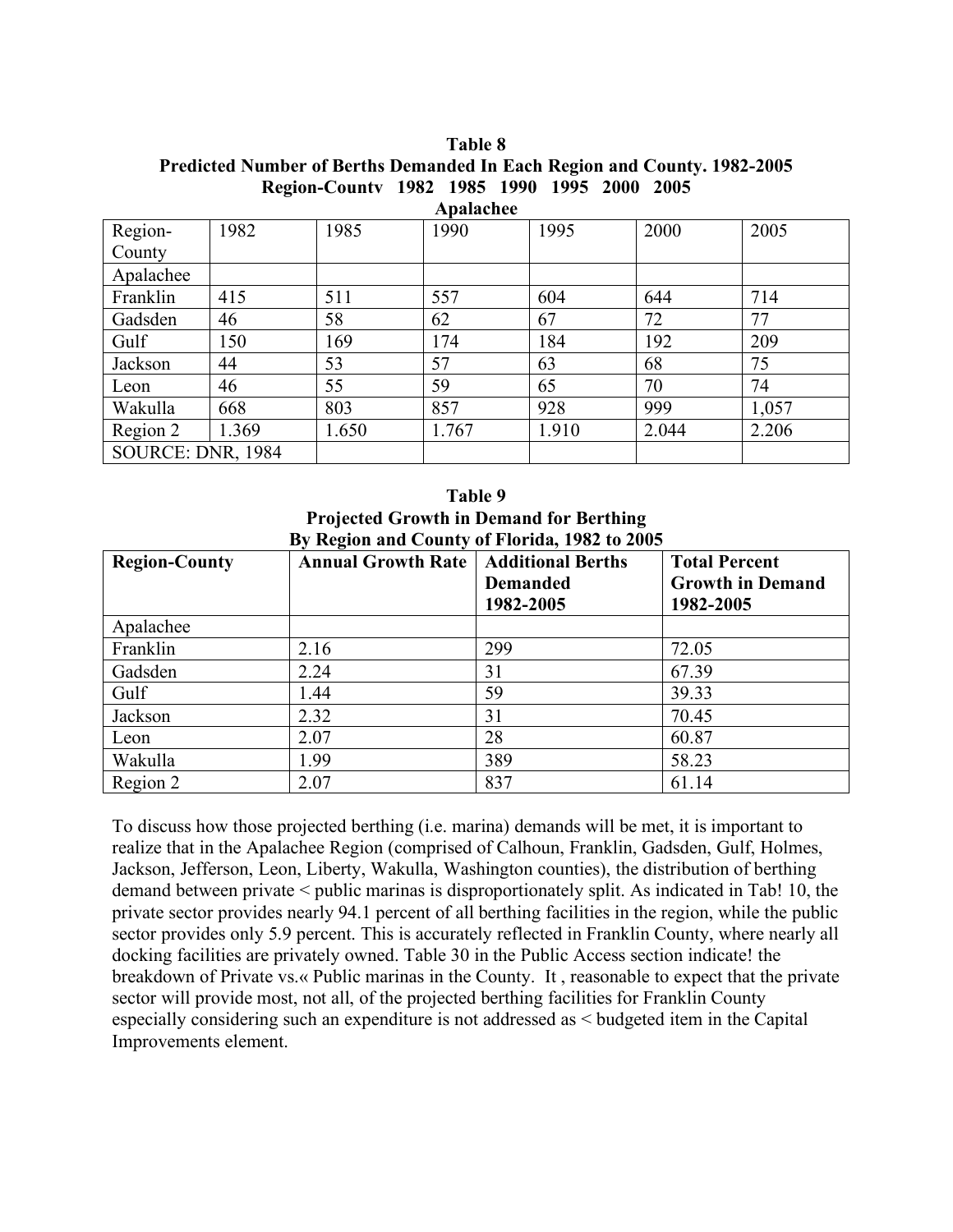## **Table 10 Distribution of Berthing Demand Between Private and Public Marinas By state Planning Region, 1982**

Region Private Public Apalachee 94.1 5.9 Source Department of Natural Resources Report 1984

# VI. AREAS IN NEED OR REDEVELOPMENT

Most, of the commercial waterfront that falls within the coastal area of Apalachicola could be classified as being in an area needing redevelopment. Many of the buildings are historical structures listed on the National Register. See map 5 for historic district boundaries within the coastal area.

The City of Apalachicola does not currently have a redevelopment program in place. However, the City does administer a one million dollar recycling program through which funds are distributed for the purpose of fostering business redevelopment within the City - most of which has so far happened within the coastal area.

The City relies entirely on grant sources to fund economic redevelopment and does not include such programs in its capital improvements funding.

Economic redevelopment is beginning to happen within the City of Apalachicola however. Individual developers, interested in capitalizing on the City's natural and historical resources, have already purchased, and are currently making plans to redevelop, certain blocks within the coastal area; as have other developers in recent years. It is expected that this trend will continue as the County's population grows and development pressures increase on adjacent St. George Island.

# VII. ECONOMIC BASE

Information about Apalachicola's economic base is discussed in greater detail in the Optional Economic Development Element. A synthesis of that information is presented here. The major components of the current economic base of the coastal area are commercial fishing, commercial retail and tourist commercial.

There has been a shift in recent years away from commercial fishing industry toward marinerelated commercial tourism. The conflicts between these two land uses are identified elsewhere in this element. The future land use element proposes that the riverfront area be classified as strictly commercial to accommodate both commercial seafood and commercial tourist industry. It is preferable to locate seafood commercial directly adjacent to the river as this industry has traditionally been more water-dependent and is what helped attract tourism to Apalachicola in the first place. The future land use map makes no distinction between the two uses. It will be the City's zoning ordinance which, through its waivers of lot coverage requirements and setbacks for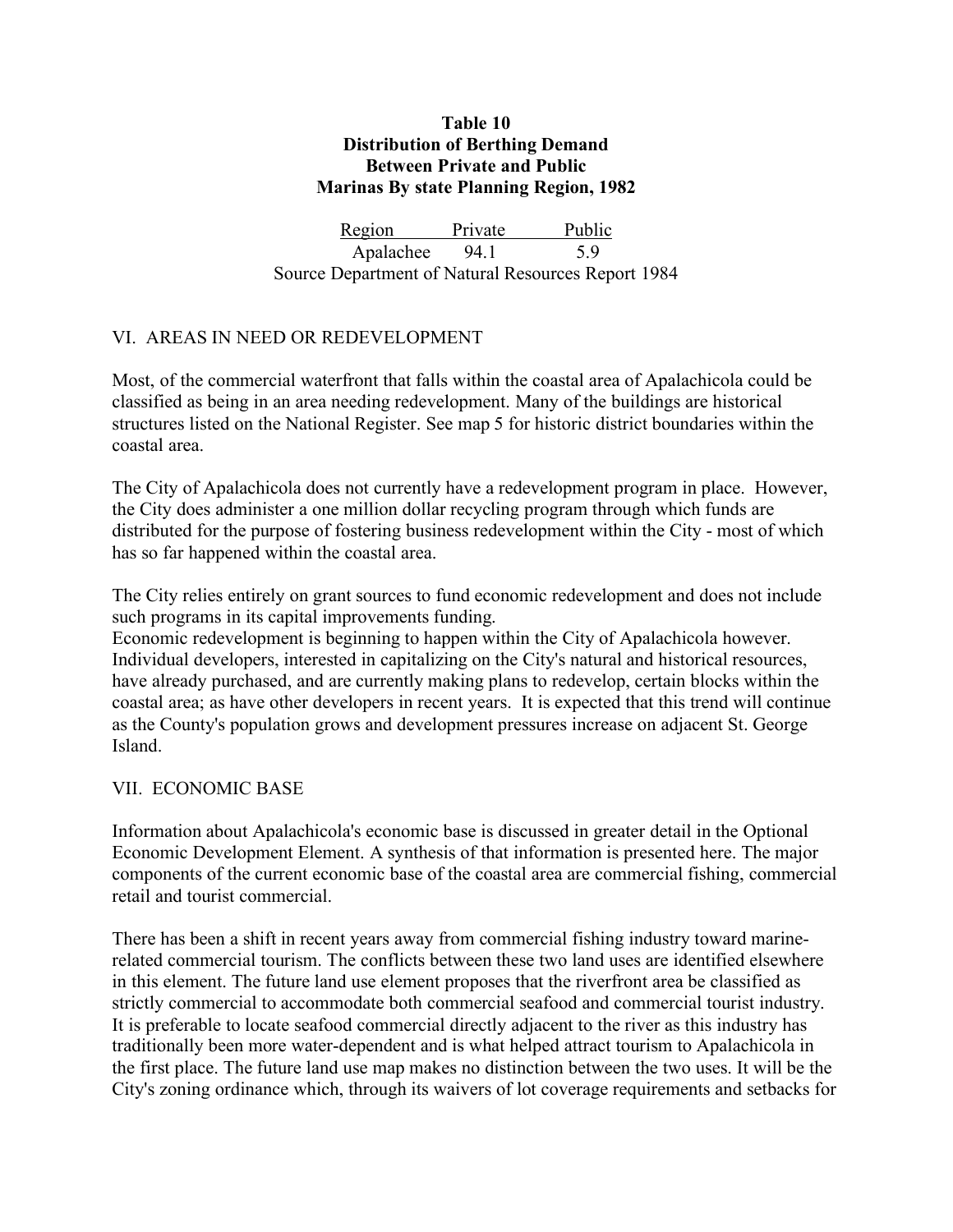.seafood commercial, that controls the type of commercial activities to occur along the waterfront. At some point, the City may wish to restrict, through its zoning ordinance, the further expansion of tourism-commercial use directly on the waterfront to preserve the working waterfront.

VIII. NATURAL RESOURCES OF THE COASTAL AREA The required inventory and analysis of the effect of future land use can be found in the City's conservation element.

# IX. HISTORIC AND ARCHAEOLOGICAL RESOURCES OF THE COASTAL AREA

Most of the coastal area falls within Apalachicola's historic district. A list of specific historical structures can be found in the City's Housing Element and optional Historic preservation Element. The district boundaries are marked on map 4,

# A. Impact of Future Land Use on Archaeological and Historic Resources

As indicated on Map 5, most of the City's coastal area falls within the historic district. The City's Future Land Use plan is not expected to produce a negative impact on the City's historic resources. The plan does not call for any changes which might increase development pressure in the City's residential and commercial areas. And, as a result of the National Register listing for much of the City, there are strict development standards which must be adhered to for any development. Any new construction or structural alteration of a building (even if it is not a historic structure) must meet certain City building regulations as outlined in the Historic Preservation Element.

If any impact is felt by the Future Land Use plan/ it is expected to be positive. The supply of historic resources in Apalachicola is limited, and as a result makes them more valuable. A growing number of residents are restoring old historic house in the City. The archaeological and historic sites are also protected to a limited extent by Florida law. Those properties on state-owned or state-owned sovereignty submerged lands receive the highest level of protection. In order for a privately owned site to receive state protection, the proposed project must be a development of regional impact an electrical power plant or a federally-funded project.

# X. ESTUARINE POLLUTION

This section of the Coastal Management Element document discusses the water quality status of Apalachicola's rivers and estuaries, and includes the following waterbodies: Apalachicola Bay and River. The following data and pollution source analysis was in part, excerpted from the DER's 1988 Water Quality Assessment Report and is supplemented with information from a 1983 pollution source study completed by R.J. Livingston, a 1986 DER basin survey, and information provided by the Northwest Florida Water Management District.

# A. Apalachicola Bay and River Basin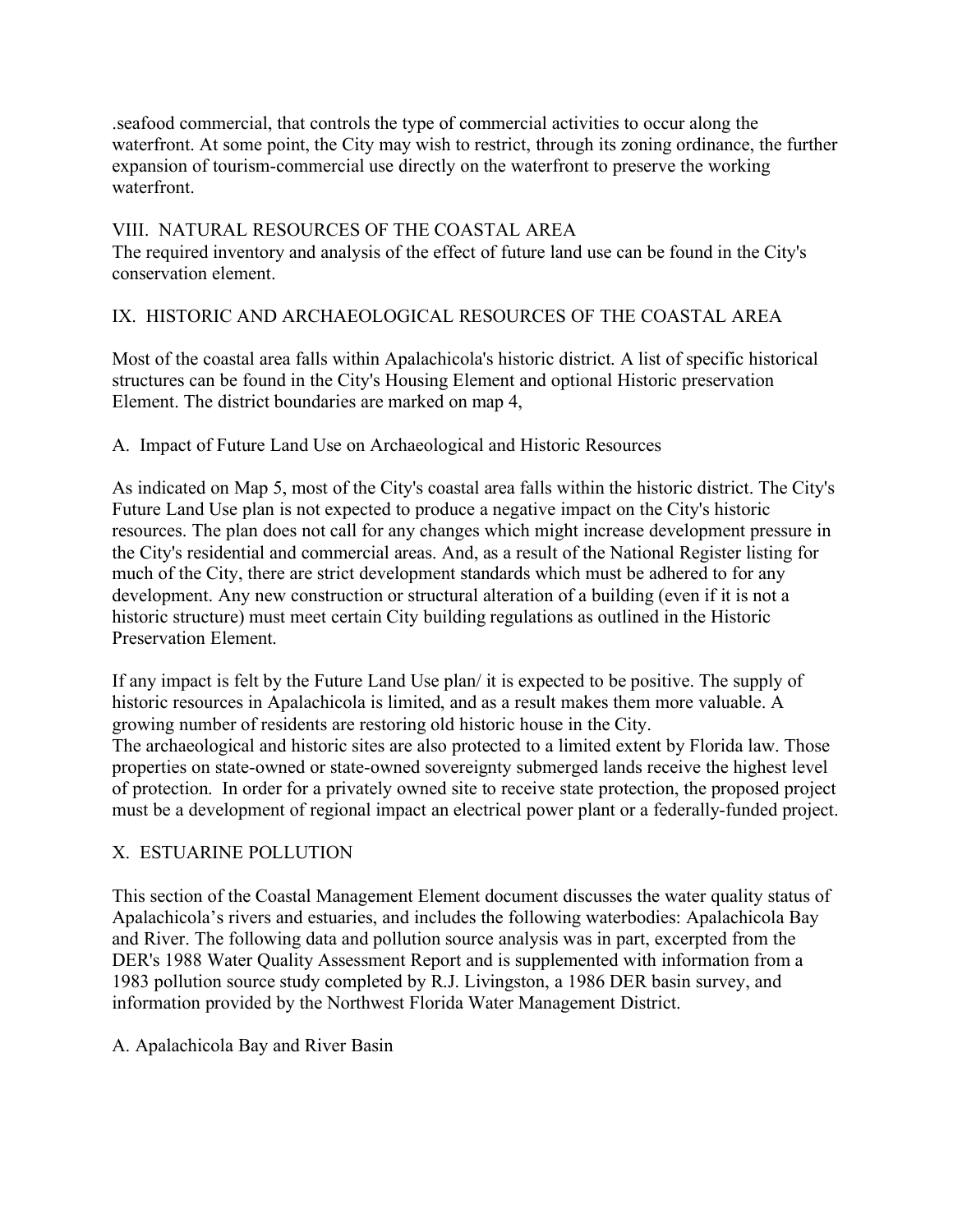The City of Apalachicola lies adjacent to much of the Apalachicola Bay Basin, which encompasses approximately 200 square miles of estuary area including St. Vincent Sound, East Bay, Apalachicola Bay and St. George Sound. The bay system is the terminus of a 20,000 square mile basin which extends to a point north of Atlanta, Georgia. The major inflow into the bay is the Apalachicola River with an average flow of 25,000 cfs varying seasonally from less than 15,000 to greater than 40,000 cfs. The basin is primarily the bay water, but also encompasses drainage from Apalachicola and the offshore barrier islands.

The Apalachicola River is formed by the confluence of the Flint and Chattahoochee Rivers at Lake Seminole. In Florida, the Apalachicola River flows 107 miles southward from the Jim Woodruff Dam to the Gulf of Mexico at Apalachicola. Prior to entering Florida, the river system receives numerous discharges from Atlanta and other urbanized areas (textile mills, paper mills, wastewater treatment plants, steam power plants, and a nuclear power plant) along with extensive runoff from agricultural areas of Alabama and Georgia.

Class II water, those used for shellfish propagation or harvesting, include the majority of the brackish water areas in the estuary (map 6). The entire bay system from Alligator Harbor to St. George Sound, Apalachicola Bay, East Bay and tributaries, St. Vincent Sound, and Indian Lagoon are Class II waters with the exception of a two-mile radius near Apalachicola and runoff from Eastpoint. Class II water standards are more stringent concerning bacteriological quality than any class due to the fact that shellfish, oysters and clams that are consumed uncooked by man can concentrate pathogens in quantities significantly higher than the surrounding water. The Florida Department of Natural Resources (DNR) maintains a lab in Apalachicola and conducts surveys to determine water quality in shellfish waters. All Class II waters are additionally classified by DNR as approved, conditionally approved, or prohibited based upon these surveys. As conditions change areas are closed or opened based on bacterial surveys and major rainfall events which increase bacterial levels due to runoff.

All other waters in the Apalachicola River and Bay drainage basin are Class II waters. This includes the Apalachicola and Chipola Rivers, Dead Lake, Lake Wimico, Lake Seminole, and all other creeks, ponds, or surface waters.

1. Specific Water Quality Problems and Pollution Sources Apalachicola Bay Basin

The entire bay as well as the Apalachicola River has been declared an Outstanding Florida Water. It is also the largest National Estuarine Sanctuary. In addition, it is an Area of Critical State Concern which requires more intensive regulation of planning and development in the area. According to the 1988 DER Water Quality Assessment Report, most surface waterbodies around Apalachicola are rated as having good water quality. (See Map 7)

Map 7 indicates overall water quality for the Apalachicola Basin. The numbers on the map correspond to Table 11, and represent monitoring locations tested by DER to determine water quality in the area. As indicated in Table 11, water quality for the three monitoring sites was listed as fair, degraded by urban runoff and inadequate septic systems - a major source of nonpoint pollution in Apalachicola Bay. In the northern part of the bay, untreated stormwater runoff from the city of Apalachicola and nearby fish-houses has had a localized impact on the bay.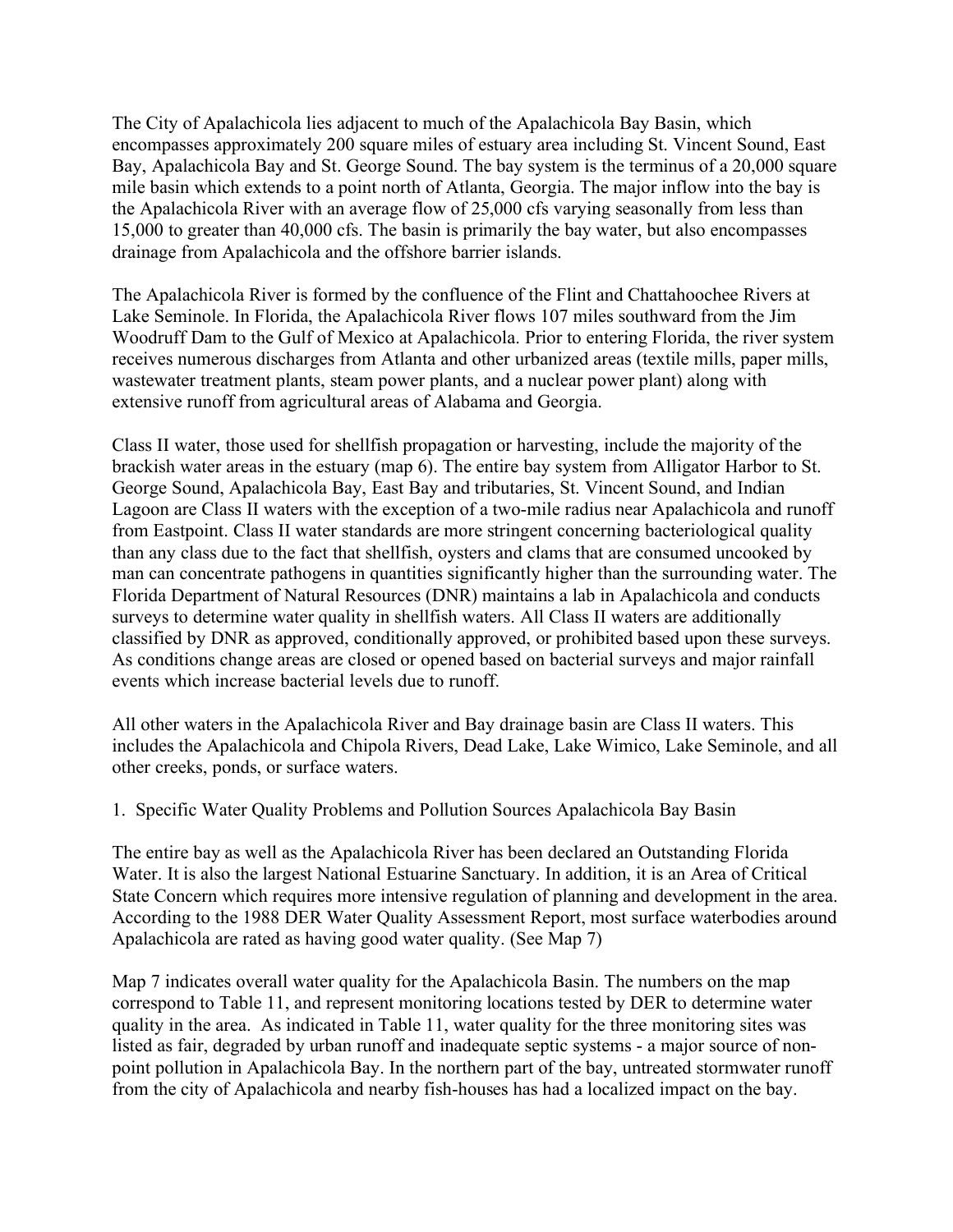Problems associated with fish-houses include high BOD from fishing wastes and pollutants due to boat traffic, docking and fueling.

# **Table 12 Water Quality Assessment Report Screening Level Problems-Trend-Sources-Cleanup '\*" = Problem or Degrading Trent '0' = No Trend '." = No Data '-' = No Problem or Improving Trend (See Legend)**

| <b>WOSS</b><br><b>BDB</b><br><b>CSTT</b><br>AMB<br><b>FAB</b><br><b>WO</b><br><b>TFFT</b><br><b>BDDT</b><br><b>CSTT</b><br>TF<br>IM<br>A.<br><b>BEACH NAME</b><br><b>MEETS</b><br><b>WQI</b><br>$\mathbf{G}$<br><b>HDMP</b><br>MU<br><b>PHIA</b><br><b>MEI</b><br><b>FWL</b><br><b>CCUS</b><br><b>00SO</b><br><b>HDMP</b><br>EL<br>D<br><b>USE</b><br><b>RANK</b><br><b>DOAI</b><br>*Water Body Type: Estuary |
|---------------------------------------------------------------------------------------------------------------------------------------------------------------------------------------------------------------------------------------------------------------------------------------------------------------------------------------------------------------------------------------------------------------|
|                                                                                                                                                                                                                                                                                                                                                                                                               |
|                                                                                                                                                                                                                                                                                                                                                                                                               |
|                                                                                                                                                                                                                                                                                                                                                                                                               |
| 1.0 Apalachicola Bay Above<br>Unknown<br>Unkn<br>$\ldots$<br>$\ldots$<br>$\ldots$<br>$\ddot{\phantom{a}}$<br>Gulf of Mex                                                                                                                                                                                                                                                                                      |
| 13.00 Apalachicola Bay<br>Unknown<br>Unkn<br>$\ldots$<br>$\ldots$<br>$\ldots$<br>$\ddot{\phantom{a}}$<br>Above Gulf of Mex                                                                                                                                                                                                                                                                                    |
| *Water Body Type: Stream                                                                                                                                                                                                                                                                                                                                                                                      |
| **<br>2.00 East River Above<br>Unknown<br>Unkn<br>$\ldots$<br>$\ldots$<br>$\ldots$<br>$\cdot$<br>Apalachicola Bay                                                                                                                                                                                                                                                                                             |
| **<br>3.00 Apalachicola River<br>Yes<br>$\ast$ . $\ldots$<br>$\ast$<br>Good<br>$\mathbb{H},\mathbb{H}$ .<br>.<br>$\ldots$<br>Above East River                                                                                                                                                                                                                                                                 |
| $\ast$<br>$***$<br>4.00 Apalachicola river<br>Yes<br>Good<br>$-$<br>$\ddot{\phantom{a}}$<br>above Chipola River                                                                                                                                                                                                                                                                                               |
| 6.00 Florida River Above<br>Yes<br>$***$<br>Unkn<br>$\ldots$<br>$\ldots$<br>$\ldots$<br>.<br>.<br>.<br>.<br>$\ddot{\phantom{a}}$<br>Apalachicola River                                                                                                                                                                                                                                                        |
| 6.10 Equaloxic Creek Above<br>Yes<br>Unkn<br>$\ldots$<br>$\ldots$<br>$\ldots$<br>.<br>$\cdot$<br>.<br>.<br>$\ldots$<br>Apalachicola                                                                                                                                                                                                                                                                           |
| 6.11 Big Gully Creek Above<br>Yes<br>Good<br>$\mathbb{Z}^{2n+1}$<br>$\ldots$<br>$\ldots$<br>$\ldots$<br>.<br>.<br>.<br>$\ldots$<br>$\mathcal{L}$<br>Equaloxic Creek                                                                                                                                                                                                                                           |
| $**$<br>7.00 Apalachicola River<br>Yes<br>$-$ *<br>$\ast$<br>Good<br>$\ldots$<br>$\ldots$<br>$\ldots$<br>$\ldots \ldots$<br>.<br>.<br>.<br>Above Florida River                                                                                                                                                                                                                                                |
|                                                                                                                                                                                                                                                                                                                                                                                                               |
| 7.10 Ammonia River Slough<br>Unknown<br>Unkn<br>$\ldots$<br>$\ldots$<br>$\ldots$<br>$\ldots \ldots$<br>.<br>.<br>$\ldots$<br>$\Box$<br>above Apalachicola                                                                                                                                                                                                                                                     |
| 7.20 Sutton Creek Above<br>Unknown<br>Unkn<br>$\ldots$<br>$\ldots$<br>$\ldots$<br>.<br>.<br>.<br>$\ldots$<br>$\ddot{\phantom{0}}$<br>Apalachicola River                                                                                                                                                                                                                                                       |
| $**$<br>8.00 Apalachicola River<br>Yes<br>$*$ $*$<br>$*$<br>$*$<br>Poor<br>Above Stafford                                                                                                                                                                                                                                                                                                                     |
|                                                                                                                                                                                                                                                                                                                                                                                                               |
| 8.10 Rock Creek Above<br>Unknown<br>Unkn<br>$\ldots$<br>$\ldots$<br>$\ldots$<br>$\ldots \ldots$<br>.<br>$\ddot{\phantom{a}}$<br>.<br>$\ldots$<br>Apalachicola River                                                                                                                                                                                                                                           |
| 9.00 Rock Creek Above<br>Yes<br>Good<br>$\ldots$ - .<br>$\ldots$ - .<br>$\ldots$<br>.<br>.<br>.<br>$\ldots$<br>$\ddot{\phantom{a}}$<br>$\ddot{\phantom{a}}$<br>Apalachicola River                                                                                                                                                                                                                             |
| 10.00 Crooked Creek Above<br>Unknown<br>Unkn<br>$\ldots$<br>$\ldots$<br>.<br>.<br>.<br>.<br>.<br>Flat Creek                                                                                                                                                                                                                                                                                                   |
| 11.00 Apalachicola River<br>Yes<br>Good<br>$\ast$<br>$\dots 0\dots$<br>$\dots$ 00<br>00<br>00<br>$\ldots$<br>$\ldots$<br>$\ldots$<br>$\Box$<br>Above Flat Creek                                                                                                                                                                                                                                               |
| $\ast$<br>11.10 South Mosquito<br>Partial<br>$-$ *<br>$\ast$<br>$\ast$<br>Good<br>$\ldots$ *<br>.<br>.<br>Creek above flat Creek                                                                                                                                                                                                                                                                              |
|                                                                                                                                                                                                                                                                                                                                                                                                               |
|                                                                                                                                                                                                                                                                                                                                                                                                               |
| 12.00 Stafford Creek Above<br>Yes<br>Unkn<br>$\ldots$<br>$\ldots$<br>$\ldots$<br>.<br>.<br>.<br>$\cdot$<br>.<br>Apalachicola                                                                                                                                                                                                                                                                                  |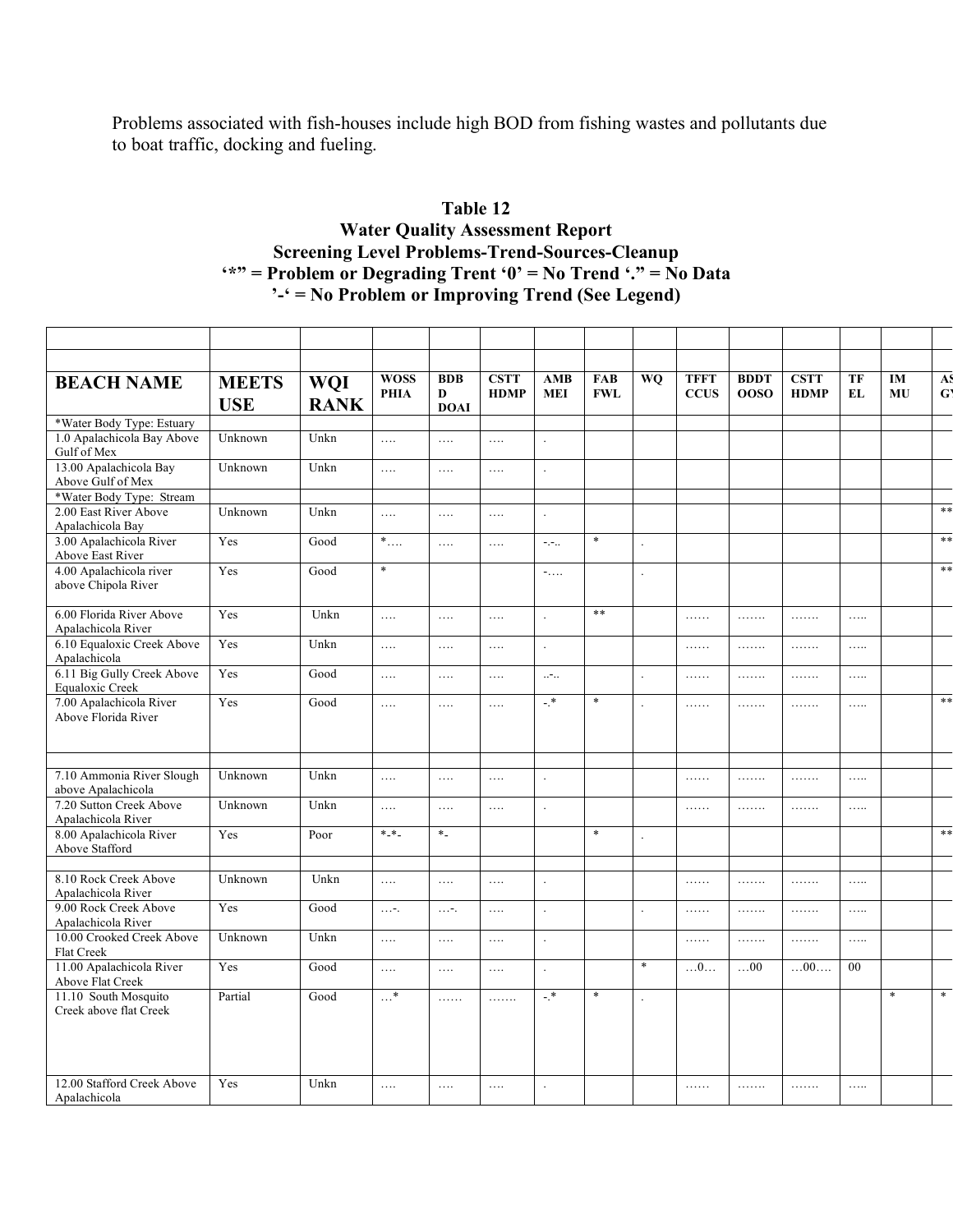| 14.00 Apalachicola River<br>Above Apalachicola        | Yes     | Good | $\overline{\cdots}$   | $\ldots$     | $\dots$   |                            | $\ast$ |                  | $\ldots \ldots$ | .          | .               | .        |        | $\ast$ |
|-------------------------------------------------------|---------|------|-----------------------|--------------|-----------|----------------------------|--------|------------------|-----------------|------------|-----------------|----------|--------|--------|
| 14.10 Scipio Creek Above<br>Apalachicola River        | Partial | Good | $\ldots^*$            | .            | $\ldots$  |                            | $***$  |                  | $\ldots \ldots$ | 1.1.1.1.1  | .               | $\ldots$ | $\ast$ | $*$    |
|                                                       |         |      |                       |              |           |                            |        |                  |                 |            |                 |          |        |        |
|                                                       |         |      |                       |              |           |                            |        |                  |                 |            |                 |          |        |        |
| 15.00 Apalachicola River<br>Above Jackson River       | Yes     | Unkn | $\ldots$              | $\ldots$     | $\dots$   |                            | $\ast$ | $\mathbf{0}$     | $\dots 0 \dots$ | $\dots$ 00 | $\dots00\dots$  | $00\,$   |        | $*$    |
| 16.00 Apalachicola River<br>Above Brothers River      | Yes     | Unkn | $\ldots$              | $\ldots$     | $\dots$   | $\ddot{\phantom{a}}$       | $\ast$ |                  | .               | 1.1.1.1.1  | .               | .        |        | $*$    |
| 17.00 Brothers River Above<br>Apalachicola R.         | Yes     | Good | $\ldots$ *            | $\ldots$     | $\ldots$  | $\ddot{\phantom{a}}$       |        | $\Box$           | $\ldots \ldots$ | 1.1.1.1.1  | .               | $\ldots$ |        |        |
| 18.00 Jackson River above<br>Apalachicola River       | Yes     | Good | $\ldots$ <sup>*</sup> | $\ldots$     | $\ldots$  | $\cdot$                    |        | $\mathbb{Z}^2$   | .               | .          | .               | .        |        |        |
| 18.10 Clark Creek Above<br>Indian Swamp               | Yes     | Good | $\ldots$ *            | .            | $\dots$ . | $\ddot{\phantom{a}}$       |        | $\star$          | $\ldots \ldots$ | .          | .               | $\ldots$ |        |        |
| 18.20 Murphy Creek Above<br>Indian Swamp              | Yes     | Good | $\ldots$              | .            | $\dots$ . |                            |        | $\Box$           | .               | 1.1.1.1.1  | .               | $\ldots$ |        |        |
| 19.00 Lake Wimico Above<br>Jackson River              | Yes     | Good | $\ldots$              | $\ldots$     | $\ldots$  | $\ddot{\phantom{a}}$       |        | $\Box$           | .               | 1.1.1.1.1  | .               | $\ldots$ |        |        |
| 19.10 Depot Creek Above<br>Lake Wimico                | Unknown | Unkn | $\ldots$              | $\ldots$     | $\ldots$  | $\ddot{\phantom{a}}$       |        | $\Box$           | .               | 1.1.1.1.1  | .               | $\ldots$ |        |        |
| 19.20 Cypress Creek Above<br>Lake Wimico              | Yes     | Poor | $\dots$ - $\cdot^*$   | $\ldots$     | $\ldots$  | $\Box$                     |        | $\Box$           | .               | .          | .               | $\ldots$ |        | $*$    |
| 20.00 ICWW Above Lake<br>Wimico                       | Unknown | Unkn | $\ldots$              | $\ldots$     | $\ldots$  | $\mathbb{Z}^2$             |        | $\mathcal{L}$    | .               | .          | .               | $\ldots$ |        |        |
| 21.00 Flat Creek Above<br>Cooked Creek                | Yes     | Fair | $\ldots$ <sup>*</sup> | $\ldots$ $*$ | $\dots$ . | $\ddot{\phantom{a}}$       |        | $\Box$           | .               | 1.1.1.1.1  | .               | $\ldots$ |        |        |
| USGS HYDROLOGICAL                                     |         |      |                       |              |           |                            |        |                  |                 |            |                 |          |        |        |
| <b>UNIT CODE: 03130014</b><br>Apalachicola B          |         |      |                       |              |           |                            |        |                  |                 |            |                 |          |        |        |
| *Water Body Type: Estuary<br>1.00 Apalachicola Bay    | Yes     | Fair |                       |              |           | $\mathord{\text{--}}^\ast$ |        | $\boldsymbol{0}$ |                 | $\dots$ 00 | $\dots 00\dots$ | 00       |        | $***$  |
| Above Gulf of Mexico                                  |         |      | $\ldots$              | $\ldots$     | $\cdots$  |                            |        |                  | $\dots 0\dots$  |            |                 |          |        |        |
|                                                       |         |      |                       |              |           |                            |        |                  |                 |            |                 |          |        |        |
| 2.00 St. Vincent Island<br>Above Apalachicola         | Yes     | Fair | $\ldots^*$            | $\ldots$     | $\ldots$  | $\ddot{\phantom{a}}$       |        | $\mathbb{Z}^2$   | .               | 1.1.1.1.1  | .               | $\ldots$ |        |        |
| 3.00 St. George<br>Sound/Island Above<br>Apalachicola | Yes     | Fair | $\ldots$ <sup>*</sup> | .            | $\dots$ . | $\sim$                     |        | $\Box$           | .               | 1.1.1.1.1  | .               | .        |        | $*$    |
|                                                       |         |      |                       |              |           |                            |        |                  |                 |            |                 |          |        |        |

In the southern bay area, there has been rapid development of St. George Island, and there is concern over septic tank drainage into the bay. In 1987, the Department of Health and Rehabilitative Services recently conducted a study of septic tanks on the island and found that 23% of the 724 tanks were failing, and that many of them were located poorly with respect to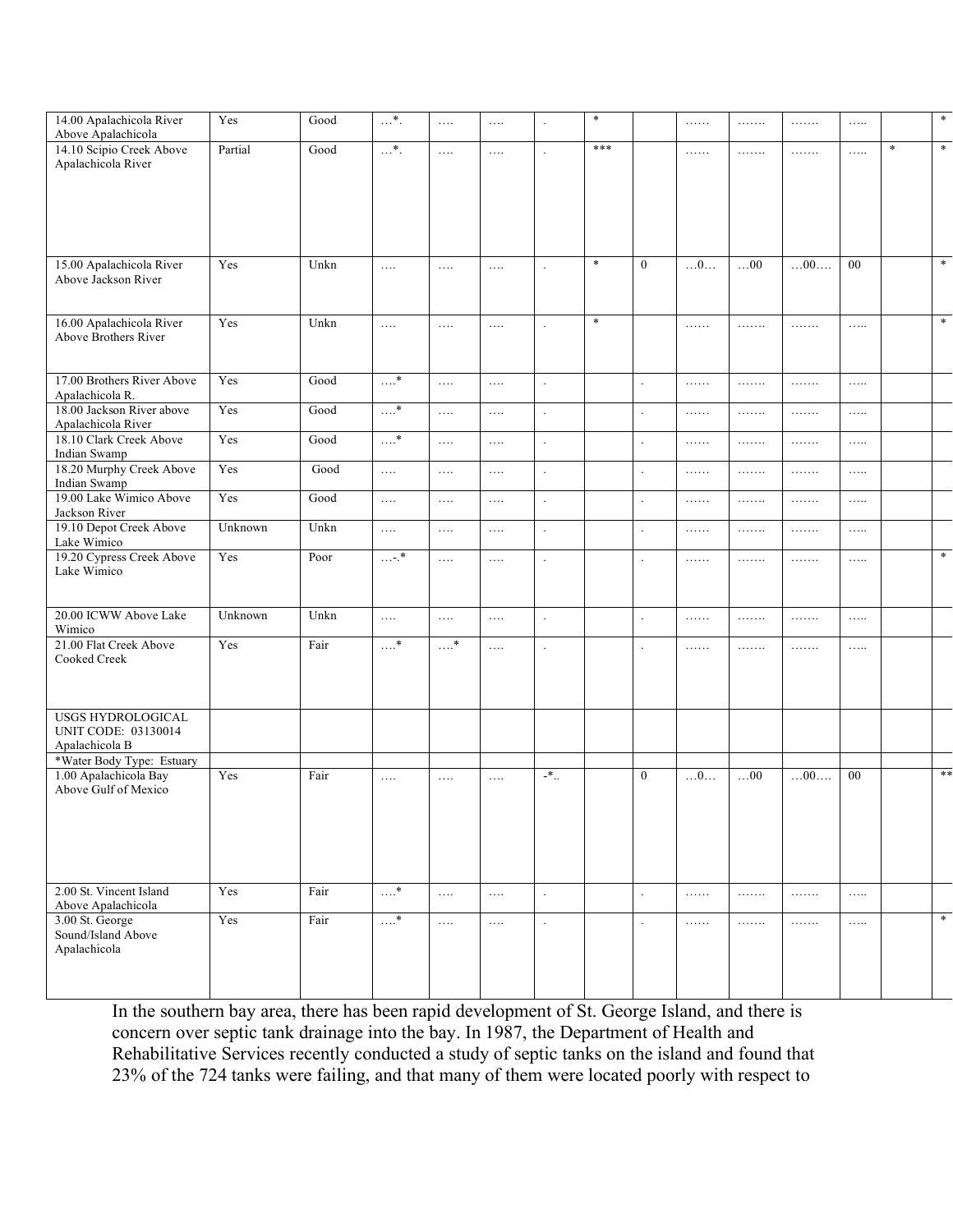water tables and required setbacks. On St. George Island, there is a boat basin connected with the bay that receives runoff from. a shopping area and wastes associated with the mooring, fueling and off-loading activities of oyster boats.

The most extensive damage to the bay recently has been through the action of Hurricane Elena and Hurricane Kate in 1985 which decreased both water quality and habitat necessary for shellfish harvesting.

Water quality in the majority of the Apalachicola River Basin is very good. It is, together with the Bay, an Outstanding Florida Water and a National Estuarine Sanctuary. Map 8 indicates water quality for the basin. The Apalachicola River basin has very good water quality except for two upstream tributaries which are impacted by domestic discharge, and Scipio Creek at the mouth of the river which is impacted by shrimping and marina activities and historic wastewater loading. Table 12 is an assessment of those monitoring points shown on Map 8. (1988 DER Water Quality Assessment.

#### a) Point Source Pollution

The only DER-permitted point pollution source within the City limits is the existing wastewater treatment plant which has design capacity of 1.0 mgd, with plant hydraulic design based on peak flows rates of 2.8 mgd.

There are no hazardous waste point sources of pollution within Apalachicola.

#### b) Non point Source pollution

As referenced in the Public Facilities element, Apalachicola's nonpoint source pollution consists of storm drainage from man-made ditches following property lines with conduits under driveways. Relatively high annual rainfall, low topography, proximity to river and coastal bay systems and area's high water table are all important considerations when dealing with the City's drainage situation. Large volumes of stormwater are carried into East Bay, Apalachicola Bay and St. George Sound through both natural and man-made facilities.

Northwest portions of Apalachicola drain northward through small local tributary streams to Turtle Harbor, Scipio Creek and Apalachicola River. Southwestern parts of the city drain Southwest to the Apalachicola Bay. Older, eastern portions of the City drain over land or through storm drainage systems more or less directly to the Apalachicola River and Bay.

The predominant soil associated found in Apalachicola other than marsh is the Leon-Scranton-Orie association which is characterized as sandy and wet. The fact that most areas are low, have low water tables and for the most part drain directly into surface waters is a potential pollution problem. The initial flushing action of urban runoff carries significant amounts of pollutants into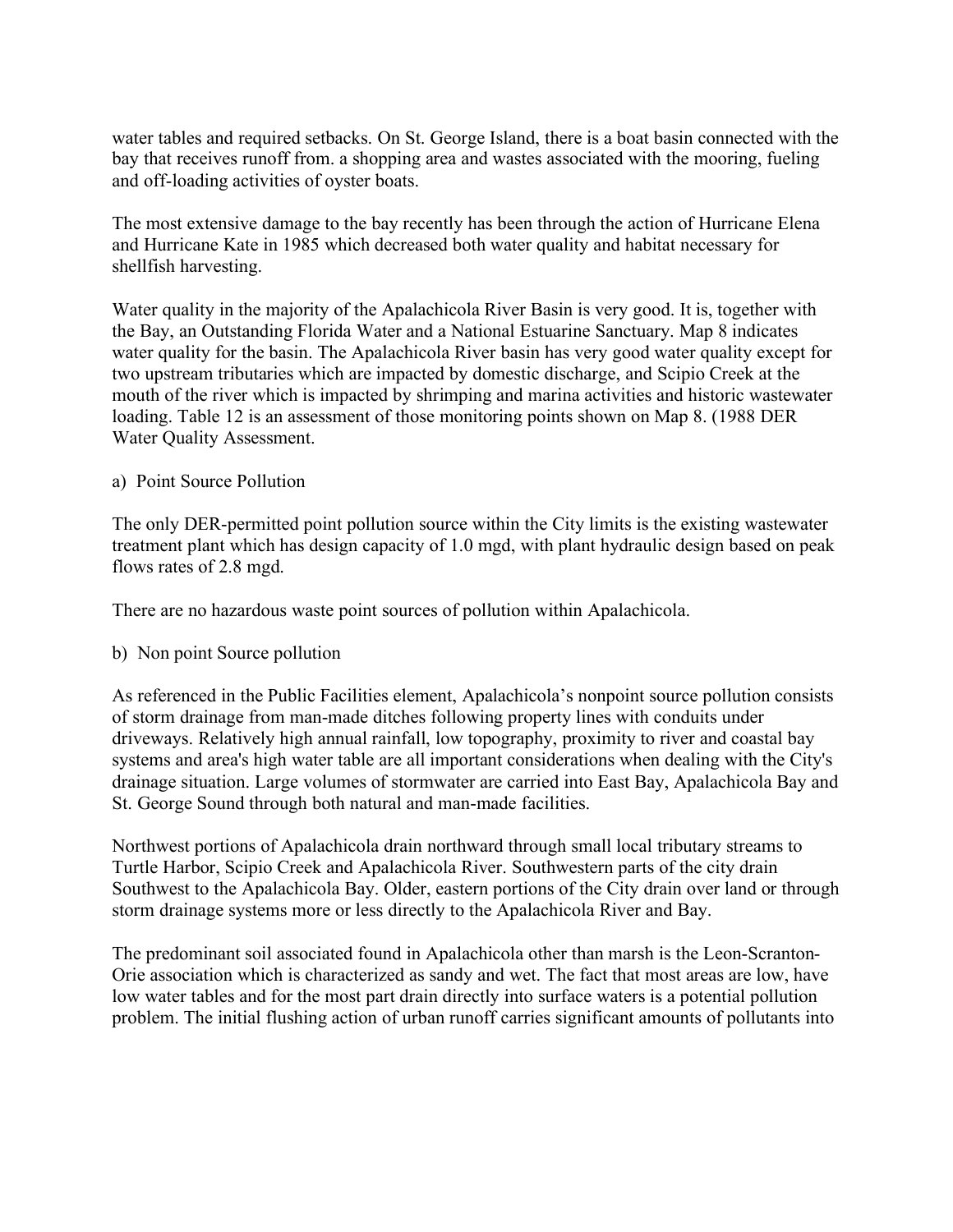the natural water bodies. Without treatment (i.e. retention ponds, wastewater treatment plants) these pollutants quickly reach either groundwater or productive shellfish areas.

As a mechanism for improving the stormwater management situation in Apalachicola, a plan of action is currently being developed. The first step in such a course of action is the development of a data base sufficient to formulate a master stormwater management plan for the City of Apalachicola and adjacent areas west of the Apalachicola River.

Work is now under way by the United States Department of Agriculture Soil Conservation Service to map natural watersheds in these areas. This will be the first phase in a four-phase program that will eventually provide recommendations and non-structural controls of stormwater within each of the identified watersheds.

This project will focus on providing information critical to developing a master stormwater management plan for the City of Apalachicola and adjacent areas west of the Apalachicola River. The project will be conducted over a three-year period. During the next three to five years, it is anticipated that this project will lead to development of a master stormwater management and an implementation program. The project will be phased as follows:

Phase I - Problem identification and collection of watershed data. Phase II - Watershed model development and evaluation of alternatives. Phase III - Stormwater Master Plan development and refinement, remedial action plans. Phase IV - Implementation.

The work to be completed under this project is essential to any long-range planning efforts towards providing adequate stormwater drainage facilities.

2. SWIM Point and Non-Point Pollution Project

The Northwest Florida Water Management District, through the 1987 Surface Water Improvement and Management Act, is also currently compiling a comprehensive list of point and non-point assessment for the Apalachicola River basin. The project, which was initiated in mid-1989, involves systematically listing the pollutant dischargers in the Apalachicola River basin, briefly describing their operation and permit requirements and a history of their regulatory contacts (permit applications, field inspections, lab audits, enforcement actions, etc.). This report will serve as the basis for a program intended to bring all DER-permitted point source pollutant facilities into compliance with state water quality laws.

3. Additional Water Quality Information

A 1983 study completed by Robert J. Livingston and associates from the Florida State University confirms the DER report findings. Livingston conducted a comprehensive analysis concerning water and sediment quality and biological structure at 55 stations in the Apalachicola River and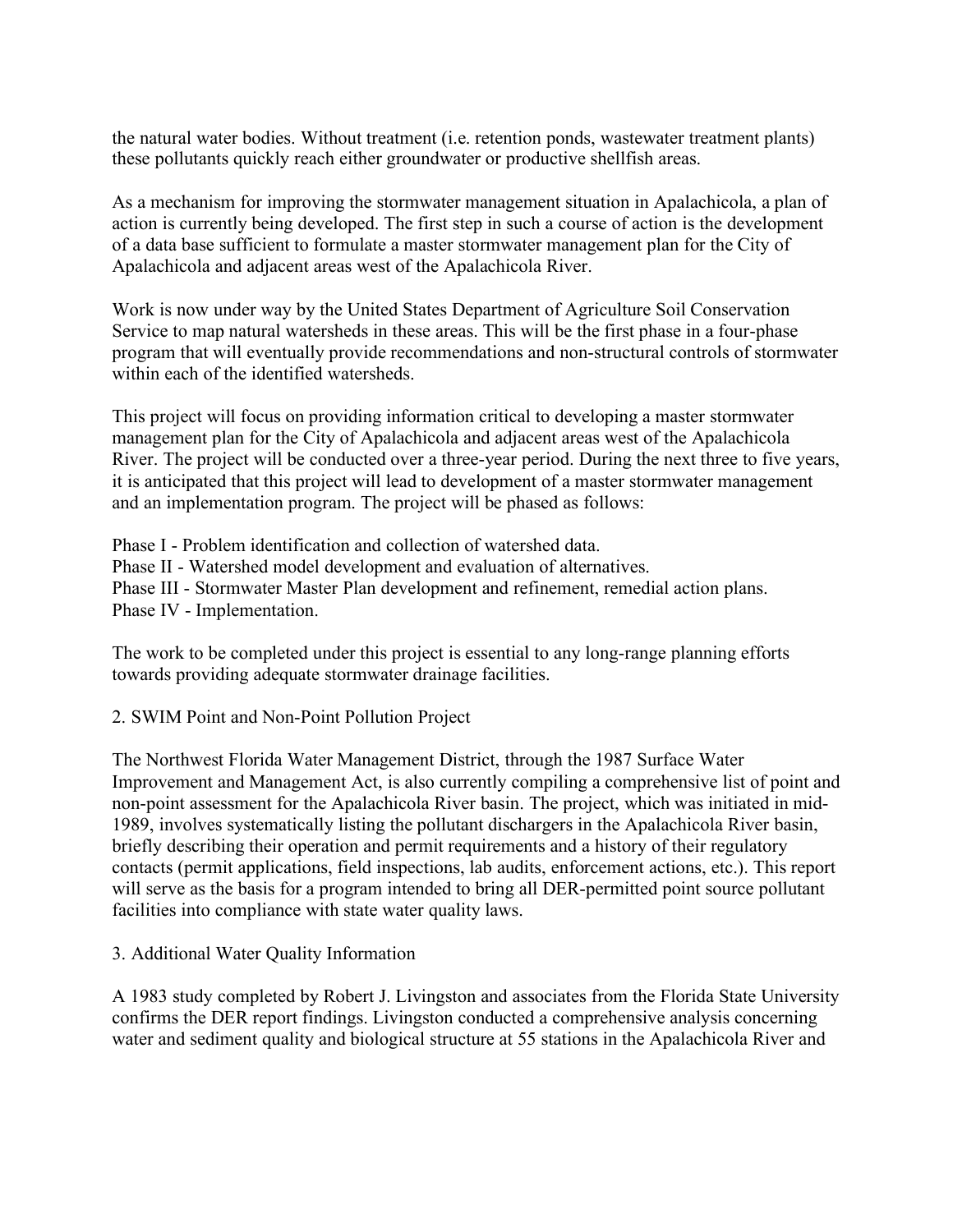Bay system from July through October in 1983. This analysis was designed to identify, using chemical and biological indicators, sources of pollution that could affect the oyster industry in the lower Apalachicola drainage system. The study was performed before, during, and after the summer-early fall peak of local rainfall to maximize the possibility pointing local sources of pollution to the system and is presented in identification and analysis of sources of pollution in the Apalachicola River and Bay system. According to the study, municipal drainages contribute significantly to the pollution burden of the Apalachicola River-Bay area. Scipio Creek (Apalachicola), Eagle Creek (Eastpoint), and runoff from Eastpoint into near shore areas of St. George Sound were all found to be affected by a combination of a high BOD and C.O.D., low dissolved oxygen, and heavy metal contamination of sediments. Areas of northern Apalachicola Bay that receive runoff from the City of Apalachicola also showed signs of low water quality. The dredged canals of St. George Island are polluted. The boat basins at St. George Island and Apalachicola were contaminated with organic input and heavy metals in the sediments. The lowest dissolved oxygen in the entire system was noted at the St. George boat basin during periods of high summer rainfall and overland runoff. At all of the noted sites in the study, the biological indices indicated high to moderate biological stress during the study period. All of the areas could serve as sources of fecal coliform bacteria to the bay system. (Livingston, 1983)

Other major sources of pollutants were located in areas receiving drainage from agricultural operations (Murphy Creek and dark's Creek from the MK Ranch site and West Bayou in East Bay from the Tate's Hell Swamp). Aerial reconnaissance of the study area indicates that extensive areas of the Tate's Hell Swamp have been drained by forestry interests into East Bayou and West Bayou in eastern portions of East Bay. High organic input and heavy metal contamination of the sediments were noted in the areas of the drainage system receiving agricultural runoff. Biological indices indicated severe stress, and these areas could also be sources of fecal coliform bacteria to the Apalachicola Bay system (Livingston, 1983).

4. Impact of Proposed Land Uses and Facilities on Estuaries

The general Sanitary Sewer, Solid Waste, Drainage, Potable Water and Natural Groundwater Aquifer Recharge Element proposes no new facilities using surface water discharge. Exact locations of new package plants cannot be determined; however, it is reasonable to expect that they will be associated with the higher densities of residential land use and the commercial areas as shown on the Future Land Use map.

Insufficient information on the type and specific location of new industries is available to project new industrial point sources of pollution. Each of the new marina site could be viewed as a point source of estuarine pollution due to past problems marinas have had with spills of petroleum products, disposal of untreated sewage, and concentrations of heavy metals in bottom sediments. The water-dependent use section of this element estimates a need for about 300 new boat slips by the year 2005, and typically this would require 4 new marinas, assuming a statewide average of 75 boat slips per marina stays the same.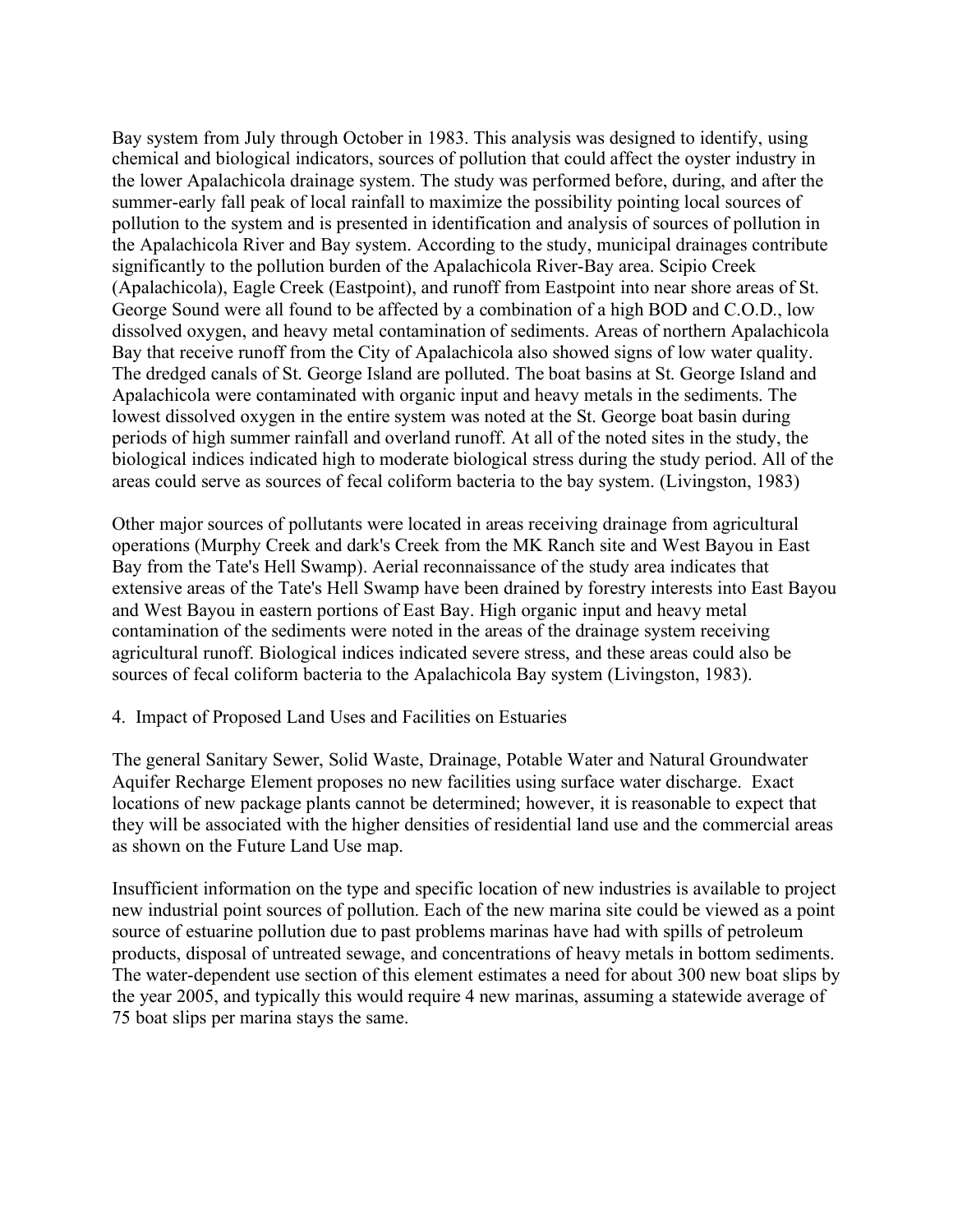Another group of point sources which can be expected are discharges from stormwater treatment facilities. It is assumed that each new major development will have stormwater treatment facilities and that most of these will have provisions for discharges to surface water; however, if the facility is functioning properly, most of the pollutants which would have entered the estuary as non-point sources will have been removed by the stormwater treatment facility.

#### 5. Increases in Estuarine Pollution From Non-point Sources

As there are no projected increases in urban land use countywide, and because there is not significant population increase projected, non-point source pollution increase estimates for the county will depend on the amount of infill that occurs in underground areas.

The City's current stormwater management provisions require stormwater management of the first 1.5 inches of rainfall designed in accordance with 17-25 F.A.C. Adopted as part of the Area of Critical State Concern Program, the stormwater management provisions require two separate elements: 1) that a State Stormwater Management permit be obtained for all new development except for the construction of residential dwelling units; and 2) for those types of development exempted from state permitting, the city provisions require that stormwater impacts be minimized by using site-suitable best management practices. Drafted by DER, the provisions are considered to be the most effective regulations for dealing with non-point source pollution

6. Changes To Estuarine Circulation Patterns Due To Proposed Future Land Use And Facilities This comprehensive plan proposes no new facilities that will alter the circulation patterns of the estuary. Maintenance dredging of the Apalachicola River will have the most significant influence on circulation in the estuary.

a). Contaminants In The Sediment From Proposed Future Land Uses And Facilities The amount of contaminants being added to the estuary's sediments from Apalachicola agriculture use is not expected to increase because the Future Land Use map does not indicate any agricultural land within the city. Agricultural-related sediment contaminants from sources upriver which flow downward to the bay cannot be determined.

The estuary bottom under marinas can continue to expect to suffer additional contamination from hydrocarbons and heavy metals

Effluent from industrial operations may contribute to sediment contamination. However, since the types and exact location of new industries locating in the county are unknown, it is not possible to assess the specific impacts.

b). Analysis of Needed Remedial Action

Wastewater treatment plants with histories of operation problems need to be repaired or replaced. Plants with a history of problems include Apalachicola's. Consideration should be given to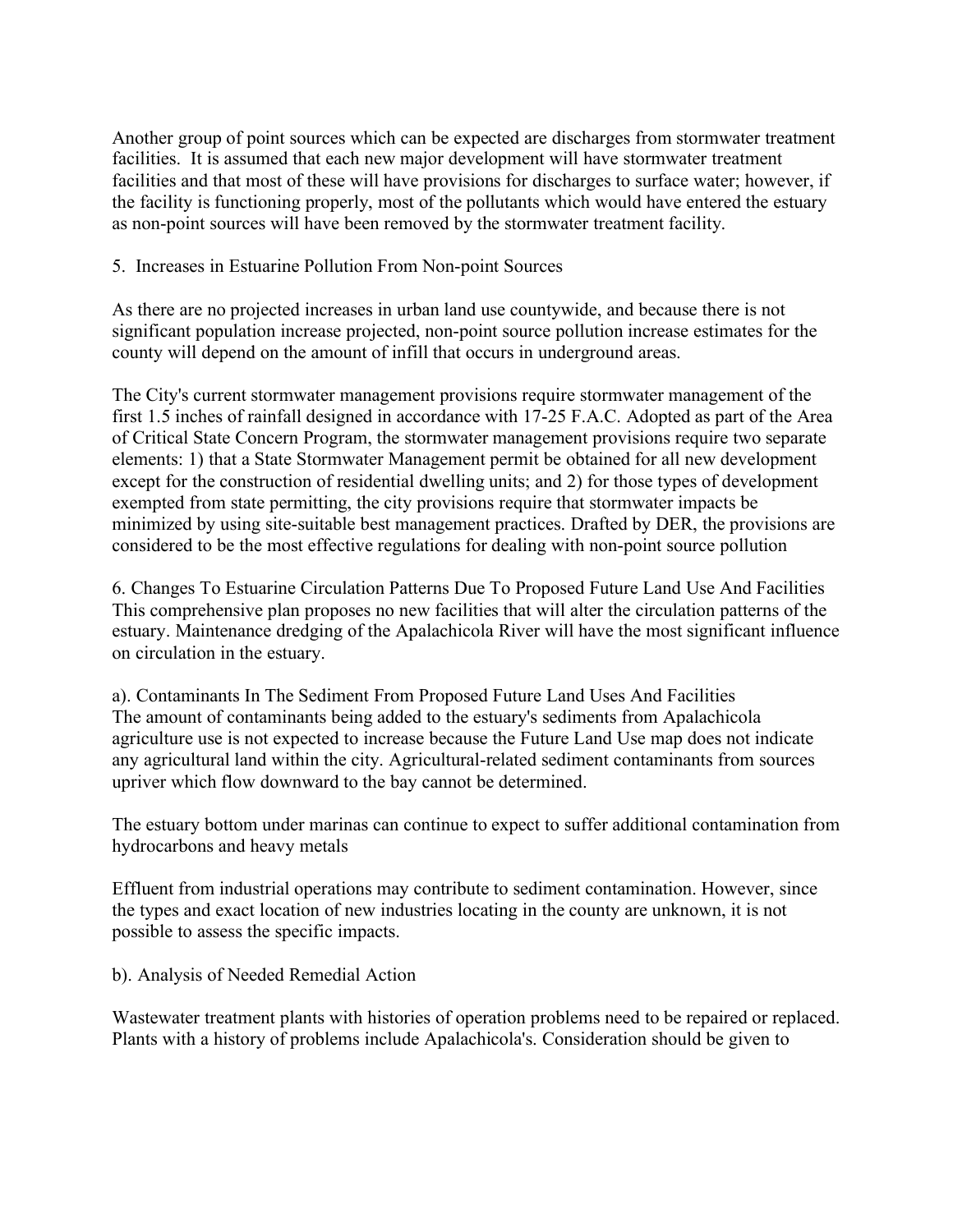disposing of effluent by means other than surface water outfall when building or repairing wastewater treatment plants. New surface .water outfalls should be prohibited in the Apalachicola vicinity to prevent contamination of approved or conditionally approved shellfish harvesting areas.

Marinas are another source of pollution to the estuaries. Marinas should be designed to allow the maximum flushing of the boat basin. The use of dry storage should be encouraged, as this reduces the amount of heavy metals and petroleum products released to the estuary. The water of the marina and surrounding waters should be of sufficient depth to allow the operation of boats without stirring up bottom sediments.

As the amount of urbanized land in the city increases, the amount of non-point source pollution entering the estuary will increase, despite the stormwater management ordinance. To help combat non-point source pollution entering the estuaries by way of the drainage canals, modification of the canals to divert all or part of their flow into the wetlands should be studied. This strategy may also prevent unacceptable quantities of fresh water from flowing into the estuary during heavy rainfall events.

There needs to be a stronger connection between the city and State government agencies with regard to the monitoring and assessment programs and the regulatory and permitting programs. In practice, the permitting process follows guidelines for individual facilities or projects without major consideration given to their effect on the whole basin, or to the city goals. Basin assessment monitoring programs have been established by the state, however, they are not closely tied in with the permitting process, and are not shared with local government. An effective intergovernmental program should be implemented in the City.

Finally, many polls have indicated that residents are highly concerned over environmental issues. However, the City has taken a very small role in public environmental education. This task currently rests with the press, several special interest private environmental groups, and statepromulgated brochures. A better awareness of both the environmental rules and the ecological reasons for which they were developed would increase compliance, augment enforcement and provide for stronger political support. The production and dissemination of easy-to-read case studies of water quality improvements should be beneficial to the city.

# 7. Analysis Of Impact

Overall, the Apalachicola River-Bay system remains relatively pollution-free. However, reports clearly show that wherever there are concentrations of people or changes in the natural drainage system tied to human activities, the water and sediment quality and biological integrity of the water and sediment quality and biological integrity of the receiving area are adversely affected as compared to unpolluted or otherwise unaffected areas. Because of the relatively low population levels in the region, such polluted areas remain rather localized at present. However, as population increases, and development continues to infill those currently undeveloped areas, a certain amount of water quality degradation can be expected. Several City and State regulatory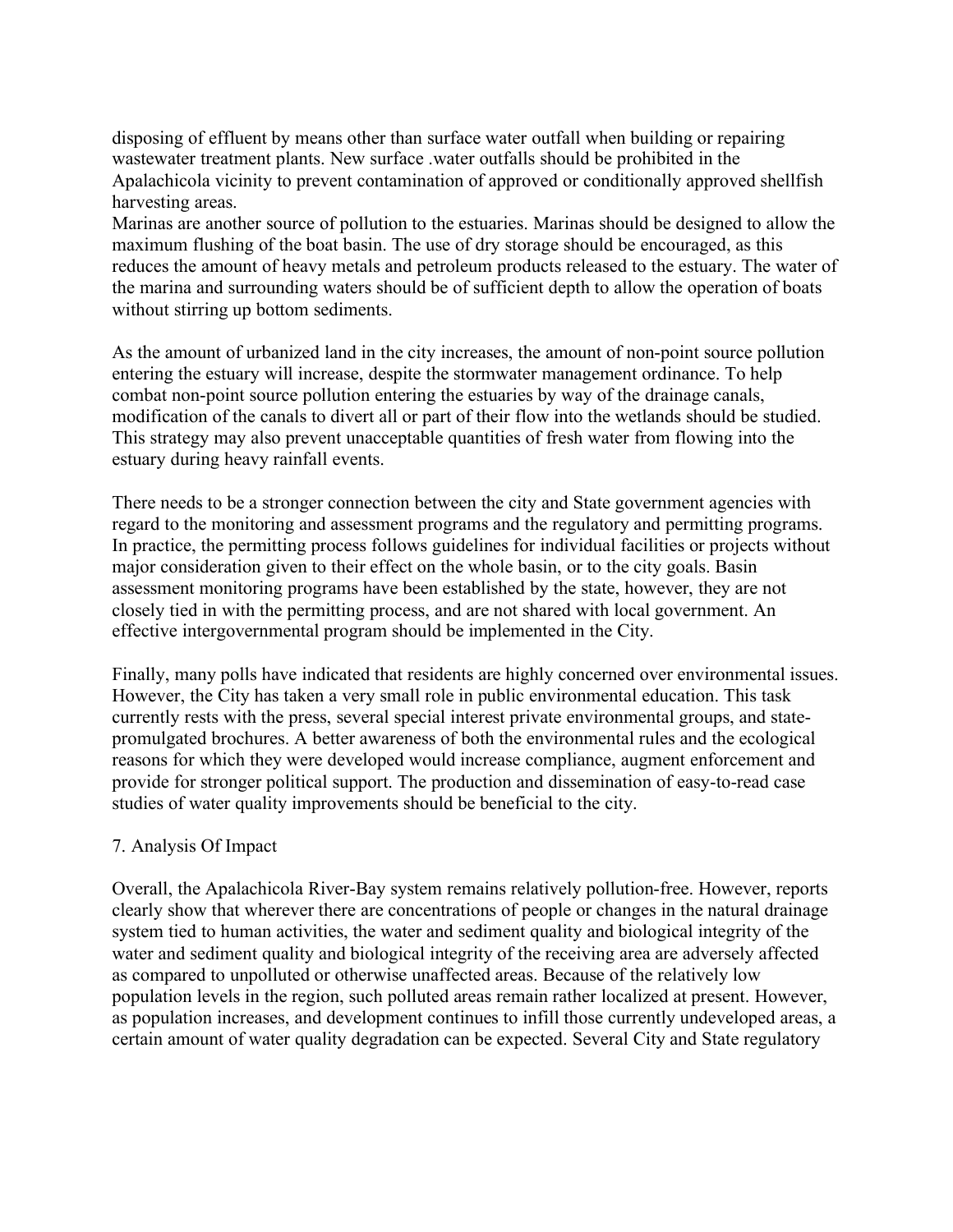programs have been put in place to mitigate much of the effects of development and it is hoped that the City's zoning code which requires adequate stormwater management practices be implemented into all development - even that exempt from state stormwater permitting requirements, will mitigate those effects. There local regulations, combined with state dredge and fill, stormwater management and coastal construction regulations is intended to limit the effects of non-point source pollution in the coastal area. For those permitted point source discharge facilities that currently are not in compliance with state water quality laws, it is expected that the SWIM project will help to coordinate efforts necessary for bringing the pollution sources into compliance.

B. State, Regional And Local Regulatory Programs To Reduce Estuarine Pollution

1. Department of Environmental Regulation (FDER)

State pollution regulation is largely vested in the Florida Department of Environmental Regulation (FDER). The FDER regulates dredge and fill of waters of the state and adjacent wetlands. Dredge and fill permitting is done in accordance with similar federal permitting by the U.S. Army Corps of Engineers. FDER also regulates discharges of pollutants into natural or artificial bodies of water. FDER establishes waster quality standards, sets minimum treatment requirements, issues permits, licenses operations of wastewater treatment plants, administers construction grants for sewage treatment plants and regulates discharges of stormwater. A special permit program can be used to obtain long term permits for dredging deep water ports.

FDER, as a result of the Area of Critical State Concern designation, operates a local field office in Apalachicola to administer dredge and fill and stormwater management permitting within the City. FDER will continue to maintain a local permitting office within the city after designation ends.

FDER and the Northwest Florida Water Management District regulate the withdrawal, diversion, storage and consumption of water, with the water management district responsible for roost of the permitting and operational aspects.

In 1979, the State of Florida designated the lower Apalachicola River an Outstanding Florida Water and included the upper river in 1983. The OFW designation was put in place to preserve the ambient water quality at the time of designation and would not allow any degradation. Stringent standards are applied regarding proposed alterations or potentially damaging activities planned for these waters.

2. Department Of Health And Rehabilitation Services (HRS)

HRS, through the regulations found in FAC 10D.6, administers septic tank installation in the City. HRS also locally administers the Superfund Program to check wells for groundwater contamination.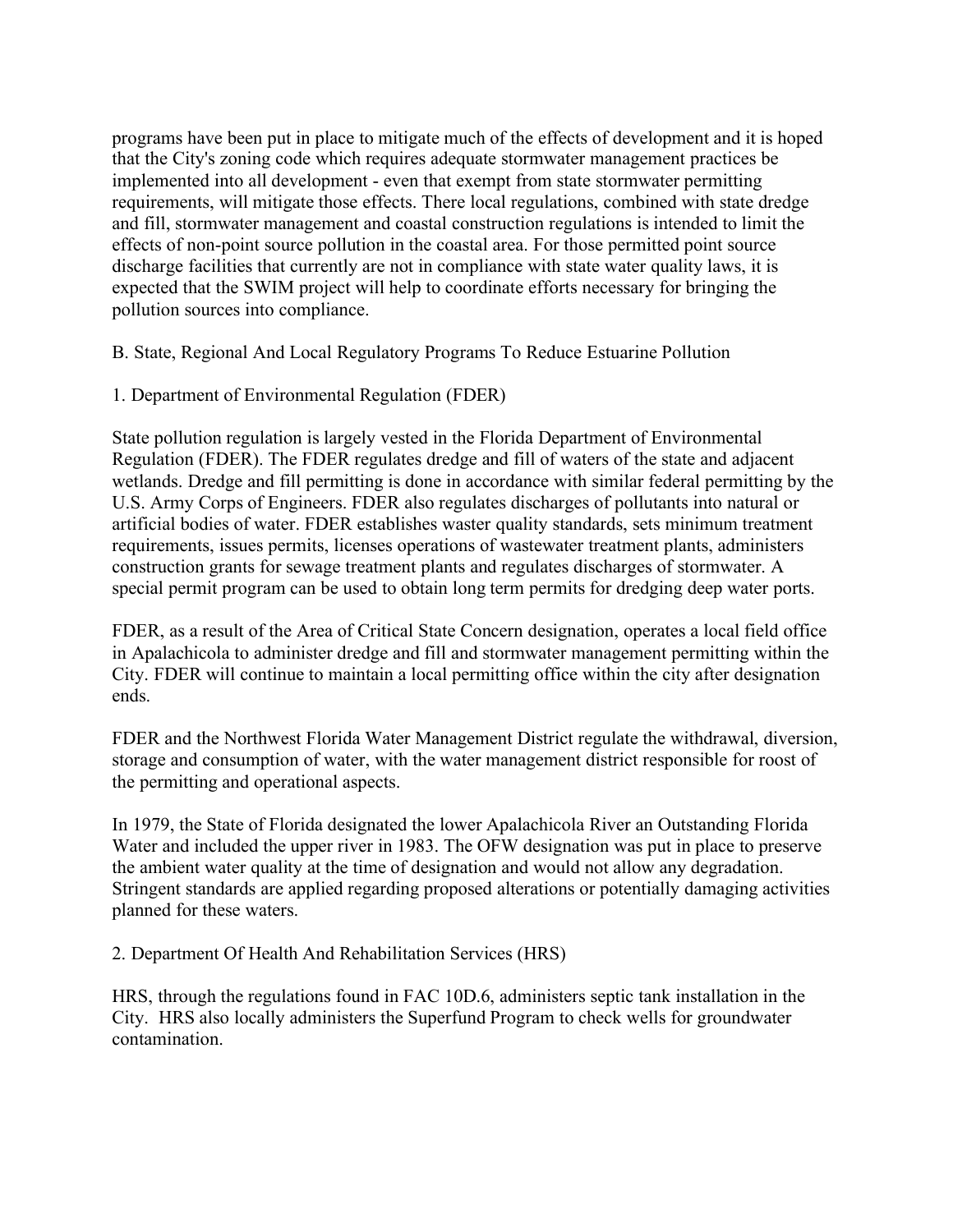## 3. Department of Natural Resources (FDNR)

The department of Natural Resources (FDNR) is also involved in controlling estuarine pollution. The FDNR is responsible for selling or leasing state-owned submerge lands if the sale or lease is "not contrary to the public interest." The proposed use of the conveyed or leased submerged land must not "interfere with the conservation of fish, marine or wildlife, or other natural resources." Deeds or leases may contain restrictions on dredging and filling.

The FDNR is responsible for managing the Apalachicola Bay Aquatic Preserve, established in 1969 by the State. Special requirements pertaining to the sale or lease of state-owned submerged land with the aquatic preserve and all development proposed for the preserve must meet strict state land and water use restrictions. A management plan for the Apalachicola Bay Preserve has been created.

## 4. Department Of Community Affairs (DCA)

In 1985 the State of Florida declared much of Franklin County, including all of Apalachicola an Area of Critical State Concern due to the development pressures being exerted. The ACSC designation, which is administered by a local DCA field office, requires that the City adopt various land use ordinances designed to promote strict growth management practices.

#### 5. Local Government

The City of Apalachicola has passed several new ordinances and updated others in order to comply with the provisions of the above mentioned act. To date, the city has adopted, among others a subdivision ordinance which regulates subdivisions in an environmentally responsible manner, a septic tank abatement ordinance which outlines procedures for correcting faulty septic systems and which requires connection to the1 sanitary sewer system when it is made available.

The City of Apalachicola has also incorporated into its land Development Code a "Site Plan Review and Stormwater Management Plan". The ordinance requires a Chapter 17-25 stormwater permit prior to issuance of a local building permit. Within the Special Waterfront District, all development requires a stormwater management plan even if exempt from a Chapter 17-25 permit. The Special Waterfront District is coterminous with the coastal area.

#### 6. An Analysis

The framework for managing the water and land resources in Franklin County and the City of Apalachicola has, over the years, evolved into a complex network of local, state, regional and federal regulations directed by several regulatory agencies which have rules that often overlap and sometime are in conflict with each other. In addition to the conflicts in regulations, there has been very little coordination between local government and the state regulatory agencies with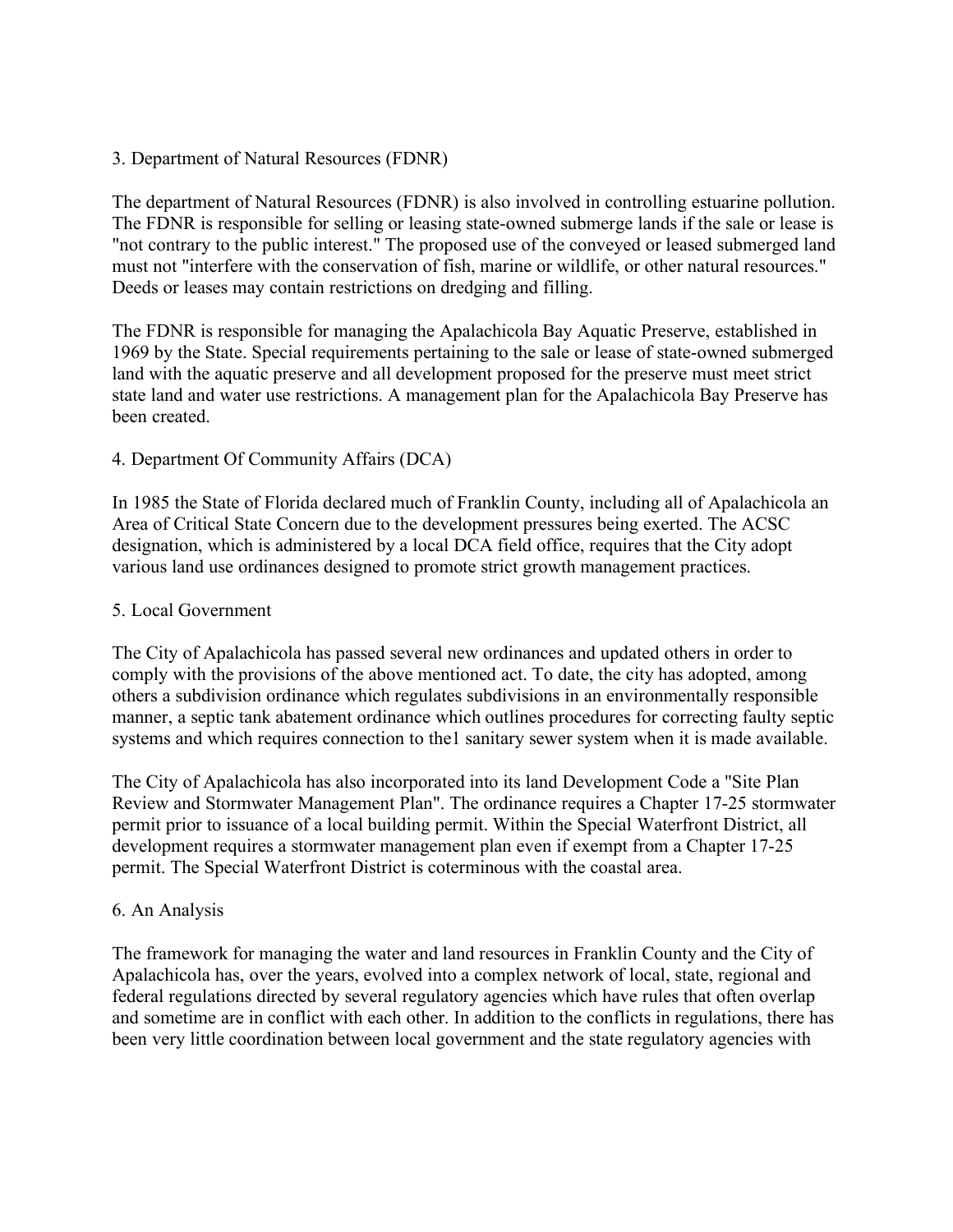regard to permitting. This has resulted in situations where state government permits a project in violation of the local government land use or flood hazard regulations. Or in some instances, local approval is obtained for a project that violates state water quality or submerged land lease regulations. Situations like this have resulted in frustration on the part of the city for state regulatory agencies and has in many more instances resulted in confusing and distrust on the part of residents for important environmental and land use regulations. Frustration with the lack of coordination between the agencies and local government has often resulted in a lack or regard on the part of some developers for any of the laws. This adds to the resentment of those citizens who comply and are delayed by the bureaucratic maze of permitting requirements. It is recommended that an intergovernmental program be established within the City to coordinate state, federal and local regulatory programs and permits.

# XI. Natural Disaster Planning

Apalachicola does not currently have a local peace time emergency plan. The requirements of this element will be met by analyzing the Franklin County plan, and on the 1984 Hurricane Evacuation Plan prepared by the Apalachee Regional Planning Council.

For the purpose of this element, the hurricane vulnerability zone represented on (map 10) consists of the category 3 storm surge zone. This boundary will be used in this section to identify the hurricane evacuation routes and projected evacuation route needs. The regional planning council's storm surge zones (B=Category 3,4  $\&$  5) will be used in identifying population evacuations, evacuation shelter needs and transportation needs.

The Coastal High Hazard Area is identified on map 9. As required pursuant to chapter 9J-S.O03 F.A.C. this area comprises all land in Apalachicola which falls: 1. Seaward of the Coastal Construction Control Line established by the Florida Department of Natural Resources and Federal Emergency Management Agency designated V zones. These areas include all areas within Apalachicola's jurisdiction where public facilities have been damaged or undermined by coastal storms.

The following inventory and analysis of natural disaster planning concerns is organized as follows:

- 1. Vulnerability Analysis
- 2. Population evacuation
- 3. Shelter inventory and demand
- 4. Transportation analysis
- 5. Special need groups
- 6. Population projection impacts on natural disaster planning
- 7. Measures to maintain reduce evacuation times
- 8. Intergovernmental Coordination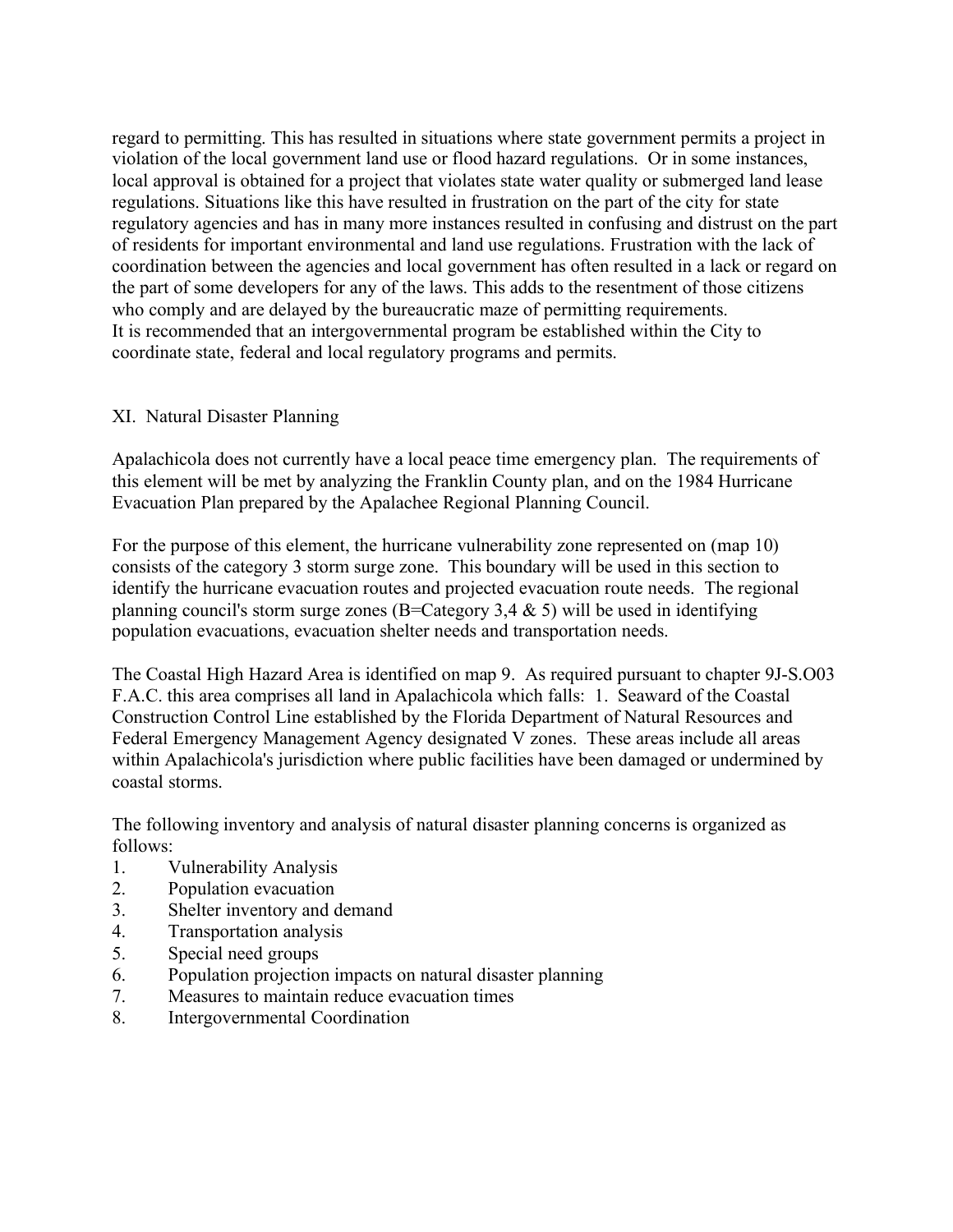# 1. Vulnerability Analysis

An analysis of the storm surge vulnerability for the B zone (Category 3) is as follows:

Category 3: The presence of a well developed barrier island system will provide protection to the coast of Apalachicola during a Category 3. The SPLASH II model does not carry storm surge characteristics past the point of landfall. Because of this limitation, it is difficult to predict the effects of open water, such as the Apalachicola Bay, on the storm surge. However, some flooding is likely in low-lying areas south of Highway 98, including waterfront areas in the City of Apalachicola. Low points in roads are susceptible to washout.

The effects of a Category 3 storm would be

similar to a Category 1 or 2 hurricane. Low-lying areas in Apalachicola are in the Category 3 Hazard Zone.

Storm surge adverse affects could be experienced from 2. 5 to 11.O hours prior to landfall. Duration times for storm surge flooding vary from two hours to twelve hours. Gale force winds continue to batter the area for up to 13 hours.

#### 1. Population Evacuation

The most recent countywide hurricane evacuation study was prepared by the regional planning council in 1984 and in many Instances does not break down information by municipality. Following the summation of the latest study, the impacts of future population growth on hurricane evacuation will be projected.

Using the SPLASH computer model, the RPC projected storm surges for the "category one" through "category five" hurricanes. Within the hurricane vulnerability for category 3, there are 2,52O people.

Franklin County's vulnerable population based on the five hurricane categories is shown in Table 13. Within the region, Franklin County has one of the largest population vulnerable to hurricanes. For a category 3 storm, approximately 2,520 persons will need to evacuate, Including all mobile home residents in the City and all areas adjacent to U.S. Highway 98 and the low lying areas of Apalachicola.

#### **Table 13: HURRICANE VULNERABLE POPULATION IN FRANKLIN COUNTY AND APALACHICOLA**

|                           | Category  | $\angle$ ategory<br>∸ | $\angle$ ategory | $\angle$ ategory | $\alpha$ at egory      |
|---------------------------|-----------|-----------------------|------------------|------------------|------------------------|
| . IN<br><b>FRANKL</b>     | 290<br>v. | ,498                  | 550<br>ر س گ     | 572<br>. J I J   | 9,982                  |
| <b>APAI</b><br>$\Delta$ ( | 2,093     | 2,499                 | 2,520            | 2,524            | 2.22<br><u>، ۲٫۰</u> ۰ |

Source: 1984 Regional Planning Council, Hurricane Evacuation Study \*Estimated as a percentage of Franklin County.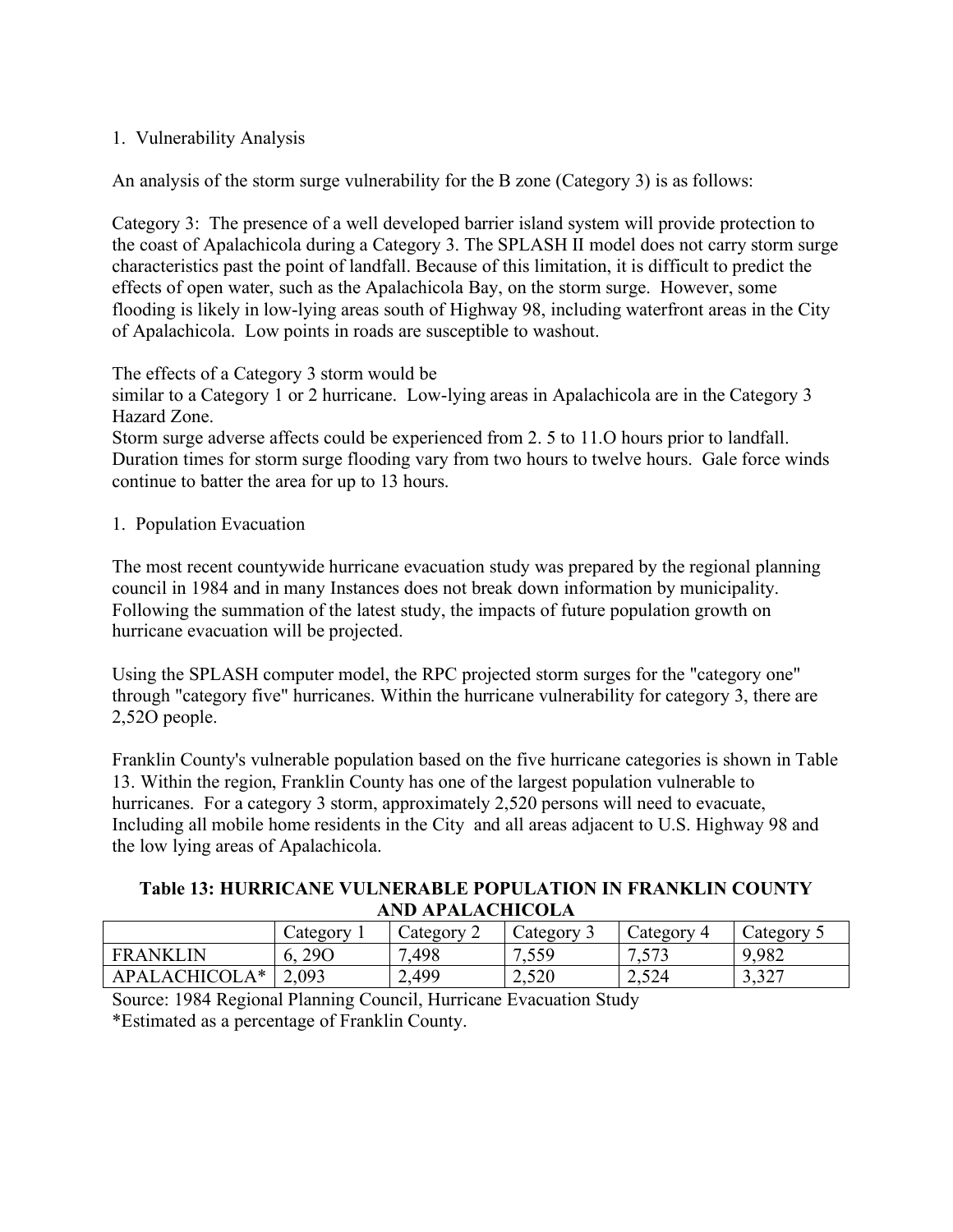Two special need groups should be mentioned. The first group is the elderly. A large proportion of the 65 and over age group require assistance in evacuating potential flood areas usually because of restriction on their operation of automobiles.

The other special need group is patients of medical institutions. There is one hospital and a nursing home in the city. Weems Memorial Hospital and the nursing home are located in the hurricane vulnerability zone. None of the buildings are vulnerable to storm surge since all of the buildings are above the predicted flood heights; however, the area surrounding these facilities may flood resulting in the disruption of road access and utilities.

In the past. Franklin County District school buses have been used to evacuate hospital patients and nursing home residents to nearby less vulnerable facilities. This action has primarily been handled by the county's disaster planning staff. There is need for a more specific plan and coordination with Franklin County and the Franklin County School District.

2. Shelter Inventory And Demand

Evacuees have several options available when departing a hazard area. Often they choose to stay in the homes of friends and relatives. Some evacuees would be expected to register at hotels or motels in areas away from the severe effects of the storms. In the cases of tourists, two common responses were (1) to either return home or (2) travel to a less weather battered area. This section, however, focuses on the evacuees choosing to seek shelter in public buildings.

A behavioral survey was conducted by the RFC to provide some indication of shelter types which could be utilized during a hurricane. The percentage of persons Intending to use public shelter is reproduced below in Table 14.

|                   | St.         | Alligator  | St.                                              | Port St.  |  |
|-------------------|-------------|------------|--------------------------------------------------|-----------|--|
|                   |             |            | Marks/Panacea   Pt./Carrabelle   Geo./Eastpoint/ | Joe       |  |
|                   |             |            | Apalachicola                                     |           |  |
|                   | (N=72)      | $(N=85)$   | $(N=121)$                                        | (N=9O)    |  |
| Public<br>Shelter | $28\% + 11$ | $21\% + 9$ | $21\% + 7$                                       | $38 + 10$ |  |

#### **Table 14 Persons Seeking Public Shelter (percents)**

These figures, used in combination with the vulnerable population figures found in Table 15 provide the estimated number of persons needing shelter. Table 15 estimates the number of persons requiring shelter during a hurricane for Hazard/Evacuation Category 3.

| <b>Table 15</b>                                                           |                  |                |       |               |  |  |  |  |
|---------------------------------------------------------------------------|------------------|----------------|-------|---------------|--|--|--|--|
| <b>Persons requiring Shelters in Franklin County</b>                      |                  |                |       |               |  |  |  |  |
| (including Apalachicola) based on Hazard/Evacuation Category 3 Hurricane. |                  |                |       |               |  |  |  |  |
| County                                                                    | Total vulnerable | $\%$ Who Would | Those | Those needing |  |  |  |  |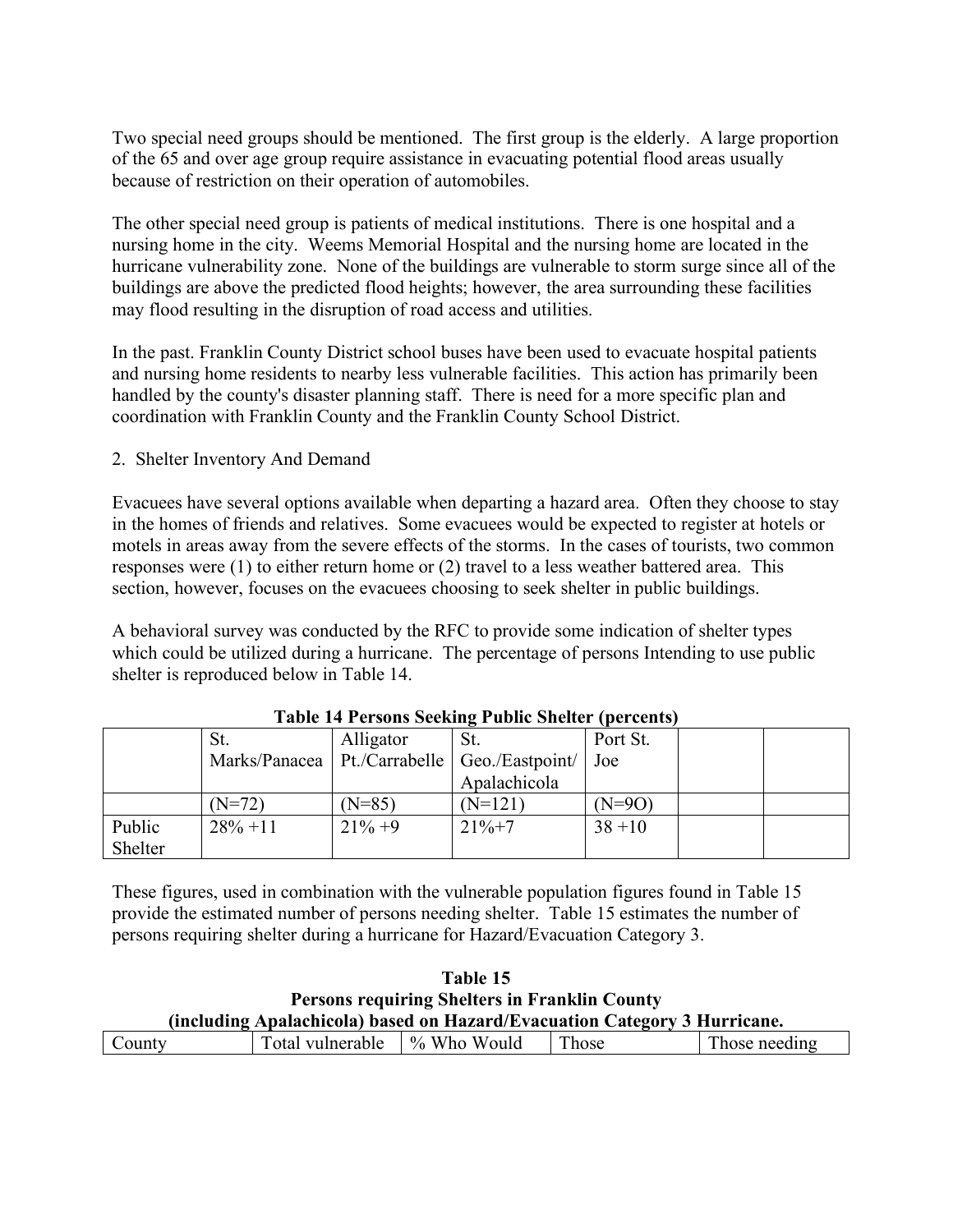|              | Population | Evacuate<br>(Approx.) | Evacuating | shelter |
|--------------|------------|-----------------------|------------|---------|
| Franklin     | 7.559      | 80%                   | 047<br>6.  | 512     |
| Apalachicola | 2,520      | 80%                   | 016<br>∼   | 504     |

Facilities - General

Franklin county has identified several shelters which could be used in the event of natural or nuclear disaster. Most of the shelters are located in Apalachicola. The requirements of natural disaster shelters are somewhat more flexible than the more stringent protection needs of nuclear events. However, in areas closest to the hazard area, shelters' must be elevated above the storm surge level and in all cases must be able to resist the forces of high winds.

Of the shelters listed in Table 16 and Map 11 for Apalachicola, the following primary shelters were found to be in the, surge vulnerable areas for the specified vulnerability level:

Vulnerability Level A Franklin County Courthouse U.S. Post Office, Apalachicola Red Cross Center

Vulnerability Level B Apalachicola High School Chapman Elementary School Old Chapman Auditorium

The hurricane evacuation study identified six primary shelters in the City. These six shelters have a total capacity of -1,725 people, assuming 40 square feet per person. As is indicated by Table 15, this number of shelters is technically sufficient to meet the evacuate needs of the entire County. However, most of the evacuation centers are located within the two storm surge vulnerability areas.

Vulnerability to winds disqualifies many rooms in commonly used public shelters due to large expanses of windows often present in many public buildings. Most civil defense directors in the region agree that public schools are not an ideal shelter type. An excessive amount of window area is the primary reason for this opinion. However, during a natural disaster event it is often the case that schools have not been severely affected by the storm. As a result, school should be allowed to continue as usual. However, if the school was to be used as a shelter, it would be difficult to continue conducting classes while evacuees are occupying the halls, gymnasiums and cafeterias, identification of alternative shelters should be an important goal of Civil Defense Directors and others in the field of providing shelter to the public.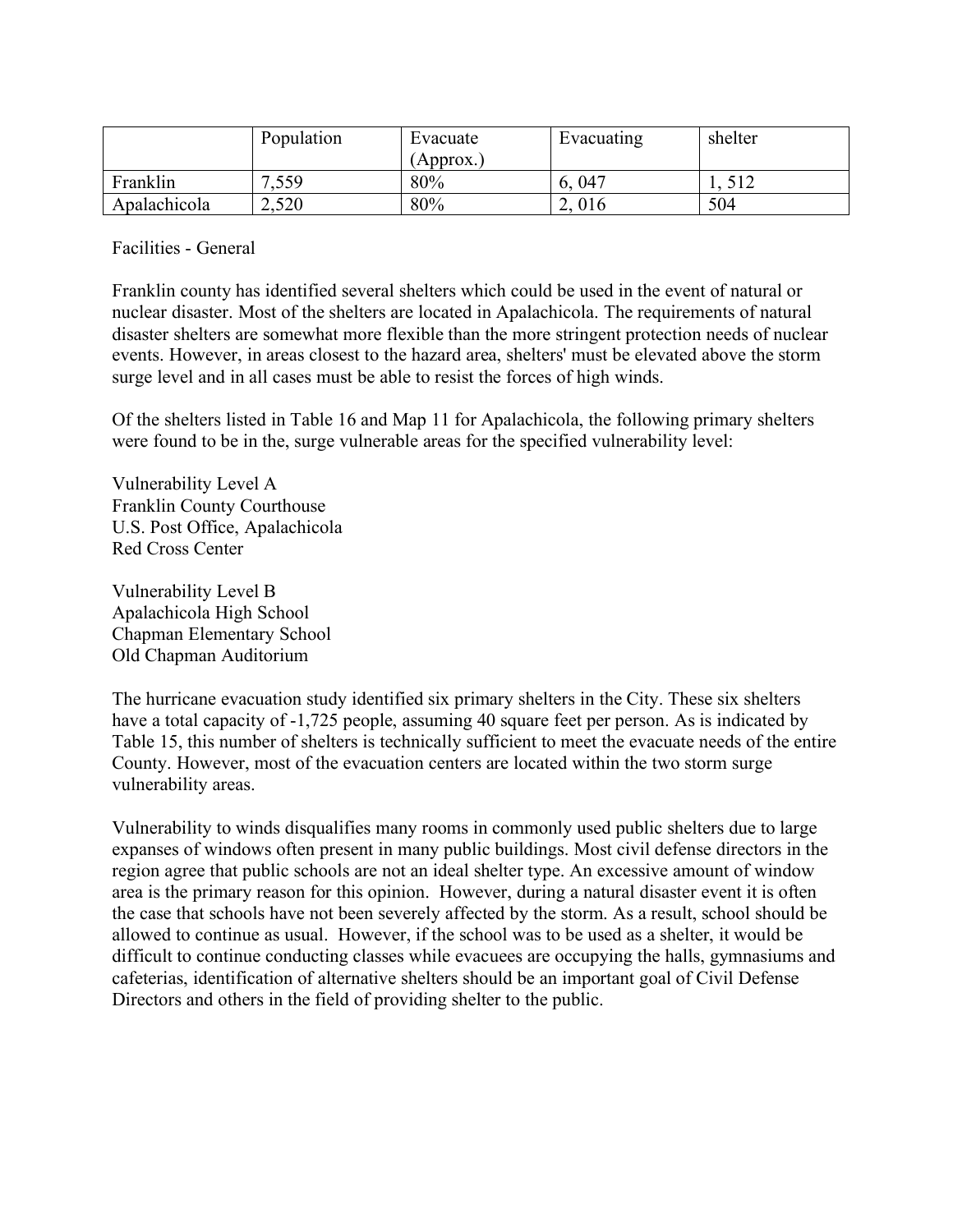Another factor affecting the shelter provisions of the sites in Franklin County is the hospitality of the area's churches and homes. Churches generally have kitchen facilities and thus provide suitable locations for temporarily sheltering evacuees. The pastor of the church and local church volunteers are eager to work as shelter personnel.

In past hurricane events in the region, it has been the experience of the civil defense directors of the Apalachee Regional Planning Council member counties that the majority of the evacuees seeking shelter tend .to go to the non-coastal Counties, specifically Leon, Gadsden, Liberty and Calhoun. This is likely to be expected during future hurricane events as indicated in the behavioral survey conducted by the Regional Planning Council. Nearly 46 percent of those saying they would evacuate indicated they would evacuate to destinations in either Leon, Gadsden, Liberty, Calhoun, or Jackson. Over 25 percent chose Tallahassee as their probable destination. These figures are not disaggregated, however, to indicate the selection of public shelter destinations as opposed to other, non-public destinations.

| Name of Shelter-Location                            | Elevation        | $40$ Sq. Ft. per<br>person capacity |
|-----------------------------------------------------|------------------|-------------------------------------|
| <b>Red Cross</b>                                    | 10 ft.           | 550                                 |
| 89 - 11 Street                                      |                  |                                     |
| Apalachicola                                        |                  |                                     |
| Apalachicola High School 190 - 14 Street            | 10 ft.           | 200                                 |
| Apalachicola (Frank Stephens contact person)        |                  |                                     |
| Location S-T-R 3 or 10-9S-8W                        |                  |                                     |
| Franklin County Courthouse Apalachicola (Lee Rivers | 10 ft.           | 400                                 |
| - contact person)                                   |                  |                                     |
| Location S-T-R 16-9S-8W                             |                  |                                     |
| Chapman Elementary School 155 Ave. E Apalachicola   | 10 ft.           | 200                                 |
| (Rose McCoy - contact person)                       |                  |                                     |
| Location S-T-R 3 or 10-9S-8W                        |                  |                                     |
|                                                     |                  |                                     |
| U.S. Post Office Commerce Street Apalachicola (Judy | $10$ ft.<br>9000 | 225                                 |
| Hall - contact person)                              | (estimated)      |                                     |
| Location S-T-R 16-9S-8W                             | usable sq. feet) |                                     |
|                                                     |                  |                                     |
| Old Chapman Auditorium Apalachicola                 | 10 ft.           | 150                                 |
|                                                     |                  |                                     |
|                                                     | Total            | 2,045                               |
|                                                     |                  |                                     |

# **Table 16: Shelter Inventory - Apalachicola**

Source: Regional Planning Council, Hurricane Evacuation Study ,1984

3. Transportation Analysis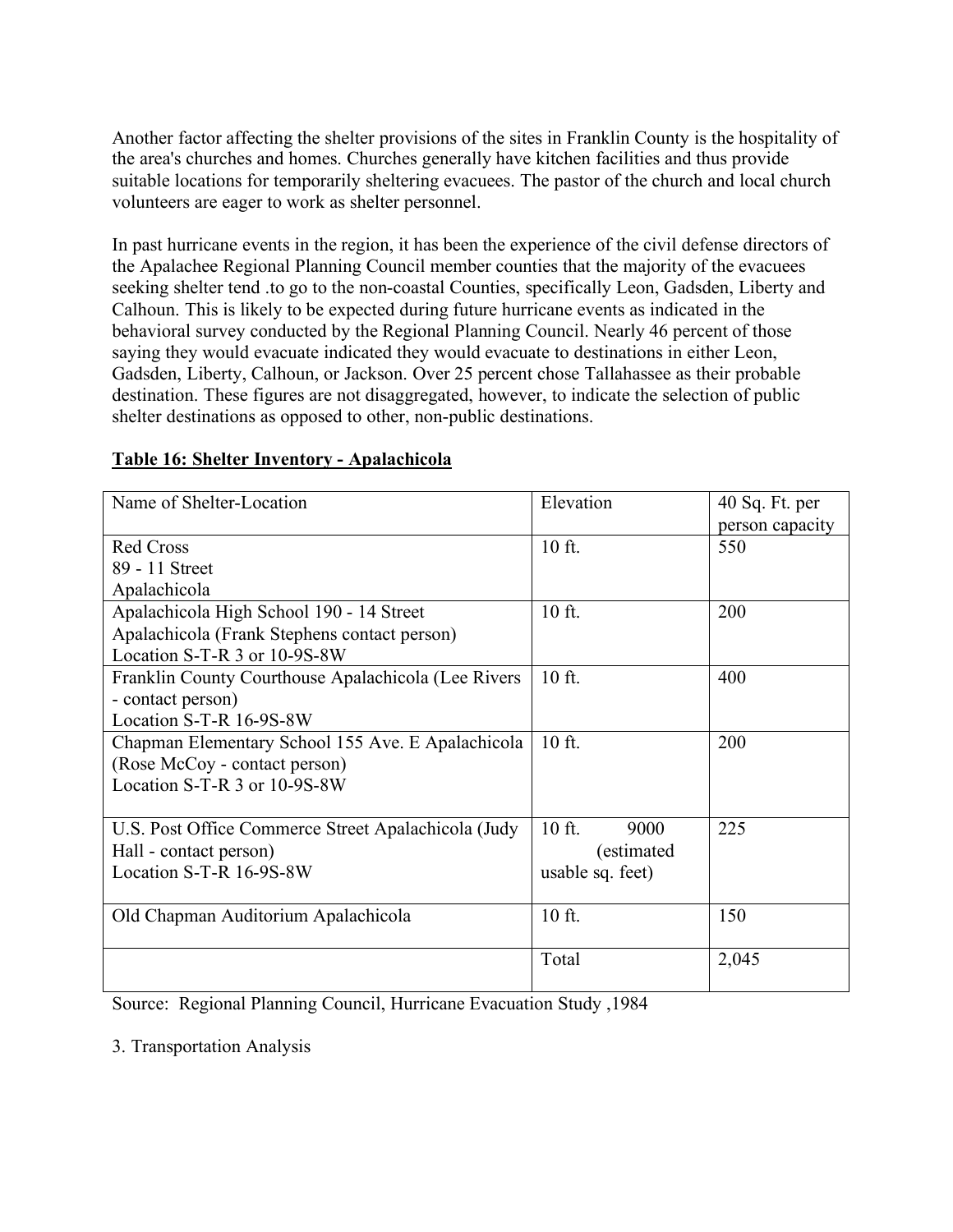During a hurricane evacuation effort, it is widely recognized that a significant number of vehicles have to move across a road network in a relatively short period of time. This number of vehicles can be large for densely populated areas and varies depending on the storm intensity and direction of approach to the region. Vehicles leave the road network depending on both the planned destination of evacuees and the availability of acceptable destinations (number of Red Cross shelters, hotel/motel units and population in non-flooded areas). Vehicles move across the road network at a rate relative to the demand for various roadway segments and the ability of the segments to handle a certain volume of vehicles per hour.

## a). Transportation & Evacuations Constraints

Franklin County is traversed by a limited number of rural two-lane county and state roads that would carry vehicular traffic during an evacuation. Roadways providing northward access away from the coastal areas are extremely important to the safe evacuation the surge vulnerable population. These roadways include State Roads 65 and 67. In addition to these roadways, US 319 and US 98 are major arterials running primarily east and west through the county. State Road 20, US 231 and 1-10 would carry the majority of inter-regional traffic.

Field surveys conducted (in inclement weather by the Regional Planning Council) revealed that many critical evacuation roadways are low in elevation, in substandard condition, and subject to poor drainage. Due to surrounding marshes, roadway shoulders are soft and not suited to vehicular movements. Lateral clearances (distance between edge of roadway lane and nearest obstruction) on several bridge structures are extremely limited. Evacuation should be completed before the arrival of gale force winds and heavy rains to allow use of the region's limited roadway network. US 98, SR 65 and SR 67 throughout Franklin County should be monitored for flooding conditions as a hurricane approaches. Map 12 shows the principle evacuation routes.

In the past, damage to the roads have occurred on US 98, GIA, and SR 370 in Franklin County. Nearly all of US 98 in Franklin County is subject to flooding based on the 100 year storm calculated for the Federal Emergency Management Agency's Flood Insurance Studies (i.e., FIRM, et.). State Road 65 is likely to be used to transport persons away from the coast, however, "it is susceptible to storm surge at its southern portion. Both State Road 65 and State Road 67 are likely to experience flooding due to excessive rains.

| Highway         | $S-T-R$       | Approximate Location                  | Elevation | Source      |
|-----------------|---------------|---------------------------------------|-----------|-------------|
| <b>US 98/10</b> | 14-9S-10W     | Gulf County/Franklin County boundary  | 8 feet    | <b>USGS</b> |
|                 | $8-9S-9W$     | Between Thirteen mile and Eleven mile | 6 feet    | <b>USGS</b> |
|                 | $9 - 9S - 8W$ | West of Apalachicola                  | 8 feet    | <b>USGS</b> |
|                 | $10-9S-8W$    | Two miles at Carls creek              | 8 feet    | Local       |

# **Table 17 Roadway Vulnerability Analysis Franklin County**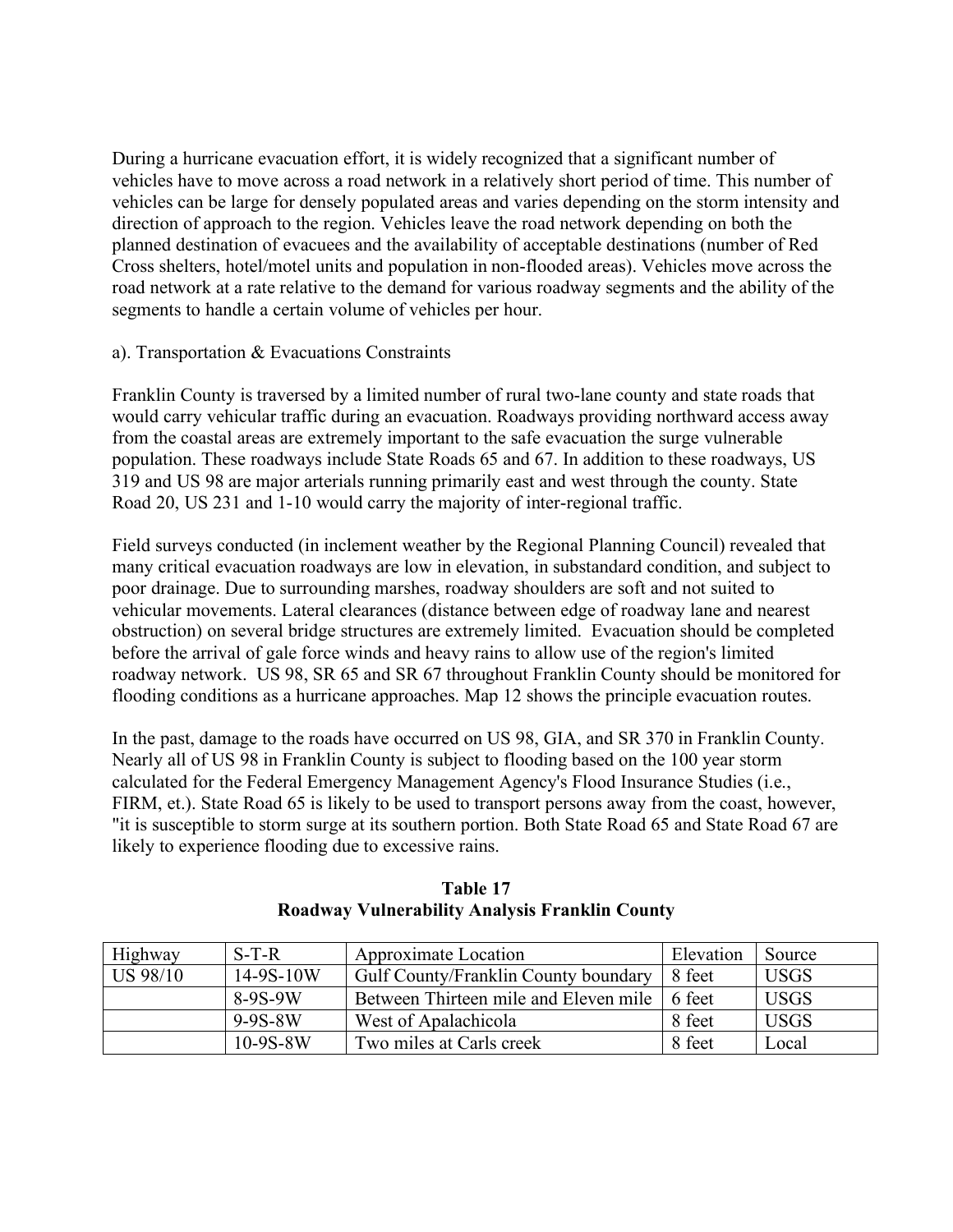|                        | 31-8S-6W                                                                     | Eastpoint                                                                                                                                                                                          | 5 feet         | USGS/DOT        |
|------------------------|------------------------------------------------------------------------------|----------------------------------------------------------------------------------------------------------------------------------------------------------------------------------------------------|----------------|-----------------|
|                        | 22-8S-6W                                                                     | <b>Green Point</b>                                                                                                                                                                                 | 9 feet         | USGS/DOT        |
|                        | 23-8S-6W                                                                     | Between Green Point and Marsh Point                                                                                                                                                                | 7 feet         | USGS/DOT        |
|                        | $4-8S-5W$                                                                    | East of Royal Bluff                                                                                                                                                                                | 9 feet         | USGS/DOT        |
|                        | 36-7S-5W                                                                     | Carrabelle Lighthouse                                                                                                                                                                              | 9 feet         | <b>USGS</b>     |
|                        | 30-7S-4W                                                                     | Carrabelle Beach                                                                                                                                                                                   | 8 feet         | <b>USGS</b>     |
|                        | $14 - 7S - 4W$                                                               | SW of Camp Gordon Johnson and<br>Lanark V.                                                                                                                                                         | 9 feet         | <b>USGS</b>     |
|                        | $8-7S-3W$                                                                    | East of Lanark Village                                                                                                                                                                             | 2.3<br>meters  | USGS/DOT        |
|                        | $35-6S-3W$                                                                   | FSU Marine Laboratory                                                                                                                                                                              | 2.4<br>meters  | USGS/DOT        |
|                        | $30 - 6S - 2W$                                                               | West of St. Teresa                                                                                                                                                                                 | 2.0<br>meters  | <b>USGS</b>     |
|                        | 26-6S-2W                                                                     | East of St. Teresa                                                                                                                                                                                 | 2.7<br>meters  | <b>USGS</b>     |
| <b>US98/A30</b>        |                                                                              | With exception of the area from Gulf<br>County -Franklin County boundary east<br>to just east of Hwy 385 and west of<br>Apalachicola Airport nearly all of Hwy<br>98 is in the 100 year flood zone | $\blacksquare$ | <b>FIRM</b>     |
| SR 65                  | 34-7S-6W                                                                     | Cash Creek                                                                                                                                                                                         | 3 feet         | USGS/DOT        |
|                        | 32-7S-6W                                                                     | West of Sandbank Creek                                                                                                                                                                             | 9 feet         | <b>USGS</b>     |
|                        | 31-7S-6W                                                                     | East of Whisky George Creek                                                                                                                                                                        | 7 feet         | USGS/DOT        |
|                        | 36-7S-7W                                                                     | <b>Wiskey George Creek</b>                                                                                                                                                                         | 6 feet         | USGS/DOT        |
| SR 319 to<br>Sopchoppy | $24 - 6S - 3W$                                                               | South of St. James Fire Tower                                                                                                                                                                      |                | <b>FIRM</b>     |
| SR 65                  |                                                                              | With the exception of occasional<br>stretches on Hwy 65 most of the Hwy<br>is in the 100 year flood zone                                                                                           | $\overline{a}$ | <b>FIRM</b>     |
| <b>GIA</b>             | T9S-R6W                                                                      | Road to bridge at Eastpointe in 100<br>year flood zone                                                                                                                                             |                | <b>DOT/FIRM</b> |
| <b>CR370</b>           |                                                                              | <b>Alligator Point</b>                                                                                                                                                                             |                | <b>DOT</b>      |
| SR 319                 | <b>T6S-R3R</b>                                                               |                                                                                                                                                                                                    |                | <b>DOT</b>      |
| Maps.                  | DOT - Regional maintenance supervisor.<br>Local- County and Municipal staff. | Sources: USGS - W.S., Geological Survey 7.5 minute Quadrangle Topographic Maps.<br>FIRM - Federal Emergency Management Agency, flood Insurance Studies, flood Insurance Rate                       |                |                 |

Road areas below ten feet in elevation are identified in Table 17. Table 17 also lists inland roads which would be flooded during a 100 year storm event. Basically, the area west of Apalachicola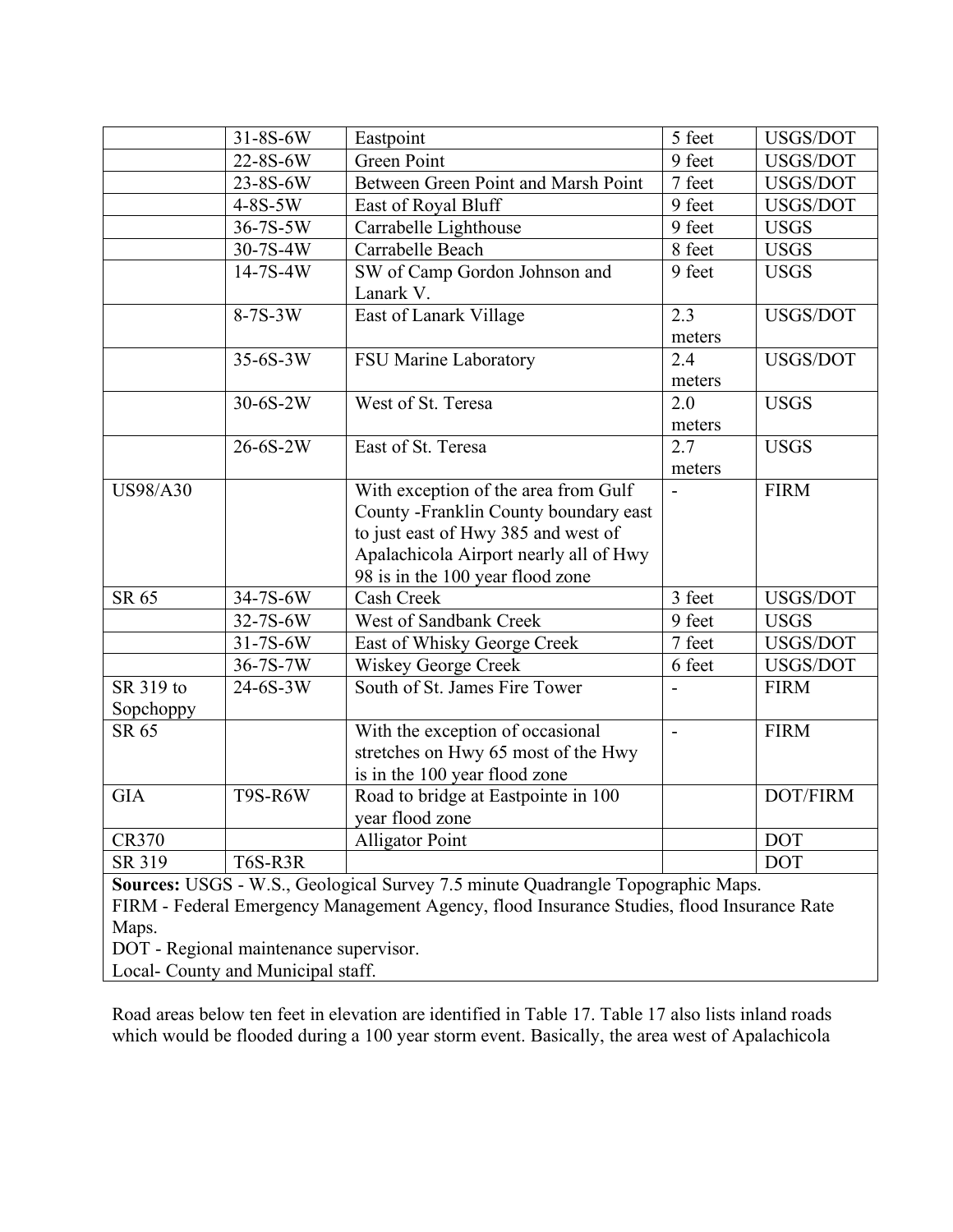Airport westward to the Franklin County-Gulf County boundary is the only stretch of US 98 in Franklin County exempt from the 100 year storm.

As a result of the heavy reliance on US 98 and the low bridge access between Apalachicola and Eastpoint on the John Gorrie Bridge and between St. George Island and Eastpoint on GIA it is imperative that evacuation from these areas occur in the early stages of the warning process.

## b) Evacuation Routes

In order to determine the routing of evacuations traffic in Franklin County, a representation of the evacuation network roadway system was developed by the Regional Planning Council. A traditional "link node" system was developed to identify roadway sections. Nodes are used to identify the intersection of two roadways or changes in roadway characteristics. Links are the roadway segments as defined by the nodes when connected. Each link is identified by a pair of node numbers. Another type of node, represented by an open circle, identifies the geographic center of activity within an evacuation zone. When connected to the evacuation network by a dashed line, these points indicate where evacuating vehicles enter the network by a dashed line, these points indicate where evacuating vehicles enter the network.

RPC used to calculate the assigned volumes by link and service volumes (capacities) developed by link, a series of volume to capacity ratios for each vulnerability level. Those links with the highest volume to capacity ratio were then identified as the critical links for Franklin County. Critical links are those roadway segments having the greatest travel demand during a hurricane evacuation relative to the segments' ability to handle a certain number of vehicles per hour. The critical links by vulnerability level for Franklin County areas follows:

Franklin County: John Gorrie Bridge (flooding level A) SR 65 south of Liberty County line (flooding level B)

Map 14 illustrates the critical links described above for Franklin County as well as the other counties on the RFC study area. Since critical links are the most constrictive points in the evacuation network, traffic must be metered through these segments to estimate clearance times.

# c) . Evacuation Times

Performing an analysis at Franklin County's critical links for each vulnerability level produced on estimated clearance time for Franklin County of between 5 to 11 hours. Table 18 provides all calculated clearance times.

#### **Table 18 CALCULATED CLEARANCE TIME Franklin County**

| $\ldots$ |     |  |  |
|----------|-----|--|--|
|          | . . |  |  |
|          |     |  |  |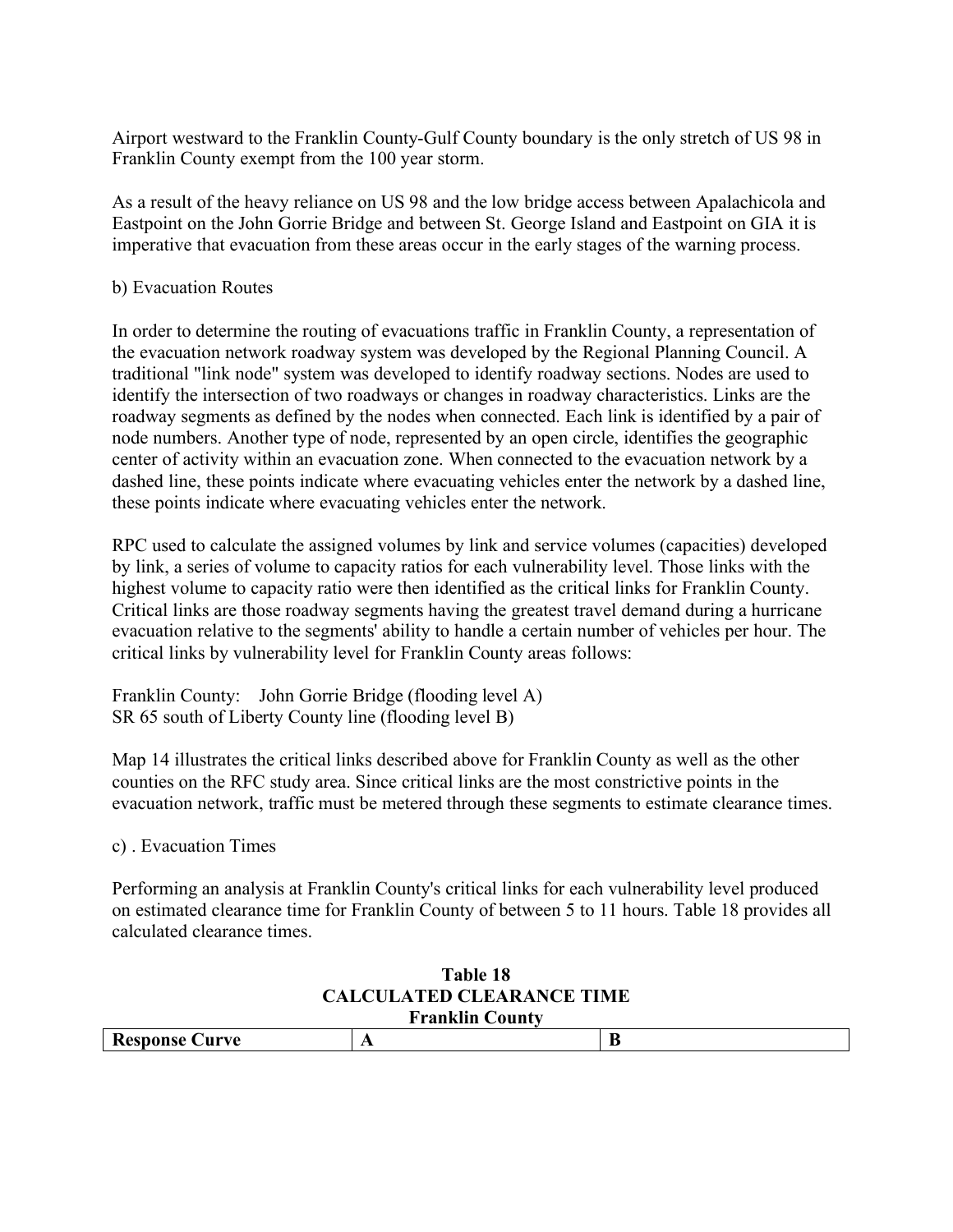| A Quick Response        |        |
|-------------------------|--------|
| <b>B</b> Quick Response | 1/2    |
| C Slow Response         | 10 1/2 |

Use of Clearance Times in Issuance of an Evacuation Order

Clearance time is one of two major time components involved in issuing an evacuation order. Clearance time must be added to pre-landfall hazard time to ensure that the evacuees can reach safety before the arrival of hazardous conditions Tables 19 through 23 depicts the relation of clearance time and pre-landfall hazard time for areas in Franklin County. The Regional Planning Council combined the results of the transportation analysis and the hazard analysis data to arrive at evacuation order time for each County for particular storm situations. The direction the storm travels has a large effect on the pre-landfall times, the tables which follow specify storm direction.

**Table 19 Hurricane Evacuation Order Times for Vulnerability Level A For Hurricanes Moving to the North**

| unv i vi un                   |             |  |             |  |             |
|-------------------------------|-------------|--|-------------|--|-------------|
| Representative   Pre-Landfall |             |  | Clearance   |  | Time needed |
| Cities and                    | Hazard Time |  | Time based  |  | for         |
| Towns                         |             |  | on Response |  | Evacuation  |
|                               |             |  | Curve       |  | (Range)     |
| Apalachicola                  |             |  |             |  | 15-21       |
|                               |             |  |             |  |             |

#### **Table 20 Hurricane Evacuation Order Times for Vulnerability Level A for Hurricanes Moving to the Northwest**

| Representative   Pre-Landfall |             | Clearance   | Time needed |
|-------------------------------|-------------|-------------|-------------|
| Cities and                    | Hazard Time | Time based  | for         |
| Towns                         |             | on Response | Evacuation  |
|                               |             | Curve       | (Range)     |
| Apalachicola                  | 12.5        |             | 17.5-23.5   |
|                               |             |             |             |

**Table 21 Hurricane Evacuation Order Times for Vulnerability Level A for Hurricanes Moving to the Northeast**

| Representative   Pre-Landfall |             | Clearance   | Time needed   |
|-------------------------------|-------------|-------------|---------------|
| Cities and                    | Hazard Time | Time based  | for           |
| Towns                         |             | on Response | Evacuation    |
|                               |             | Curve       | (Range)       |
| Apalachicola                  | 8.5         |             | $13.5 - 19.5$ |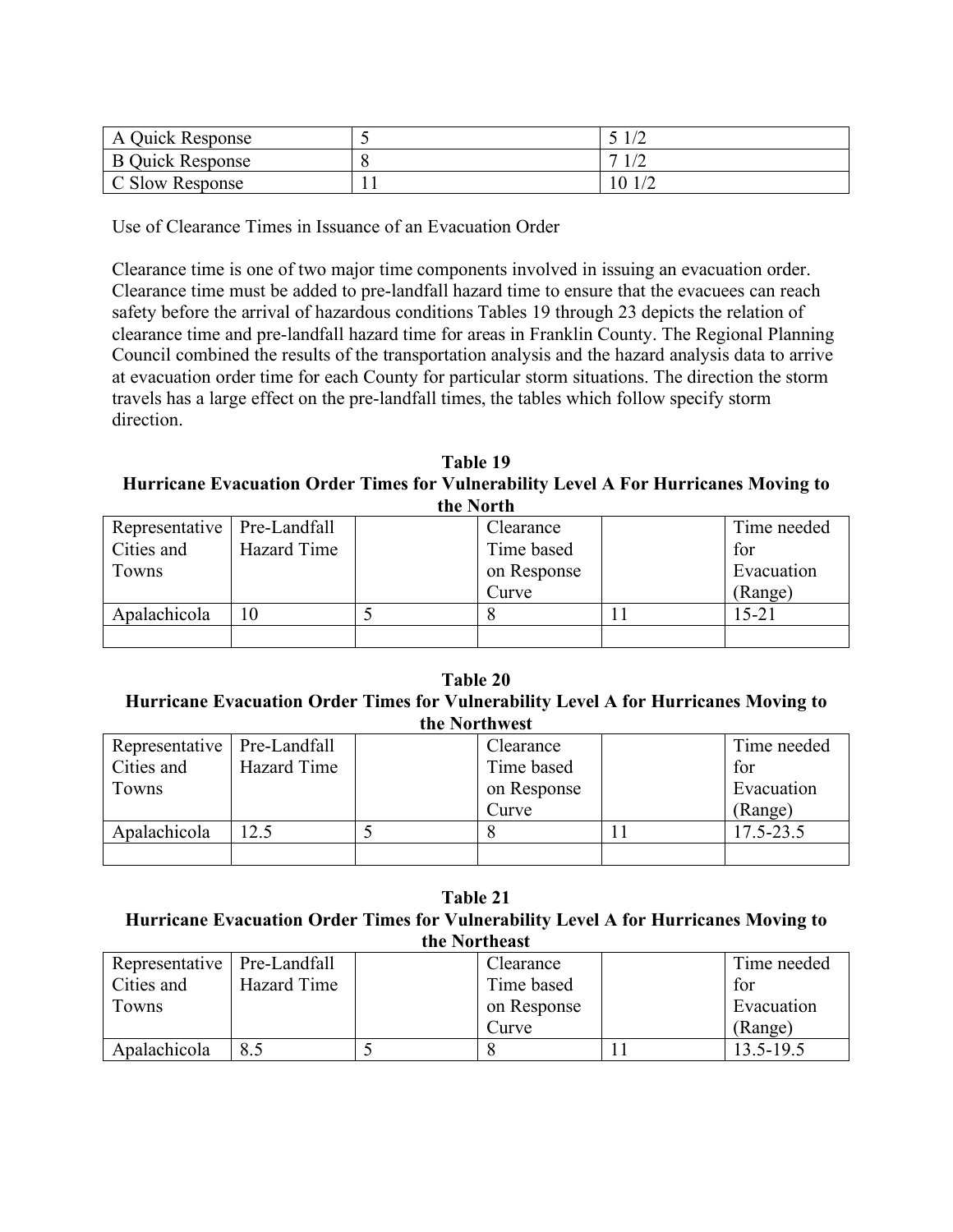**Table 22**

#### **Hurricane Evacuation Order Times for Vulnerability Level A for Hurricanes Moving to the West**

| Representative   Pre-Landfall |             | Clearance   | Time needed |
|-------------------------------|-------------|-------------|-------------|
| Cities and                    | Hazard Time | Time based  | for         |
| Towns                         |             | on Response | Evacuation  |
|                               |             | Curve       | (Range)     |
| Apalachicola                  |             |             | $14 - 20$   |
|                               |             |             |             |

#### **Table 23 Hurricane Evacuation Order Times for Vulnerability Level A for Hurricanes Moving to the East**

| ине паэс                      |             |  |             |  |             |
|-------------------------------|-------------|--|-------------|--|-------------|
| Representative   Pre-Landfall |             |  | Clearance   |  | Time needed |
| Cities and                    | Hazard Time |  | Time based  |  | for         |
| Towns                         |             |  | on Response |  | Evacuation  |
|                               |             |  | Curve       |  | (Range)     |
| Apalachicola                  |             |  |             |  | $13 - 19$   |
|                               |             |  |             |  |             |

#### d). Evacuation Analysis.

Evacuees from surge vulnerable zones should use the nearest logical north-south corridor to leave the area at risk regardless of whether going to a Red Cross shelter or some other destination. Population at-risk living in western Franklin County should use SR 65 and avoid traveling through Gulf County to SR 71. Shelters agreements should be arranged between Calhoun and Franklin County residents in Blountstown. This structuring of traffic movement will ensure the use of manually controllable intersections and reduce traffic conflict at many north-south arterial intersections. This arrangement will also take pressure off the US 319 route into Wakulla County.

# 4. Special Needs Groups

Two special need groups should be mentioned. The first group ii the elderly. A large proportion of the 65 and over age group (primarily located in the Lanark Retirement Village in eastern Franklin County) require assistance in evacuating potential flood areas usually because of restriction on their operation of automobiles. In 1986, 13.9 percent (1,185) of the county's population was estimated to be 65 and older.

The other special need group includes patients of medical institutions. There are several hospitals and nursing homes in the County. Weems Memorial Hospital in Apalachicola and three nursing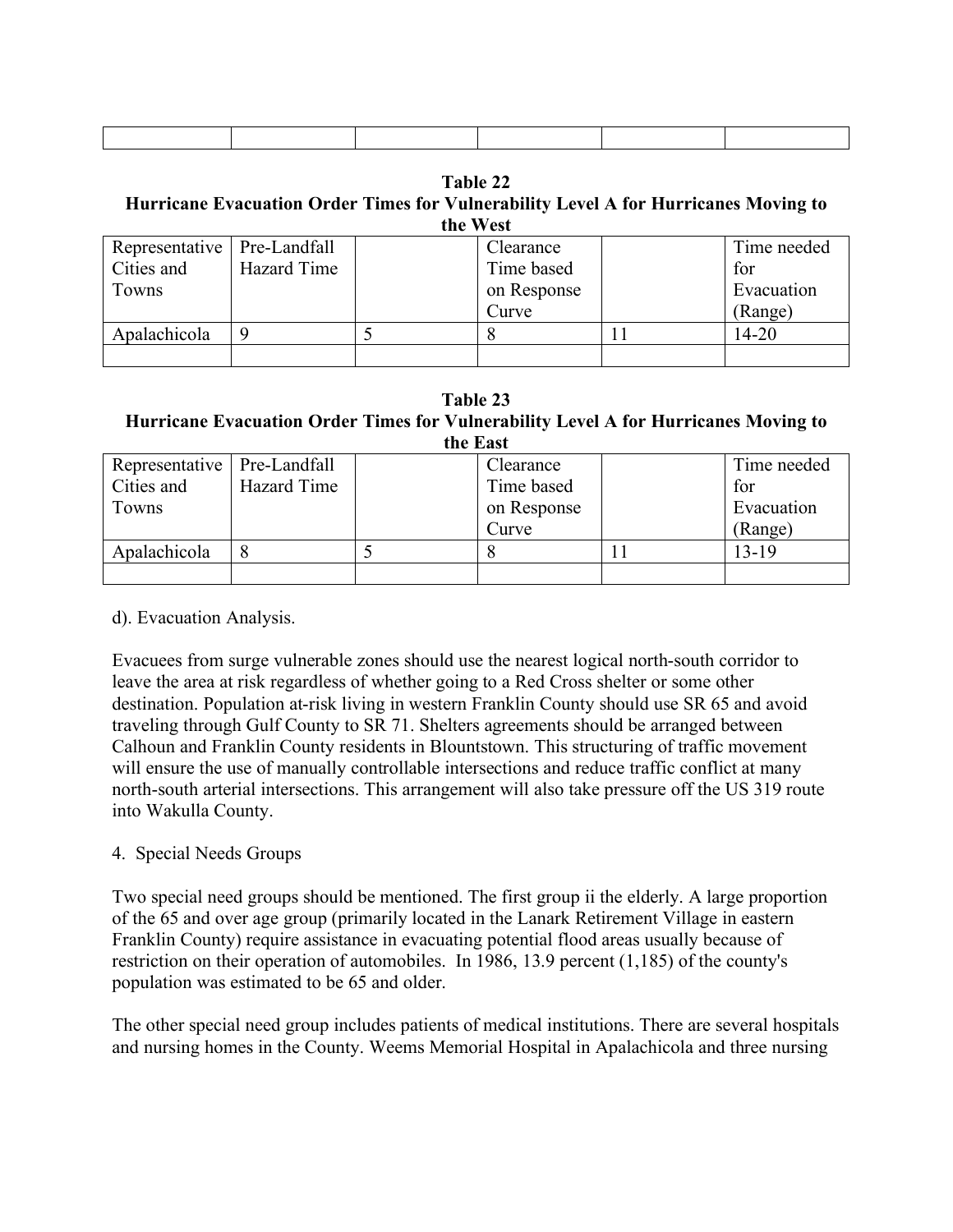homes (one in Apalachicola) are located in the hurricane vulnerability zone. None of the building are vulnerable to storm surge since all of the buildings are elevated above the predicted flood heights; however, the area surrounding these facilities may flood resulting in the disruption of road access and utilities.

# 5. Population Projection Impacts On Natural Planning

# a). Evacuation Population

This comprehensive plan is based on Census-based projected resident population of 9,400 in 1995 and 9,600 in 2000. However for the purpose of determining population projections in the vulnerable areas of Franklin County, housing unit data as opposed to census division data will be used. This method was chosen, as mentioned earlier in this section, so as to provide better estimates of the maximum population which would need to be evacuated prior to arrival of a hurricane. Using housing information accounts for seasonal population. The future land use element indicates that past trends in growth will continue throughout the forecast period. Therefore, the population increases were assigned to the evacuation districts based upon the current proportion of the population contained within each evacuation district and is multiplied by an annual growth rate of 1.9 percent (see Land Use Element).

| Table 24                                                                 |       |        |  |  |
|--------------------------------------------------------------------------|-------|--------|--|--|
| <b>Projections of Population Requiring Evacuation of Franklin County</b> |       |        |  |  |
| <b>Storm Surge Category</b>                                              | 1990  | 2000   |  |  |
|                                                                          | 7,611 | 9,209  |  |  |
|                                                                          | 9,073 | 10,978 |  |  |
|                                                                          | 9,146 | 11,067 |  |  |
|                                                                          | 9,163 | 11,087 |  |  |
|                                                                          | 2,084 | 14,622 |  |  |

# b.) Shelters

Table 25 gives the number of evacuees requiring public shelters in 1900 and 2000. These projections were developed using the number of projected evacuees in Table 24 and applying the Regional Planning Council's formula (21 sq. x 7). The table assumed no change in the percentages evacuees leaving the county and of the remaining evacuees expected to use public shelters.

#### **Table 25 Projection of Public Shelter use for Franklin County, 1990 and 2000**

| $1770$ and $2000$              |              |                   |  |  |
|--------------------------------|--------------|-------------------|--|--|
| <b>Storm Surge</b><br>Category | 1 000<br>7 U | 2000              |  |  |
|                                |              | <b>I</b> –<br>້ີ່ |  |  |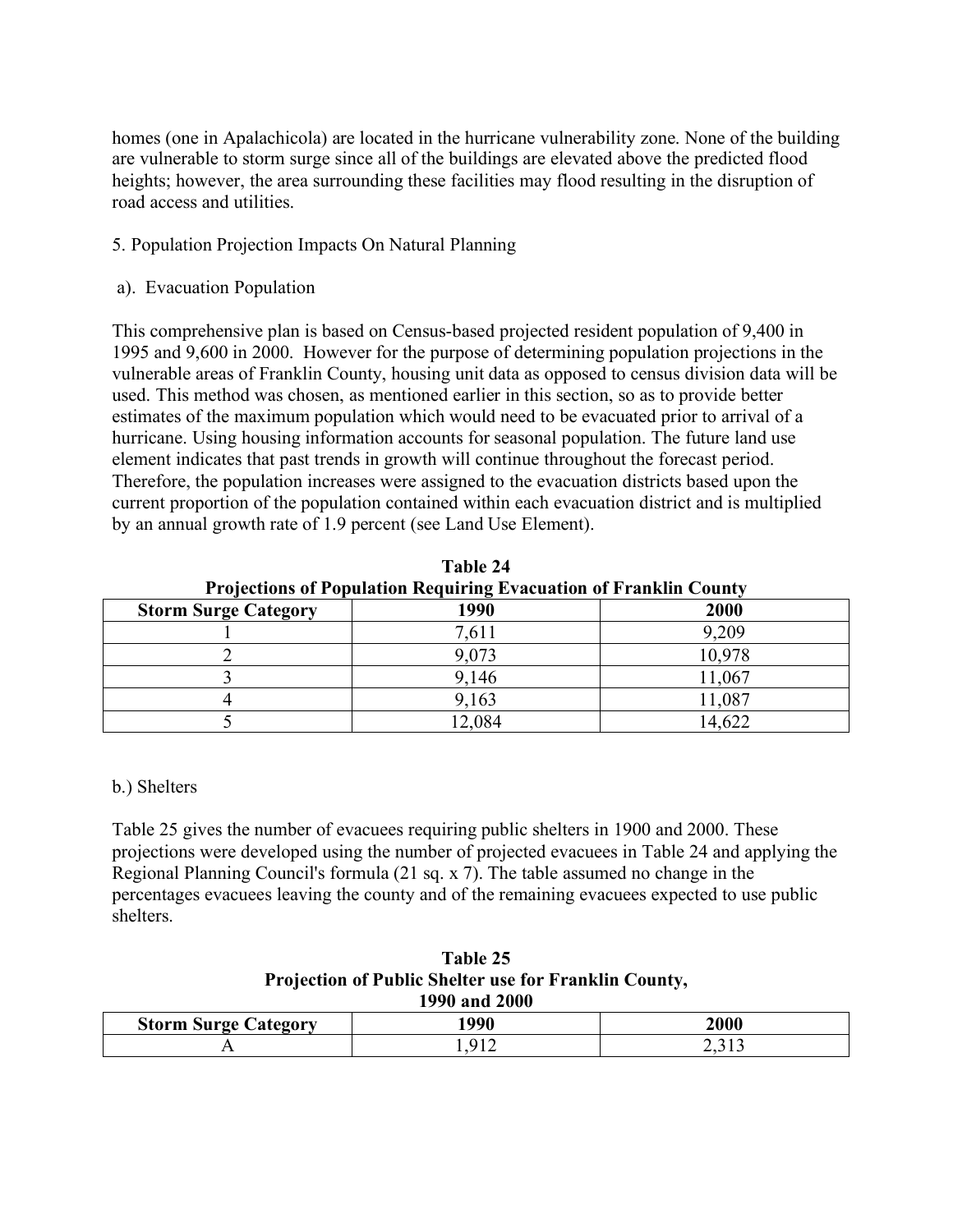In order to accommodate the additional people requiring public shelter by 2000 for an A storm surge an additional 588 spaces will be needed.

## c). Clearance Times

Hurricane evacuation times will increase as population increases. It is reasonable to assume that the time needed for evacuation through 2000 will fall within the range given for each area and conditions listed in Table 19 through 23. This is assuming that the distribution of new residents will be the same as existing residents.

## d). Special Needs

The major population group requiring special assistance in a hurricane evacuation will continue to be the elderly.

## 6. Local Government Measures To Maintain/Reduce Evacuation Times

The 1988 completion of the John Gorrie (U.S. 98) River & Causeway bridge, which span the Apalachicola River and Bay, represented a significant improvement to the road evacuation network in Apalachicola. The bridges were constructed such that the road ends connecting to it are elevated higher than the original design to alleviate flooding potentials. The bridges are wider than the original which will help expedite the evacuation process as well.

Additionally, the State Department of Transportation is currently constructing rock retentions along the shoreline of U.S. 98 between Eastpoint and Carrabelle to reinforce the highway against future storm damage. Although this is not within the City limits, it is a measure that will help reduce evacuation times countywide and represents a measure to reduce road flooding potential.

As the roads in Apalachicola are not projected to exceed accepted LOS capacity, the Traffic Circulation Element proposes no improvements to the road network which could effect hurricane evacuation. However, there are several road modification options available to the City for improving hurricane evacuation. They are as follows:

- 1) Bay Avenue, which runs parallel to Apalachicola Bay from 6th to 13th Street is probably the most vulnerable flood-zone road within the City. Measures should be taken to block traffic from traveling this road, directing traffic instead up each street to Avenue B or Avenue C for evacuation purposes.
- 2) Traffic should be discouraged also from traveling along Water Street which runs parallel along the Apalachicola River.
- 3) The use of traffic barriers/ and lane usage modifications should be used as necessary to restrict traffic from these two roads in a hurricane evacuation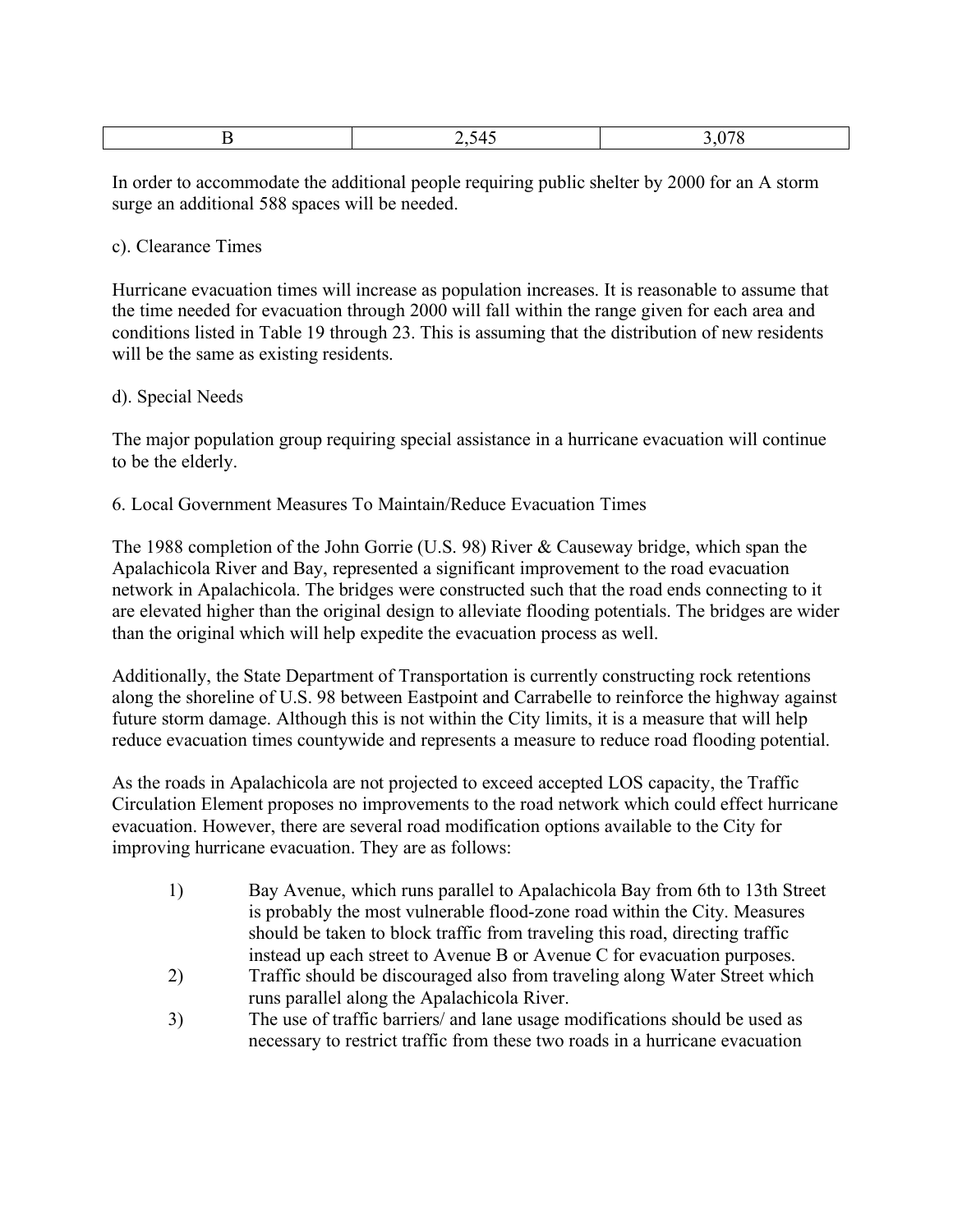situation. Physical barriers should be used primarily to supplement manual efforts to discourage long through movements on US 98 as well. Physical barriers should be used to channel traffic and prevent unnecessary turning conflicts. Lane usage modifications must involve close coordination between civil defense staff and local agencies involved in traffic control. Generally, because of the complex and intricate interrelation of each roadway continued in the evacuation network, it is difficult to realize a savings in clearance time by changing flow direction on roadway lanes. This lack of savings in clearance times is due to traffic operations problems, the need for additional manpower that is already scarce, and the need to allow emergency vehicles to travel against the main flow of traffic.

Additional measures could include the following:

1. Prioritize roadway maintenance and construction projects on the identified critical links and on major evacuation routes.

2. Require all new mobile home parks in the City that are located outside the hurricane vulnerability areas to construct and maintain a private shelter for residents of that park. This will significantly lessen the demand for public shelter spaces and reduce the number of vehicles on the regional roadway network.

3. Assist the Red Cross in identifying more public shelters within Apalachicola to reduce the number of vehicles traveling through Apalachicola as they attempt to leave the region. 4. Evaluate any zoning changes in evacuation level A that would increase the residential densities in those areas for their impact upon evacuation ability.

5. Implement the State's Hurricane Preparedness Rule (9J-2.0256) which assesses the public shelter impact of large-scale development.

Implementation of these measures may maintain or reduce current evacuation (clearance) times. Close coordination between all involved in the evacuation process is essential for any regional evacuation procedure.

7. Intergovernmental Coordination

Intergovernmental coordination is more important in hurricane evacuation planning and operations than it is in perhaps any other facet of planning. By their very nature, hurricane evacuation planning and operations are regional procedures thereby requiring a close association between the Franklin County municipalities, planning agencies and service organizations. Below is a list of the primary participants in hurricane evacuation planning and operations.

a) County Municipalities, Planning Agencies And Service Organizations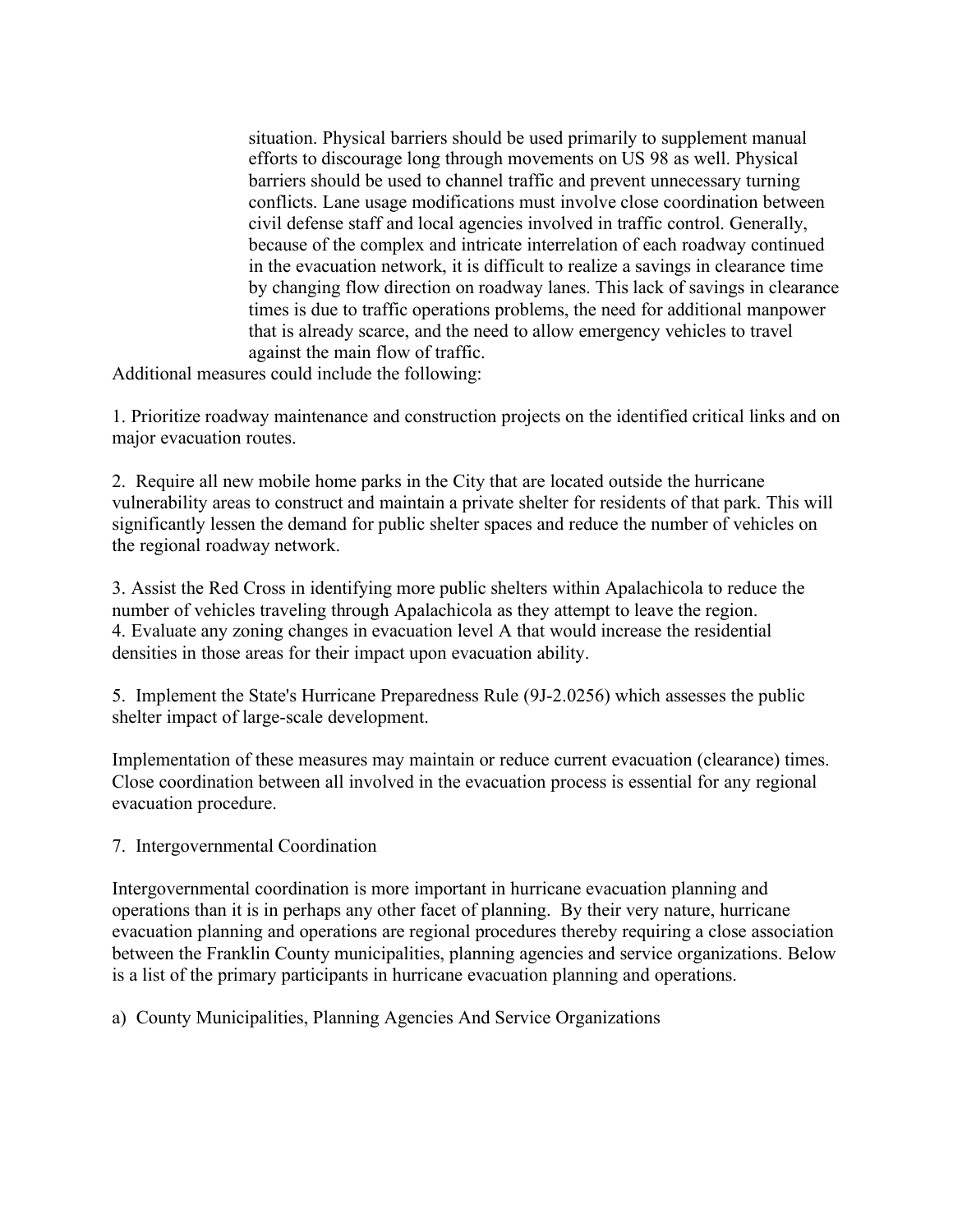1. National Hurricane Center (NHC)

The NHC forwards information on the characteristics of the tropical disturbance to offices and emergency response agencies throughout the Tampa Bay Region.

2. National Weather Service (NWS). Apalachicola Area Office

Located in Apalachicola Florida, this office receives statements from National Hurricane Center and issues more specific information on local weather conditions to emergency response agencies.

3. Governor of Florida

The Authority to order an evacuation from an approaching hurricane is conferred to the Governor by subsection 252.36 (5) 9e) Florida Statues stating that the Governor may: "Direct and compel the evacuation of all or part of the population from any stricken or threatened area within the state...."

4. Florida Division of Emergency Management (DEM)

This division of the Department of Community Affairs is responsible for directing and coordinating disaster mitigation, preparedness, response and recovery activities of the state.

5. Franklin County Department of Civil Emergency Services

The same power to order and evacuation is delegated to each political subdivision by the state as described in subsection 252.38 (6)(e) and Executive Order 180-29. County evacuation orders are based on decisions and plans produced by the County department.

6. American Red Cross

This agency identifies and operates the public shelters and related relief efforts.

7. Apalachicola Regional Planning Council (ARPC)

This agency is responsible for producing the HURRICANE! public information tabloids distributed throughout the region and the Regional Hurricane Evacuation Plan. The Regional Emergency Management Committee, of which the County is a member, meets to review/ and coordinate local emergency operations.

8. City of Apalachicola

The City coordinates all City departments to respond to evacuation and recovery procedures.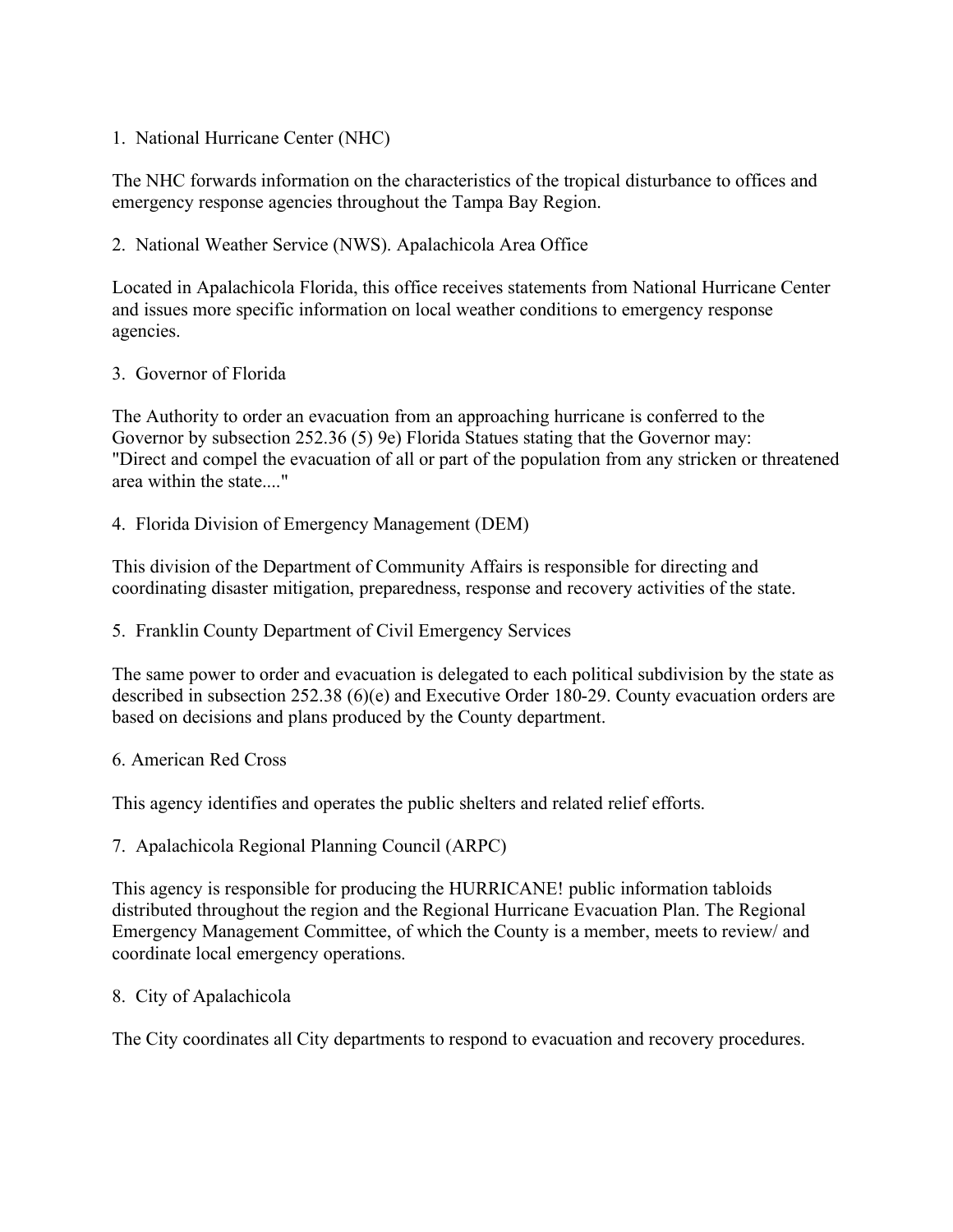## 9. Television. Radio and Print Media

The media disseminate pertinent planning, evacuation and recovery procedures.

#### 10. Law Enforcement Agencies

They assist in conducting evacuations, controlling access, patrolling secure areas and maintaining traffic flow.

## XII. Hazard Mitigation

Hazard mitigation measures are in place to reduce the probability of exposure to hazards. Included are guidelines to manage development and protect life and property through building codes, land use, flood prevention, hurricane evacuation planning and other activities. These activities fall into two government functions, emergency management which is operations oriented and development management which focuses on longer-term development conditions.

Emergency management operations are described in the Franklin County Emergency Operations Plan. The plan is used whenever the City must prepare for and/or react to any natural or manmade disaster. It is oriented to the disaster. It is oriented to the disasters which the City is most susceptible to, namely hurricanes, flooding and tornadoes.

Management of development generally relies upon floodplain management measures contained in zoning, subdivision regulations, building codes, environmental permitting and City policy to reduce the risk of storm damage. Construction is regulated under the Standard Building Code and requirements of the National Flood Insurance Program {NFIP).

#### A. Apalachicola Building Code

The Flood Damage Prevention ordinance, contained in the Apalachicola Land Development Code, regulates coastal construction in all areas of special flood hazard, consistent with Chapter 161 F.S. and the National Flood Insurance Program (NFIP). The ordinance refers to the FEMA maps in defining the coastal high hazard area as-the velocity zone and the area of special flood hazard as the 100 year flood zone, which includes all of the area in Evacuation Level A. Special construction standards are required for new service areas vulnerable to flooding. The standards are intended to minimize impacts on natural features and allow structures to withstand the forces of the 100 year storm.

Variances to the flood requirements are approved by the Board of Adjustment, subject to certain qualifying conditions that justify the request for variance. The City maintains a record of all appeal actions and reports any variances to the FEMA, upon request. The City's level of compliance with the NFIP criteria was last audited by FEMA in 1968. Based on their audit,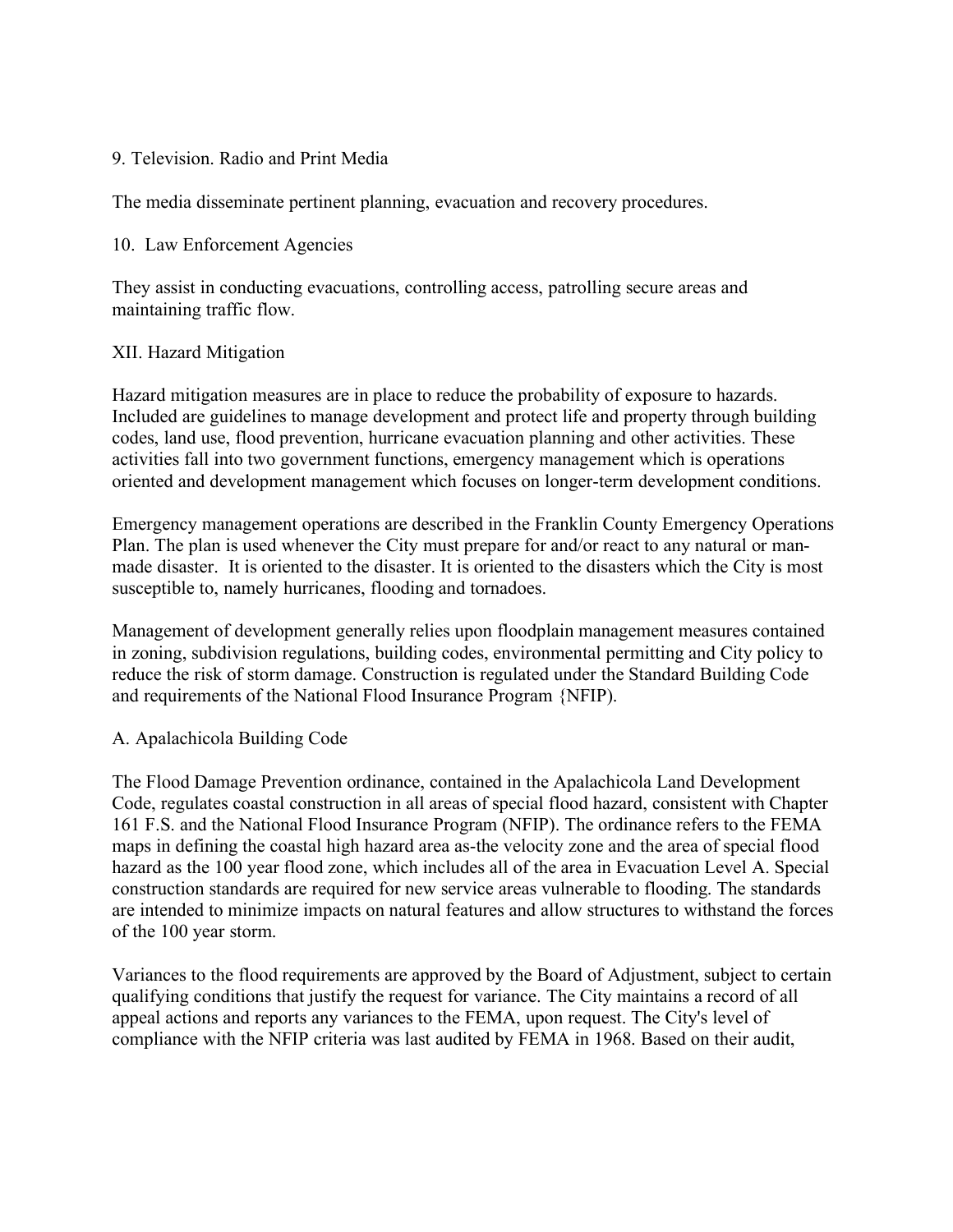FEMA reported that the City was doing an acceptable job of flood plain management. Failure to substantially comply with the NFIP can result in a community being put on probation, with the liability of being suspended form the program if deficiencies remain uncorrected.

The City began regulating the construction and alteration of seawalls in 1987, with passage of riverfront construction requirements contained in the City code. A permit from the applicable State agencies prior to the issuance of a City permit is required.

## B. Zoning Regulations

The zoning classification regulate the character of development and thus the potential for large scale damage. First, the type of uses permitted correspond with the level of risk. Heavy industrial uses with a high risk for hazardous substances or activities are not located in the area susceptible to a Category 1 hurricane. Secondly, the density of residential uses is considered.. Low density uses are the predominant zoning classification in the Level A area.

The zoning ordinance also provides for bringing non-conforming structures and uses of land into compliance with zoning requirements. However, zoning policy governing non-conforming activities do not cover restrictions on flood elevations. Compliance with the zoning ordinance is limited to restrictions on area, lot coverage, height or other characteristics of the zoning district. Thus only when substantial improvements occur, under the provisions of the building code, are structures elevated, flood-proofed or certain uses eliminated reducing the potential for damage and providing conformance with coastal construction standards.

# C. Subdivision Regulation

Subdivision regulations contained in the City code reduce the risk of flood damage by requiring plat information for review of marshes, preservation areas and other conditions affecting the development potential of the site.

# D. Environmental Programs

Protection of coastal vegetation minimizes flood and erosion hazards and helps buffer development from the direct impact of storms. Setbacks for waterfront development and preservation of coastal vegetation are required under the zoning, site plan process, and State and Federal environmental permitting.

#### XIII. Post-Disaster Redevelopment

The purpose of a local post-disaster redevelopment plan is to outline procedures which can be used following a natural disaster. After a disaster, reconstruction roust occur quickly and leave the community safer from future hazards. Information and issues that will need to be looked at regard repair and reconstruction policies and potential sources of disaster assistance funds.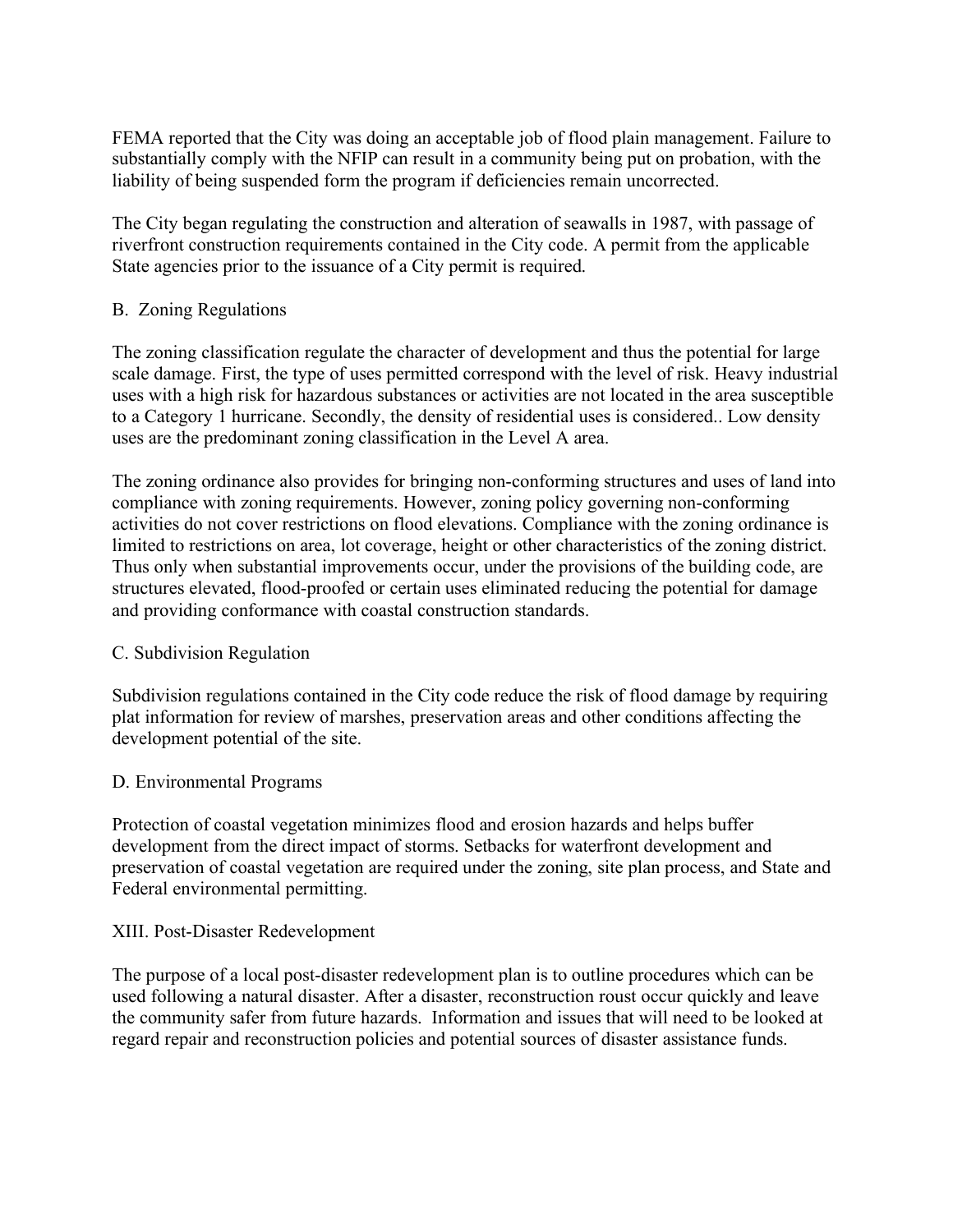Following Hurricane Kate in 1985 the FEMA paid approximately \$400,000 to repair or replace damaged public property. Private losses were substantially greater. Many federal, state and regional laws and policies govern post disaster redevelopment. The following Florida statutes and terms defined therein do not apply to the coastal zone of Apalachicola: Section 161.052 F.S.(fifty foot setback); S. 161.053 (Coastal construction control line - CCCL and thirty year erosion control line), S.161.58, F.S. (CCL); S. 380.26 F.S. (coastal building zone); s. 380.27 (coastal barrier island).

Structures constructed below required flood elevations and those located in the velocity zone have the highest potential for damage. Because of their susceptibility to hurricane force winds, mobile homes are also at high risk of storm damage. Standards for anchoring and blocking mobile homes are contained in the City's Flood Hazard Ordinance. Further, the flood ordinance prohibits the placement of mobile homes in the velocity zone.

A. Structures Below Base Flood Elevation

Most of the damage from hurricanes occur in areas with structures built prior to, and not in conformance with, present local, state and federal standards. Waterfront homes constructed on grades below base flood elevation were built before the 1977 flood insurance rate map (FIRM) in which areas of special flood hazard in the City were identified by the Federal Emergency Management Agency.

In accordance with the flood prevention ordinance, these structures could be re-built to predisaster conditions provided that the cumulative cost of modifications during any one year do not exceed 50% of current market value. Improvements exceeding the 50% threshold are termed substantial improvements and would necessitate conformance with more recent and stricter building standards approved in 1983 and amended in 1988.

The substantial improvements criteria was .not in place until 1988 and therefore its usefulness in upgrading properties has not been tested by hurricanes. However, based on the number of residential permits for reconstruction after Kate, local building officials suggest that the criteria would have had minimal impact in upgrading structures and thereby mitigating flood impacts. Except for seawalls, most of the private property damaged from Kate was to interior contents and yards rather than structural damage. The substantial improvements criteria only applies to structural damage, so that even homes that had interior flooding of one (1) foot or more by tidal water would not have been required to be flood-proofed or elevated to base flood elevations.

Residential areas of Apalachicola south of Bay Avenue are at risk to storm damage due to overall low elevations and susceptibility to coastal flooding. As discussed in the section on historical damages, Bay Avenue has some the lowest residential elevations in the City.

#### B. Land Acquisition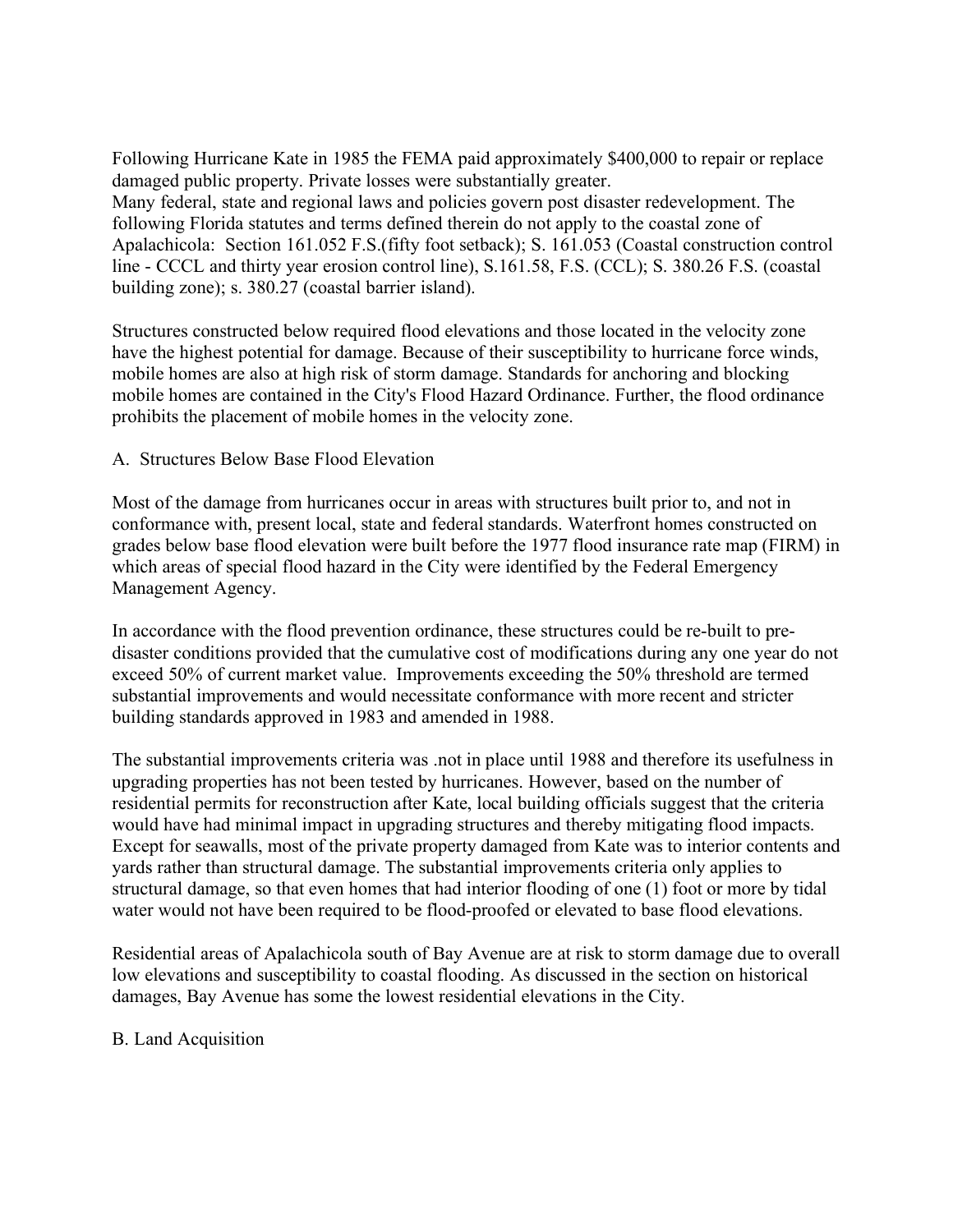There are two federal programs that provide funds for acquisition of insured properties that have been seriously damaged by flooding or undermined by erosion, so as to be in imminent danger of collapse or subsidence. Section 1362 of the National Flood Insurance Act empowers the Federal Insurance Administration (FIA) to purchase insured properties, move the damaged structure and transfer the land as open space to a state or local government agency. The Housing and Community Development Act of 1987 provides for claim payments to relocate or demolish buildings subject to "imminent collapse or subsidence" as a result of erosion.

Federal assistance under both programs is limited and reserved for special situations where damage are severe or imminent and the property owner and local government agree to participate. Certain properties in Apalachicola that have a history of damage may be appropriate for purchase in a post disaster situation. Of the two federal programs, Section 1362 may offer the greatest potential in terms of qualifying under the community selection criteria. Records of interior flooding should be noted on building plans to control added investment in flood prone locations and to establish a historic record of flood damage. The records could be used as additional criteria for defining substantial improvements, reviewing variances and in ranking properties for purchase.

The removal of purchased properties from the tax rolls would have an economic impact on the City that will need to be considered as part of any acquisition program.

#### C. Structures in the Velocity Zone

The Land Use Plan assigns low density residential (less than 6 units per acre) to a majority of the area that would be affected by a Category  $1 \& 2$  hurricane, referred to as the Level A zone. High density development (up to 16 units per acre) does not exist , within the CHHA.

Other than a 20 foot setback from mean high water along the bay  $\alpha$  and a 10 foot setback from the river required in the City's land development regulations, the City does not have any reconstruction policy which would prohibit the re-building of structures. Reconstruction in the V zone after a disaster would follow the provisions of the flood ordinance (i.e., conformance with building standards) and be permitted at the residential densities allowed by the land use plan.

Economic issues, such as the removal of certain property from the tax rolls, would need examination prior to rezoning after a disaster. Social issues would involve the displacement of residential populations. The supply of comparable rental property would also influence relocation. Regardless of the redevelopment policy, substantially damaged structures are likely to be uninhabitable producing a need for alternative housing.

The municipal liability in establishing alternative zoning after a disaster will also need to be examined. Downzonings are the most common source of legal challenge to a community's zoning ordinance, sometimes involving a request by developers for monetary damages.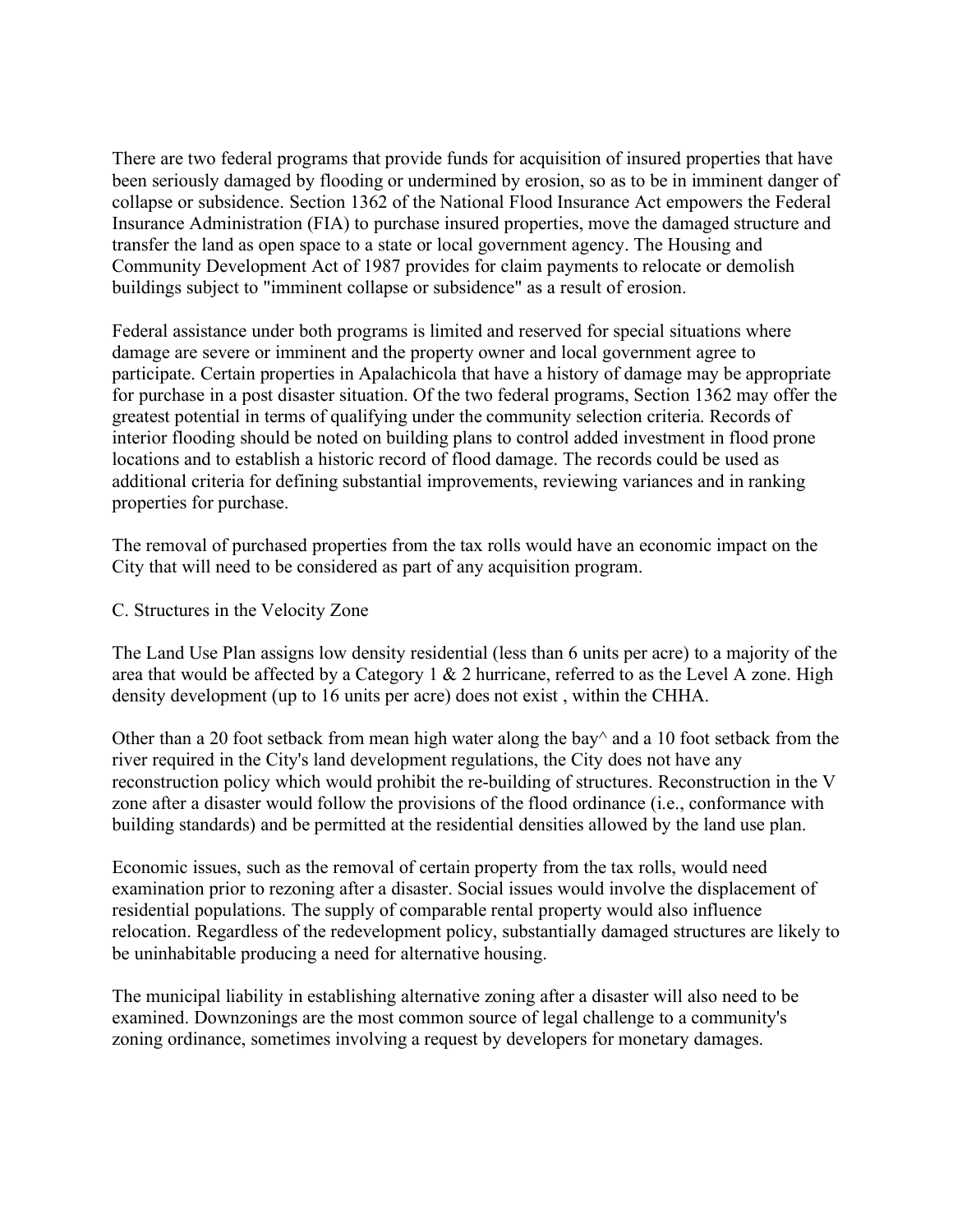However, according to some legal experts in the field of natural hazards, municipal liability is also incurred where scientific data clearly indicates a natural hazard may be liable due to a failure to adopt land use regulations that would prevent or mitigate losses by the property owner. (Zoning News, American Planning Association, March, 1986). It may be arguable that information from the federal flood insurance rate maps and hurricane studies application of stricter land use regulations, particularly in the aftermath of a disaster.

## XIV. Coastal High Hazard, Inventory And Analysis

The Coastal High Hazard Area is defined under 9J-5 FAC to be those areas which have historically experienced destruction or severe damage or are scientifically predicted to experience damage from rapidly moving or storm driven water.

The coastal high hazard boundary for Apalachicola extends south from the John Gorrie Bridge along Water Street, around Battery Park and west along Bay Avenue to 13th Street. This area includes the velocity zones that fall within the City and includes most of the area which have experienced historical storm damage. (See map 9)

#### A. Historical Damages

The damage survey reports prepared by the City for the FEMA are the most complete documentation of historical damages to public properties resulting from storms. Hurricane Kate is the only storm for which the City has applied for disaster assistance to repair damaged public facilities.

Damage to infrastructure from hurricane Kate's storm driven water resulted in municipal repairs to repair fishing piers at Battery Park and Layfette Park, repairs to the little league ballpark, finger piers at Battery Park Marina, and a dock at Marina Point. Flood damages occurred to the interior contents of the City Fire Station, City Hall and the Public Library. (Damage Summary Report, City of Apalachicola, 1988)

Private damage was also extensive. According to FEMA records, Apalachicola suffered in damage to private business and residences.

#### B. Projected Conditions

The predictive modeling and hazards associated with each category storm are described in the hurricane evacuation planning section.

# C. Vulnerability Analysis

Lined by the barrier islands (St. George & Little St. George), the sheltered bay shoreline in the City is not subject to the direct wave action and erosion present on the open coast. Therefore,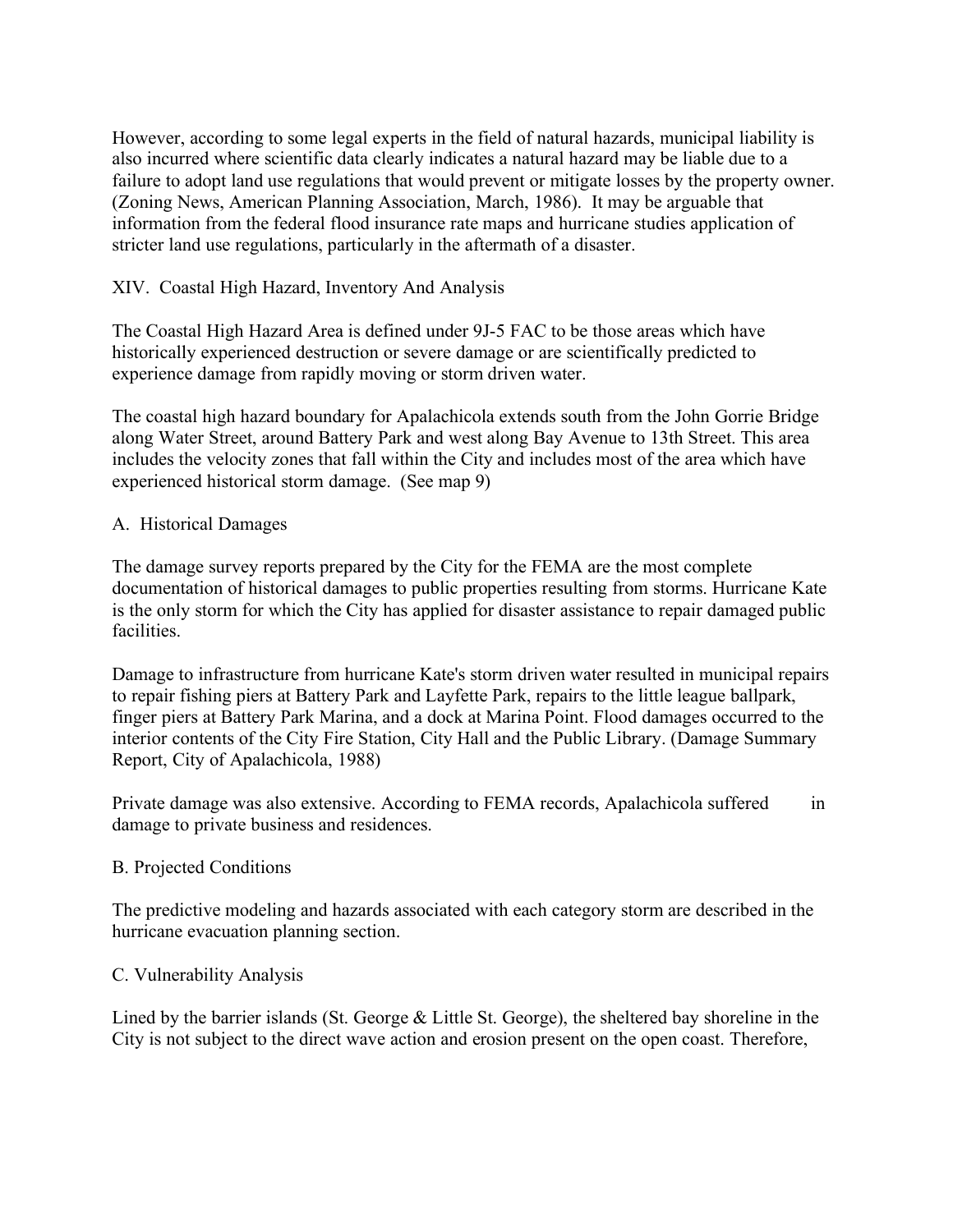Apalachicola does not have a coastal construction control line (CCCL) nor the construction standards established to regulate the more vulnerable development of the barrier islands.

Because of protected features, the velocity zone or area with velocity wave action, (referenced in the future land use map series) encompasses limited urban land with the exception of Battery Park Municipal Pier & Marina and residential sites along Bay Avenues.

## D. Infrastructure Within The Coastal High-Hazard Area

Growth in Coastal High Hazard Areas puts public infrastructure as well as the residential population at risk. Public expenditures for roads, sewers, water and other infrastructure subsidizes growth and increases vulnerability to storm events.

The City estimates that more than \$400,000 worth of damage occurred during hurricane Kate to public facilities. Much of the requests for assistance were to fund the repair or replacement of public structures within what is currently being proposed as the CHHA.

The demand upon, and capacity of transportation, utility and drainage facilities are inventoried within the respective elements. The plan elements further analyze future needs and fiscal impacts related to necessary improvements detailed within the Capital Improvements Element. The following generally describes the systems, planned improvement and vulnerability of infrastructures in the Coastal High Hazard Area.

#### E. Transportation

The roads within the Coastal High Hazard Area of Apalachicola includes Bay Avenue (2.7 miles), 6th Street (partial: approximately 400 feet), Avenue B (partial; approximately 300 feet) . The Traffic Circulation Element identifies levels of service, existing deficiencies and roadway improvements planned. Measures that would upgrade conditions for hurricane evacuation are identified in the Hurricane Hazards section under Transportation and Hazards Constraints.

F. Sanitary Sewer Facilities (Wastewater treatment plants, lift stations, collection systems)

There is one wastewater treatment plant in Apalachicola. The capacity of the plant and projected demands are presented in the utilities element. None of these facilities are located in the Coastal High Hazard Area, sewer lines run along Bay Avenue to serve residences within the CHHA, although no damage was reported to those facilities during the hurricane Kate. The City purposes no plan to relocate these sewer facilities.

While not in the CHHA, the treatment plant and several of the lift stations are located within the level A storm surge zone. While damages to the treatment plant could be expensive and cause sanitary problems, there are no plans to relocate the plant. The plant was not affected by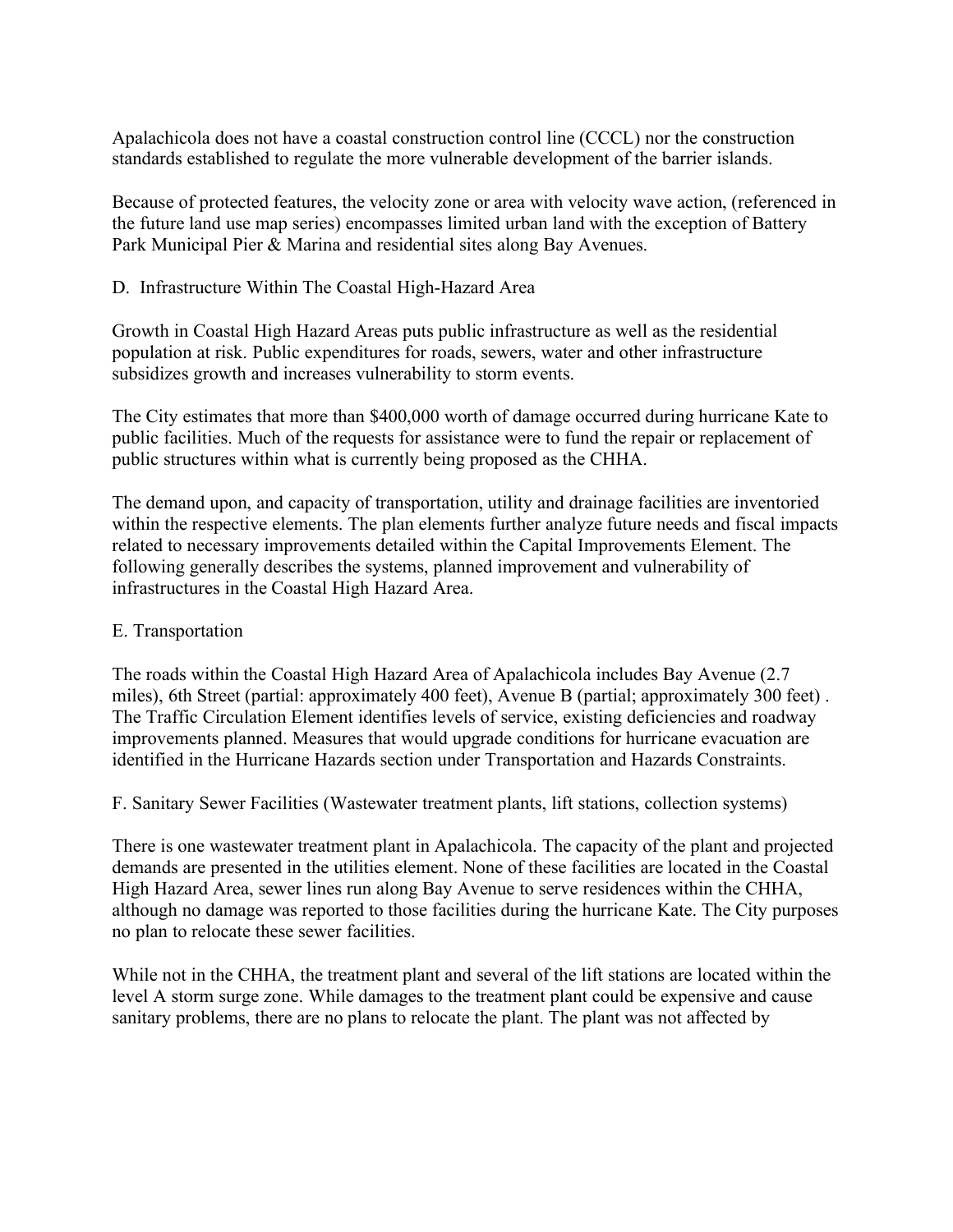hurricanes Elena or Kate. Relocation of the lift stations which are typically located in low areas is not practical.

## G. Potable Water System

Potable water well fields and treatment facilities are inventoried in the Potable Water subelement. There are no wellfields or treatment plants within the CHHA, although water lines are in place along Bay Avenue and service existing residences within the CHHA. There was no damage to the facility during hurricane Kate, and the City proposes no relocation of the lines. An elevated storage tank, located outside the CHHA but within the hurricane vulnerability zone was destroyed during hurricane Kate. It has been replaced at a location outside the hurricane vulnerability zone.

## F. Drainage Facilities

The City topography consists of low coastal plains varying from sea level to 20 feet. Natural channels and man-made canals are the principal outlets for drainage. All the drainage facilities are gravity systems. Within the CHHA there are a number of drainage pipes that run north/south under Bay Avenue opening into culverts on the south side of the Avenue. Four of the five drainage pipes are 12" pipes with drop boxes and one is a 48" pipe that runs directly into the Bay. At the foot of the Gorrie bridge, there is an extensive stormwater 48" drainage pipe system with several drop boxes and culverts opening into the bay that the base of the bridge.

The stormwater system is old and in need of rehabilitation in many areas of the City. Existing deficiencies include undersize pipes and the infiltration of water, sand and soil into the system which could lead to subsidence of surface structures and costly repairs. Flooding as a result of these deficiencies is a present danger to like and property. Relocation of the system outside of flood hazard locations would not resolve the flood problem. There is a crucial need for new infrastructure or expanded capacities to alleviate flooding in areas not capable of handling runoff from an average summer rainfall.

#### H. Public Shore Protection Structures (seawalls, bulkheads)

The seawalls and bulkheads or retaining walls that border public properties are the only public shore protection structures. More massive shore protection facilities are not generally needed nor present in the sheltered bay shoreline where large waves do not occur. Except for maintenance, there are no plans to relocate or modify any of the public seawalls or bulkheads.

# I. Public Buildings

There are no municipal buildings within the Coastal High Hazard Area. However, damages to public buildings and facilities have occurred as a result of saltwater effects, including flooding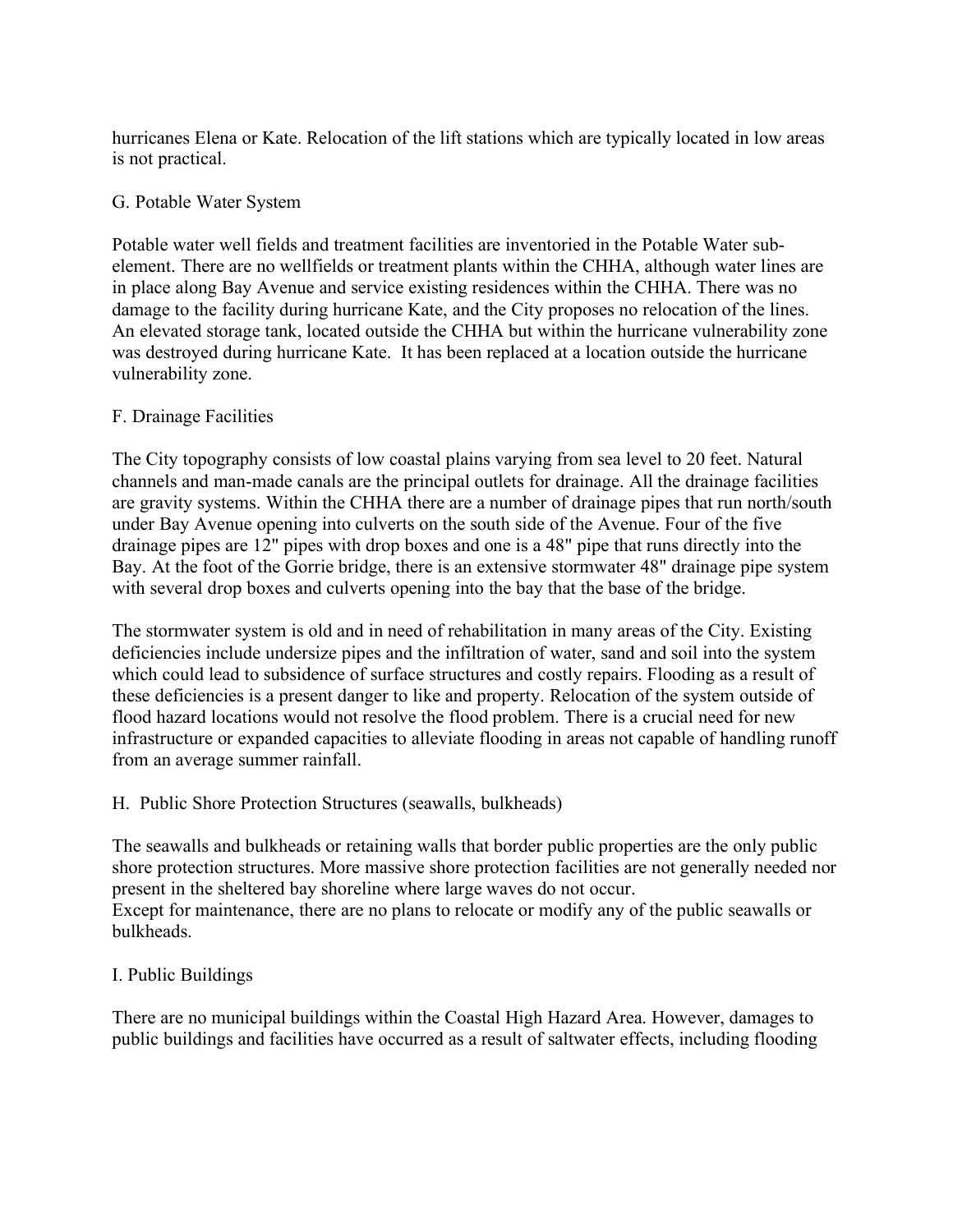and corrosion. Those buildings which have suffered damage from hurricane Kate include City Hall, City Fire Station and the Public Library.

XV. Beaches and Dune Systems

The state Department of Natural Resources does not identify beaches or dunes within the incorporated limits of the City of Apalachicola. The shoreline of Apalachicola consists of fresh and saltwater marsh. There are no swimming areas at either of the City's two waterfront parks and it is not advisable to create any due to commercial boat traffic at one park and marshy snake and alligator habitation at the other. This planning requirement is therefore not applicable.

## XVI. Public Access

# A. Inventory of Existing Facilities

According to the Department of Natural Resources figures (1988 Statewide Supply of Outdoor Recreation Resources and Facilities) , there are 54,415 acres of public outdoor recreation land in Franklin County. Of that, the Federal government controls 34,229 acres; the State, 20,154 acres; the County, 14 acres and municipal governments, 17 acres. Private or commercial interests control 6,757 acres of recreational land in the County.

There no are public saltwater beach areas in the City of Apalachicola .

Table 26 inventories those sites within the Apalachicola coastal area which offer public access to river and saltwater shorelines. The list includes private commercial marinas and docking facilities. It does not include traditional shoreline fishing site because the City does not encourage the uses of there sites because they are either private property or a traffic hazard (in the instance of bridge fishing) The location of these facilities is shown on Map 3. Most of the information for Table 30 was gathered from the 1988 DNR Statewide Supply of Outdoor Recreation Resources Inventory.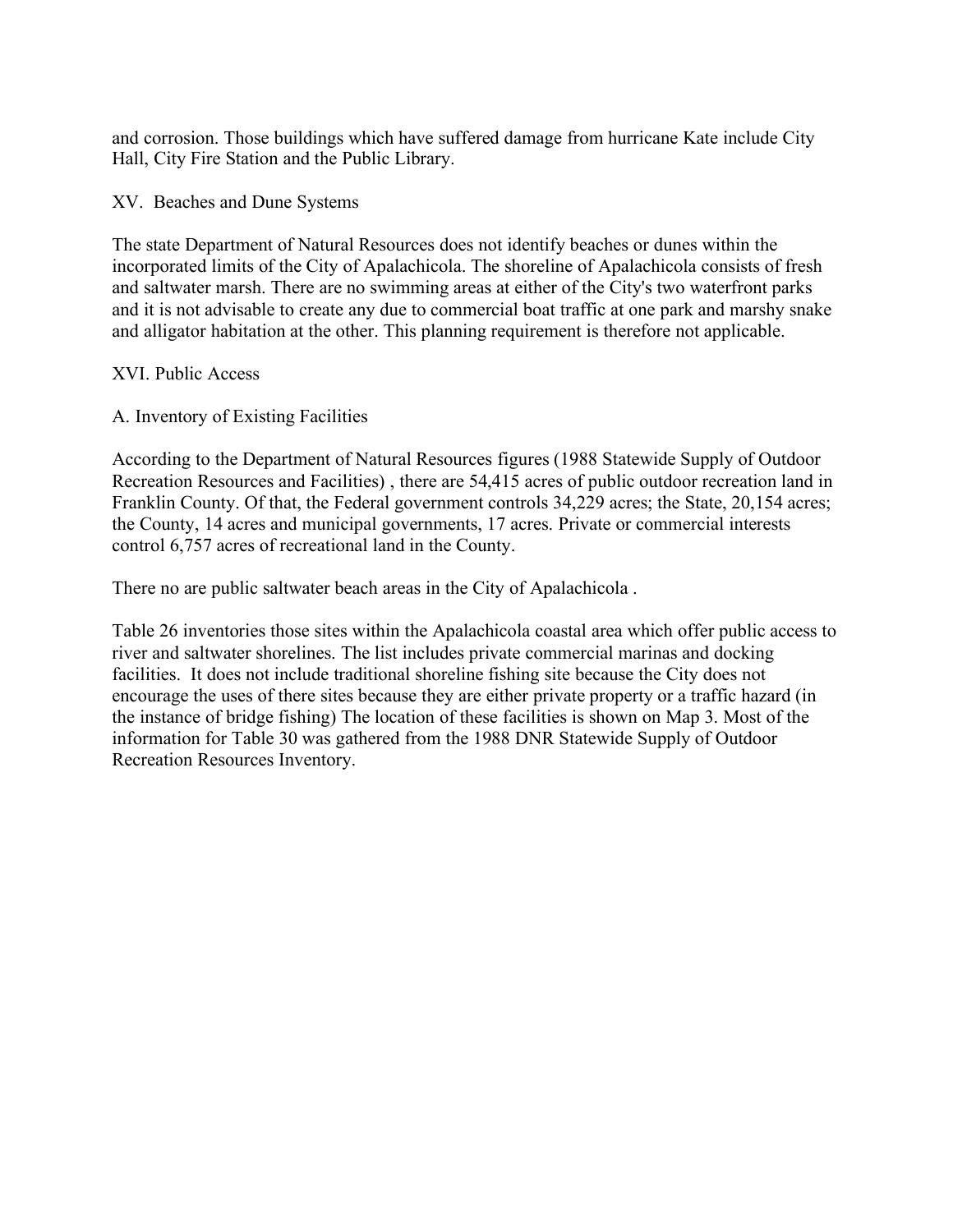# **Table 26 PUBLIC ACCESS FACILITIES**

| <b>NAME</b>                    | <b>ACCESS FACILITY TYPE</b> | <b>AVAILABLE PARKING</b> |  |  |
|--------------------------------|-----------------------------|--------------------------|--|--|
|                                |                             |                          |  |  |
| Lafayette Park/Fishing Pier    | Neighborhood park 900 ft.   | 90                       |  |  |
|                                | Saltwater pier              |                          |  |  |
| Battery Park/Marina            | Neighborhood park, 1000 ft. | 300                      |  |  |
|                                | saltwater pier, 1 saltwater |                          |  |  |
|                                | ramp                        |                          |  |  |
| Apalachicola Marine Works      | Docking facilities          |                          |  |  |
| (private)                      |                             |                          |  |  |
| Rainbow Marina (private)       | Marina                      |                          |  |  |
| Randolph Marina (private)      | Marina                      |                          |  |  |
| <b>Apalachicola City Docks</b> | Dock                        |                          |  |  |
| (private)                      |                             |                          |  |  |
| Scipio Creek Marina (private)  | Marina                      | 20                       |  |  |
| Standard Oil Dock (private)    | Dock                        | 64                       |  |  |
| Gulf Oil Corp. (private)       | Dock                        |                          |  |  |

Source: DNR 1988 Statewide Supply of Outdoor Recreation Resources and Facilities by Major Suppliers in Florida; Field Observation; City office

|      | <b>Table 27: SUMMARY OF COASTAL RECREATION FACILITY SUPPLY</b> |          |                             |
|------|----------------------------------------------------------------|----------|-----------------------------|
| $-1$ | ----- <i>-</i> --                                              | -------- | $\sim$ $\sim$ $\sim$ $\sim$ |

| <b>TYPE</b>                    | <b>PUBLIC</b> | <b>PRIVATE</b> | <b>TOTAL</b> |
|--------------------------------|---------------|----------------|--------------|
| <b>Saltwater Fishing Piers</b> | 1,900         |                | 1,900        |
| (linear feet)(2 sites)         |               |                |              |
| Saltwater Catwalks(linear      |               | 250            | 250          |
| $feet)$ (1 site)               |               |                |              |
| Saltwater Boat Ramp Lanes      |               |                |              |
| $(1 \text{ sites})$            |               |                |              |
| <b>Saltwater Marinas</b>       |               |                |              |
| Saltwater slips/moorings       |               | 184            | 184          |
| Saltwater Dry Storage (slips)  |               |                |              |
| Scenic Facilities or Roads     |               |                |              |

SOURCE: DNR. 1988 Statewide Supply of Outdoor Recreation Resources and Facilities by Major Supplier in Florida and Field Observation

Tables 26 and 27 indicate that Apalachicola is well supplied with access to coastal resources. The access is supplied by both the public and private sector, except that the majority of marinas are provided by the private sector.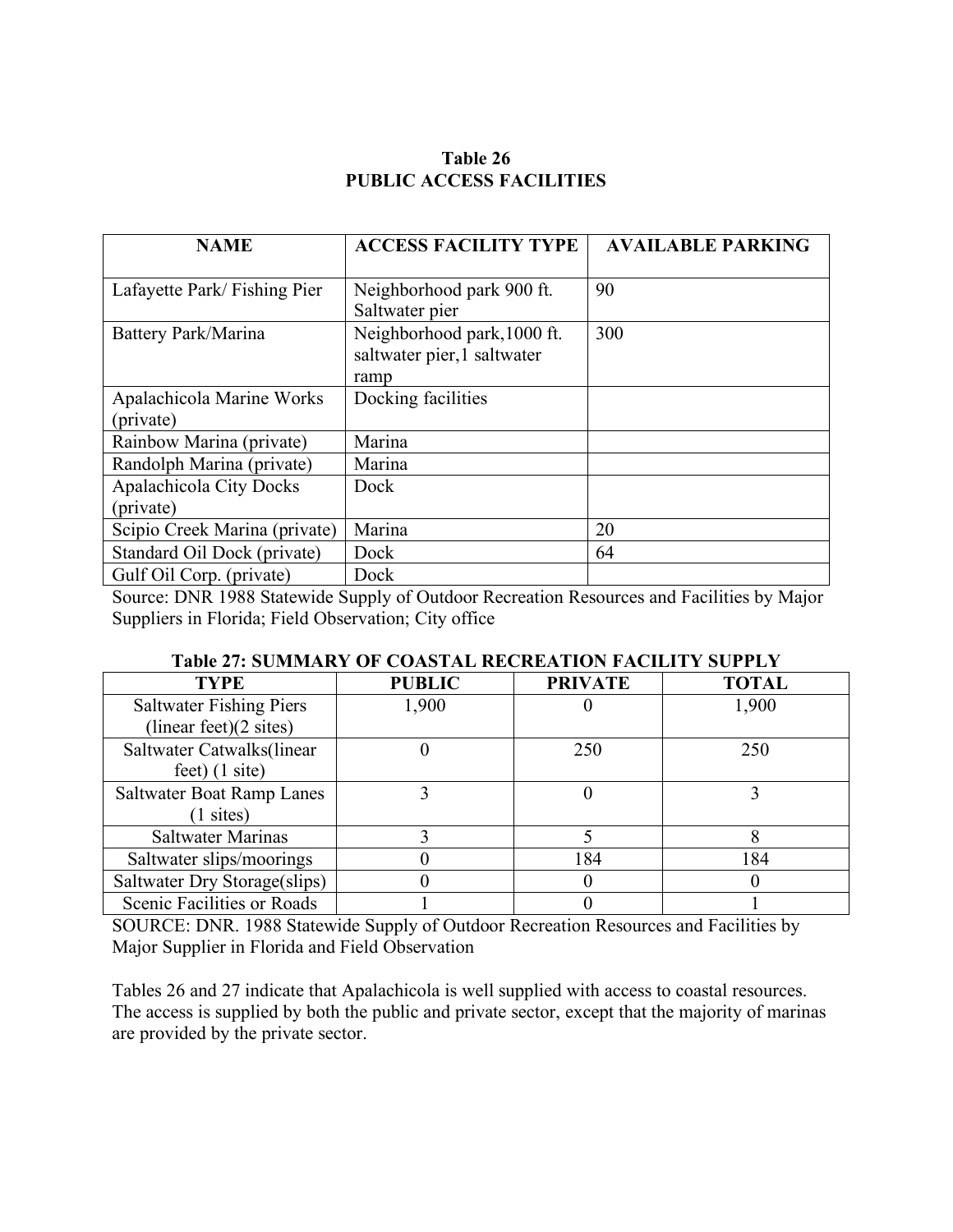## B. Future Needs

DNR projects that current supply will meet regional needs for saltwater boat ramps through 1995. (Table 28)

The need for marina slips was based on estimates contained in a 1985 DNR study, "Estimates of the Demand and Supply of Marina Services in the State of Florida.: Most marina slips will be supplied by the private sector. See the coastal land use analysis for a discussion of marina siting and wet/dry slip demand.

Scenic facility use and the scenic value of certain roads is largely intangible. While the prediction of surpluses or deficits for scenic roads or facilities is not possible, protection of the scenic view is possible. The view from these areas should be protected by maintaining native vegetation, limiting building densities, maximizing space between buildings, preventing the construction or planting of obstructing accessory structures or landscaping, or ownership of the land between the facility/road and the water.

| Table 20 Estimate of Feeds by Teal for the Kegfon |       |       |       |  |  |
|---------------------------------------------------|-------|-------|-------|--|--|
| <b>Facility</b>                                   | 1985  | 1990  | 1995  |  |  |
| Saltwater                                         |       |       |       |  |  |
| Beach(miles)                                      |       |       |       |  |  |
| Saltwater Non-                                    | 2,695 | 2,940 | 3,125 |  |  |
| boat Fishing                                      |       |       |       |  |  |
| (linear feet)                                     |       |       |       |  |  |
| Saltwater Boat                                    |       |       |       |  |  |
| Ramps                                             |       |       |       |  |  |

| Table 28 Estimate of Needs by Year for the Region |
|---------------------------------------------------|
|---------------------------------------------------|

Source: DNR 1987 - State Recreation Plan. Note: Franklin County currently exceeds the DNR estimated County need for non-boat fishing facilities through 1995. The DNR 1995 estimated need is 187 linear feet (calculated by multiplying the regional need by 6%, since the County's population is 6% of the region's total).

# XV. Coastal Area Infrastructure

The following summarizes the existing and needed infrastructure serving the coastal area. This information is analyzed in greater detail in the Traffic Circulation Element; General Sanitary Sewer, Solid Waste, Drainage, Potable Water, and Natural Ground Aquifer Recharge Element; and earlier sections of this element.

# A. Existing Facilities

The network of arterial and collector roads serving the coastal area are shown on Map 12. Table 31 gives the capacity and average daily trips peak season for the arterials and major collectors. The City uses level of service standard C (9,400) as the off-peak and on peak service standards.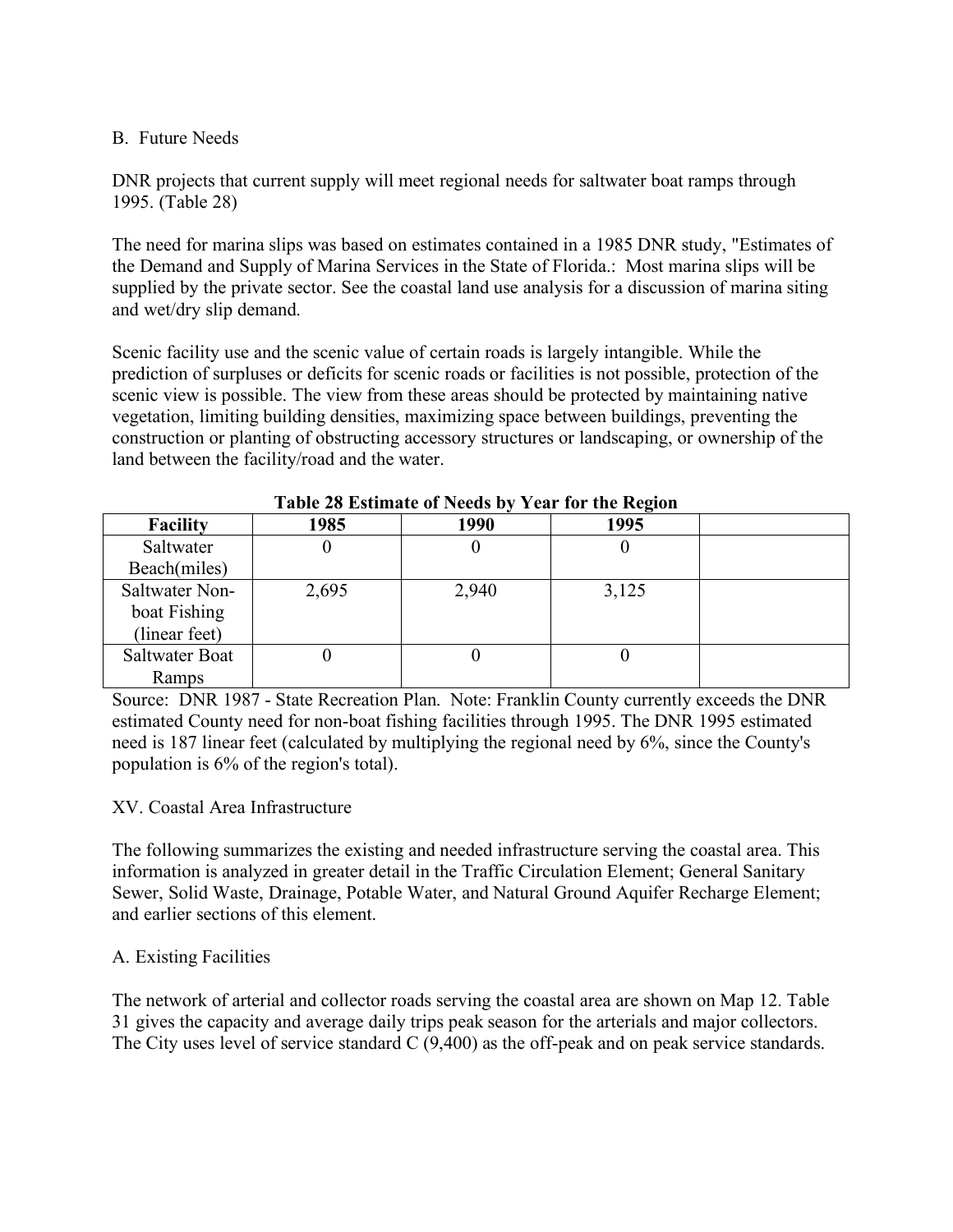As can be seen from the table, all arterial roads in the coastal area fall within the adopted level of service standards.

The following collector and arterial routes serve the Apalachicola Coastal area and are an adopted level of service standard C or better.

Avenue E (U.S. 98, SR 30) is an arterial road with a level of service standard "C" or better. The road is a two lane undivided road with a General level of Service Standard for traffic of less than 5,000.

North Market Street serves as a collector of traffic from the Research Reserve, various seafood industries and the Botanical Gardens area along Water Street. The level of service standard is C or better.

1. Sanitary Sewer Facilities

There is one operational public sewer facility serving the coastal area. Map 16 shows .the areas within the coastal area which are served by sewer.

| Table 29: Existing Sewage Treatment Plants in the Coastal Area |                  |            |  |  |
|----------------------------------------------------------------|------------------|------------|--|--|
| <b>Name</b>                                                    | Capacity         | Demand     |  |  |
| City of Apalachicola                                           | $1.0\text{ MGD}$ | 2,800 Pop. |  |  |

Source: 1989 DER Groundwater Management System - Bureau of Information

#### 2. Potable Water Facilities

Much of the coastal area relies on the public water supply system for water. As shown in Table 30, all the facilities have adequate capacity to service current demand.

# 3. Man-Made Drainage Facilities

The man-made drainage facilities within Apalachicola's ' coastal area are shown on map 17. The map was created by the USDA Soil Conservation Service after a survey was completed in 1988. According to the Soil Conservation Service, Apalachicola's stormwater facilities are inadequate. Many of the outlets are stopped up with trash or dirt and some manholes could not be located because the City had paved over them. There are drainage ditches throughout the Scipio Creek Area that have grown up with bushes, trees and water plants that stop the flow of water to their respective outlets. Most ditches have been cleaned out by the use of backhoes or excavators to the point that the bottom of the ditches are well below the flow line of culverts under the roads and driveways which leaves standing water. It is recommended that the stormwater outlets should be cleaned out and a plan made to keep them clean. The open ditches would serve a more useful purpose if pipe were placed in them with suitable outlets.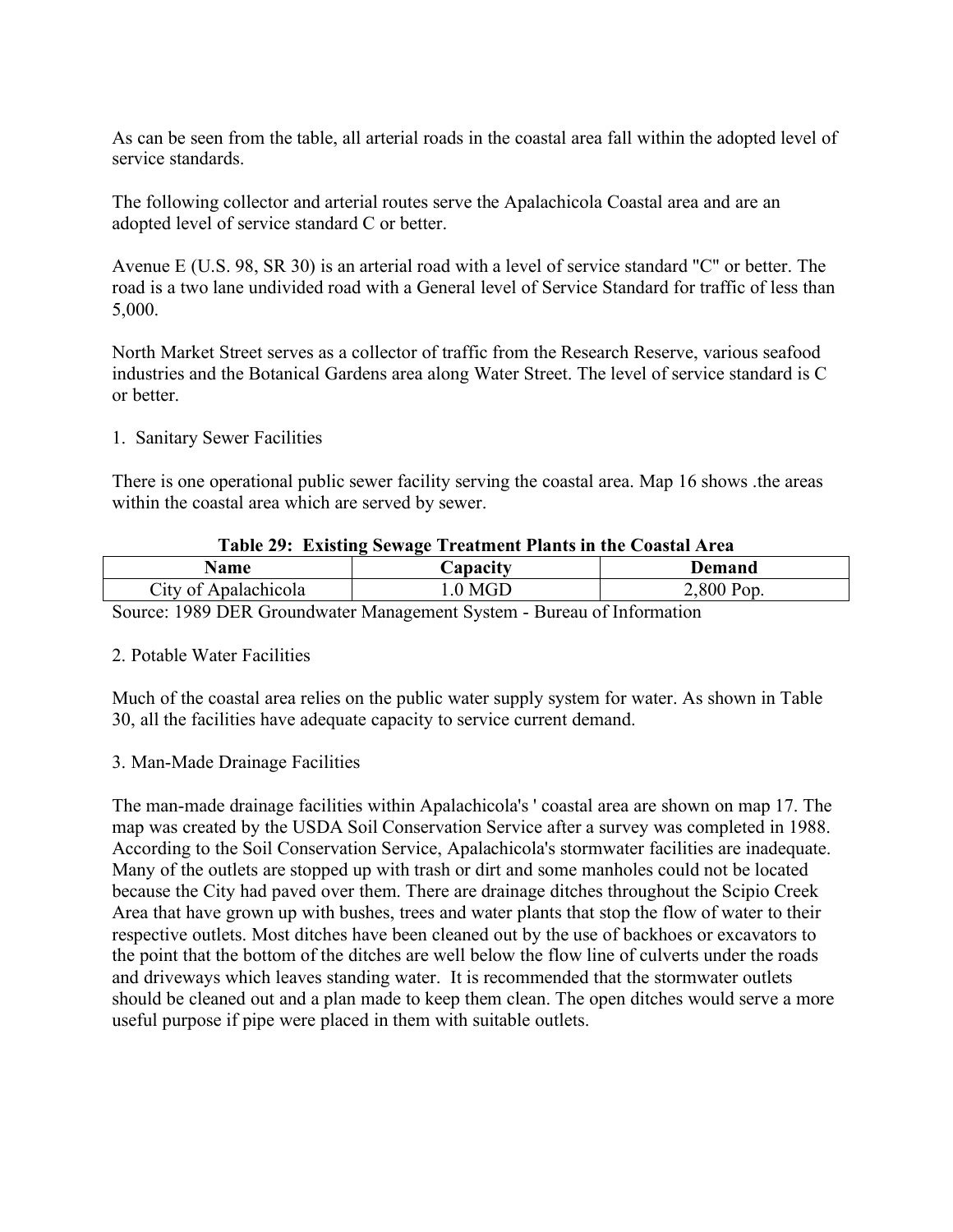## 4. Coastal or Shore Protection Structure and Beach Renourishment Projects

The City does not own nor maintain coastal or shore protection structures. Since the city has no financial responsibility for these facilities, the will not be discussed further. The City also has no plans for beach renourishment projects.

#### B. Future Needs 1. Roads

The Traffic Circulation Element presents projected traffic volumes for the arterials and major collectors through the year 2000. All roads are projected to be within their projected levels of service standard.

The Florida Department of Transportation, in their Five Year Construction Plan, FY 1986/87- 1990/91, have outlined their improvements as shown in the Traffic Circulation element. No capacity improvements for facilities within the Coastal Area were identified in that report. As also reported in the Traffic Circulation element, no future capacity improvements have been identified as necessary by the City.

## 2. Sanitary Sewer Facilities

The improvement plans identified for the Apalachicola facility are discussed in the General Sanitary Sewer Element.

#### 3. Potable Water Facilities

The General Sanitary Sewer, Solid Waste, Drainage, Potable Water and Natural Groundwater Aquifer Recharge Element proposes no new potable water facilities to service the coastal area.

4. Coastal or Shore Protection Structures and Beach Renourishment Projects

No City funded coastal or shore protection structures are proposed.

| <b>FACILITY/SERVICE</b> | <b>DESIGN CAPACITY</b>                                                   | <b>CURRENT AVERAGE</b> |  |  |  |
|-------------------------|--------------------------------------------------------------------------|------------------------|--|--|--|
| <b>AREA(OWNER)</b>      |                                                                          | <b>DEMAND</b>          |  |  |  |
| City of Apalachicola    | 19,44,000 gpd (NWFWMD)<br>consumptive use allocation<br>$1,150,000$ gpd) | 582,600 gpd            |  |  |  |

#### **Table 30: WATER FACILITIES APALACHICOLA COASTAL AREA**

Source: General Sanitary Sewer, Solid Waste Drainage, Potable water, and Natural Groundwater Aquifer Recharge Element.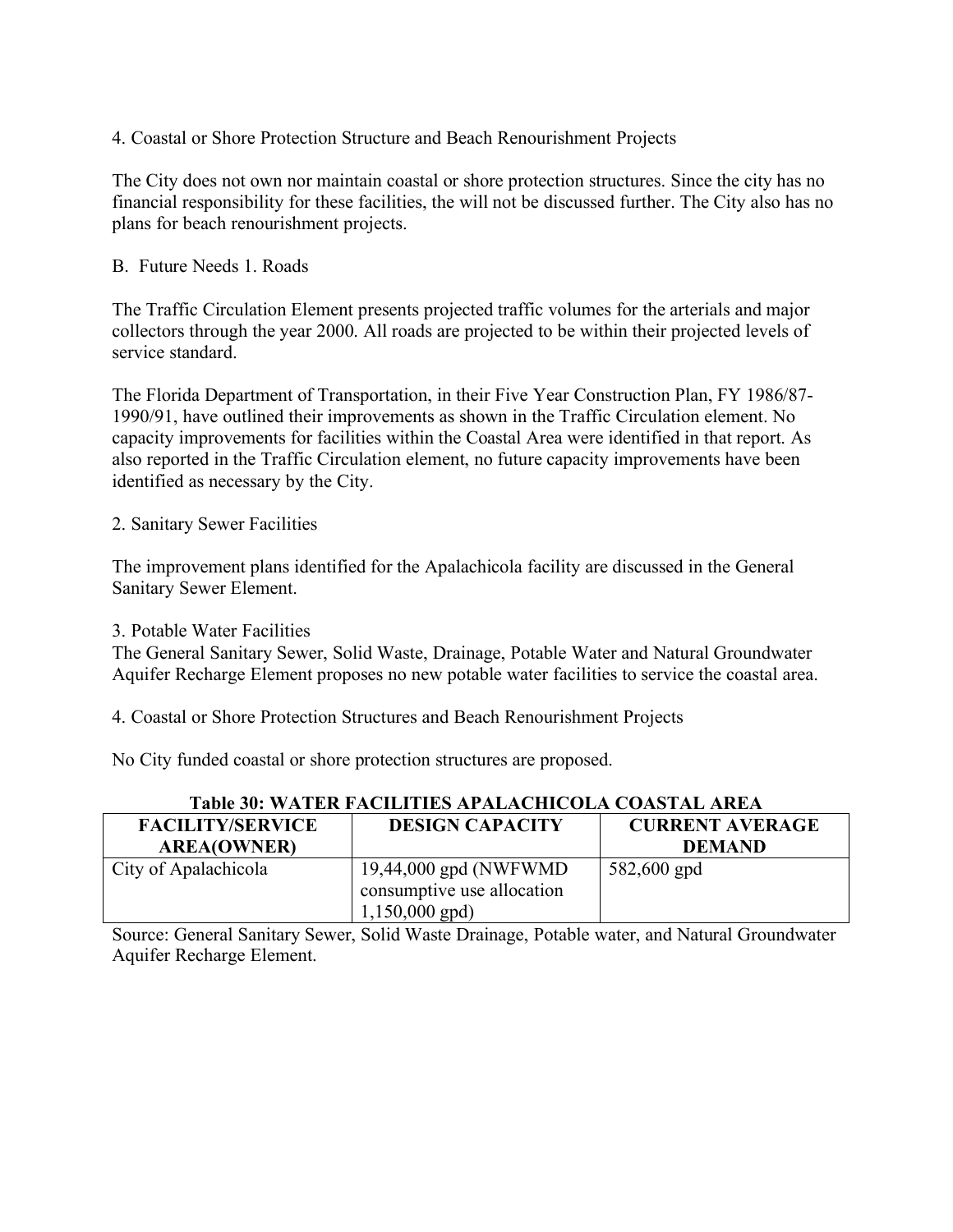| $1707$ Tranic volumes |              |                |        |               |       |               |
|-----------------------|--------------|----------------|--------|---------------|-------|---------------|
| <b>Street</b>         | <b>Class</b> | Lanes          | Peak   | <b>Hourly</b> | V/C   | <b>LOS</b>    |
|                       |              |                | Hour   | Capacity      | Ratio |               |
|                       |              |                | Volume | <b>Use</b>    |       |               |
| $12th$ St.            | Collector    | $\overline{2}$ | 357    | 1,290         | .28   | A             |
| $(CR-384)$            |              |                |        |               |       |               |
| Ave. E                | Arterial     | $\overline{2}$ | 468    | 1,570         | .30   | $\mathbf{A}$  |
| (US 98)               |              |                |        |               |       |               |
| E.                    |              |                |        |               |       |               |
| Ave.                  | Arterial     | $\overline{2}$ | 455    | 1,570         | .48   | B             |
| <b>E(US 98</b>        |              |                |        |               |       |               |
| W.                    |              |                |        |               |       |               |
| Market                | Arterial     | $\overline{2}$ | 1040   | 1,570         | .66   | $\mathcal{C}$ |
| St. (US               |              |                |        |               |       |               |
| 98)                   |              |                |        |               |       |               |

**Table 31: CAPACITY ANALYSIS OF EXISTING ROADWAY SYSTEM (1989 Traffic Volumes)**

SOURCE: Traffic Circulation Element

# **XVIII. GOALS, OBJECTIVES AND POLICIES**

GOAL I BALANCING GROWTH AND COASTAL RESOURCES - THE NATURAL AND HISTORIC RESOURCES OF THE COASTAL AREA SHALL BE PRESERVED, PROTECTED OR ENHANCED AS THE DEVELOPMENT PROPOSED IN THE FUTURE LAND USE ELEMENT OCCURS. 9J5.012 3(a)

OBJECTIVE 1 The wetlands of Apalachicola shall be conserved and protected such that no net loss (after mitigation) shall occur through the year 2000. 9J5.012 (b)l,(2)

POLICY 1.1 The City will prohibit dredge and fill of the Wetlands without prior approval of State and Federal officials and then only after mitigate agreement is finalized pursuant to Policy 1.2C. [9J5.012-3(c)l]

POLICY 1.2 Through 2020 Apalachicola shall continue to enforce its city Land Development Regulations to ensure that:

a), site plans for new development identify the location and extent of wetlands located on and adjacent to the property;

b) subdivision and commercial site plans provide measures to guarantee that normal flows and quality of water will be assured to maintain wetlands development;

c) where alterations of wetlands are necessary in order to allow reasonable use of property, either the restoration of the disturbed wetlands will be provided or additional wetlands will be created at a 4:1 ratio to mitigate any wetland destruction. All approved mitigation shall be required to demonstrate, through appropriate monitoring and reporting by the project's developer, at least an 85% planting survival rate for wetland areas created/augmented during mitigation, for a period at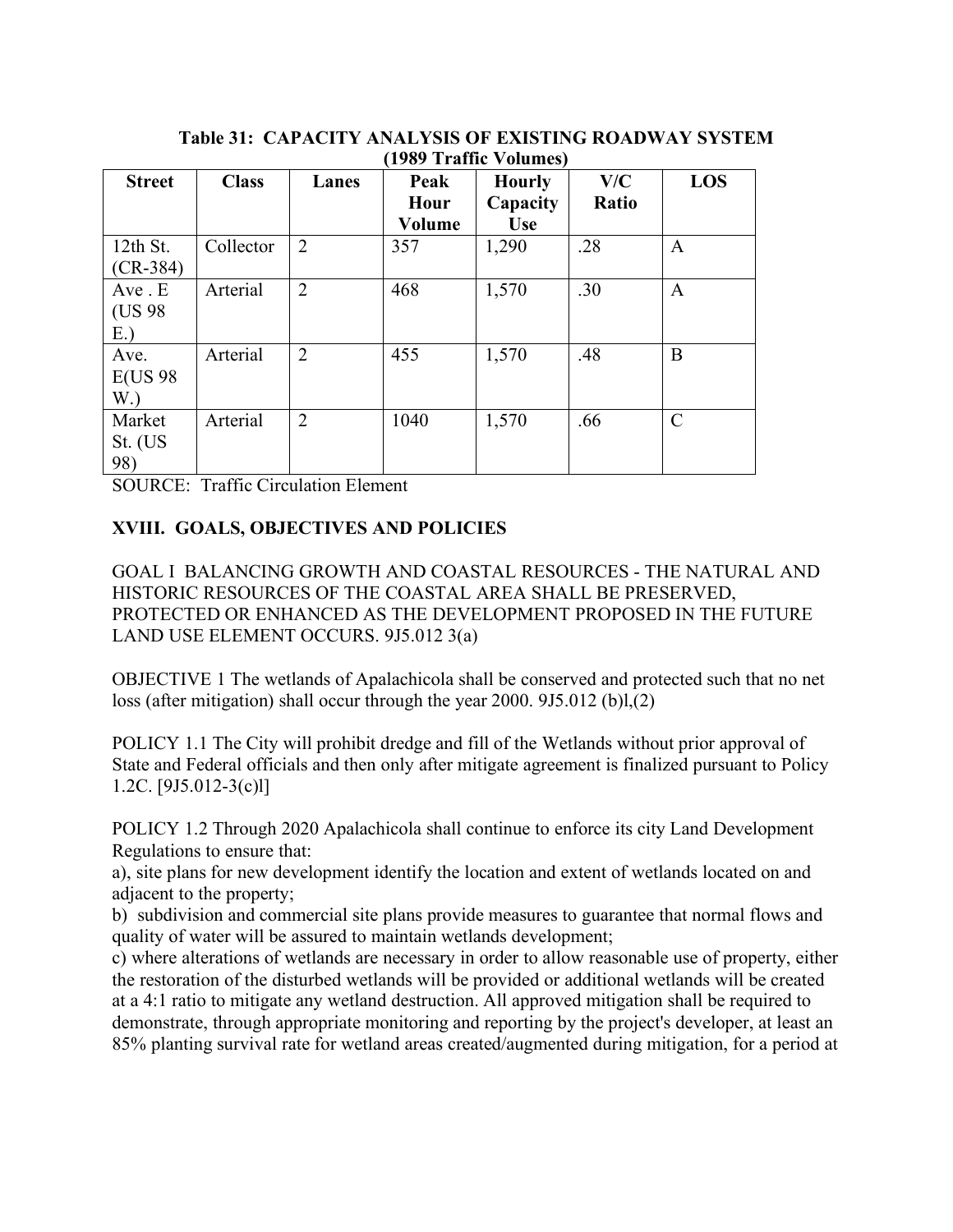least two years for herbaceous wetland communities, and for at least five years for forested wetland communities.

POLICY 1.3 Apalachicola shall oppose through formal resolution further depositing of dredge material in the floodplain of the Apalachicola River, other than those already approved spoil sites.

POLICY 1.4 Upland areas of native vegetation larger than 40 acres and all wetlands impoundments are designated either the lowest density residential, conservation or low intensity commercial on the Future Land Use map, and all marine wetlands are designated as such on the map series. No development will be permitted in coastal wetlands.

POLICY 1.5 No new subdivision will be approved unless all of the lots proposed for development contain uplands large enough to contain the proposed activity and all required buffers and preservation areas.

POLICY 1.6 No habitable development shall occur within 2O feet of the waters or wetlands of the state unless located within the riverfront district and then only after a stormwater management plan has been submitted an approved by the State Department of Environmental Regulation, if applicable, and the local planning board. Docks, pervious walkways / and elevated walkways may be permitted to allow I access to the water.

POLICY 1.7 Pilings, not fill, shall be used to elevate structures in native vegetation areas.

OBJECTIVE 2: The City will support the conservation and protection of native vegetation, ecological communities, fish and wildlife habitat to the extent that between 2004 and 2020, the City will prohibit development which can be proved to damage the City's natural resources.

POLICY 2.1 The City will cooperate, whenever possible, with the Apalachicola National Estuarine Research Reserve in their efforts to maintain a comprehensive inventory of ecological communities which shall include species, population, habitat conditions, occurrences and alternations.

POLICY 2.2 The City's land use regulations shall prohibit high density development adjacent to sensitive wetlands areas, and shall prohibit destruction of wetlands vegetation without mitigation.

POLICY 2.3: The City land development regulations shall prohibit the development and disturbance of endangered species nesting areas.

POLICY 2.4 The City shall, through its land use regulation, encourage the use of natural vegetation erosion control structures along the coastal area by reducing the side boundary setback when natural vegetation is used.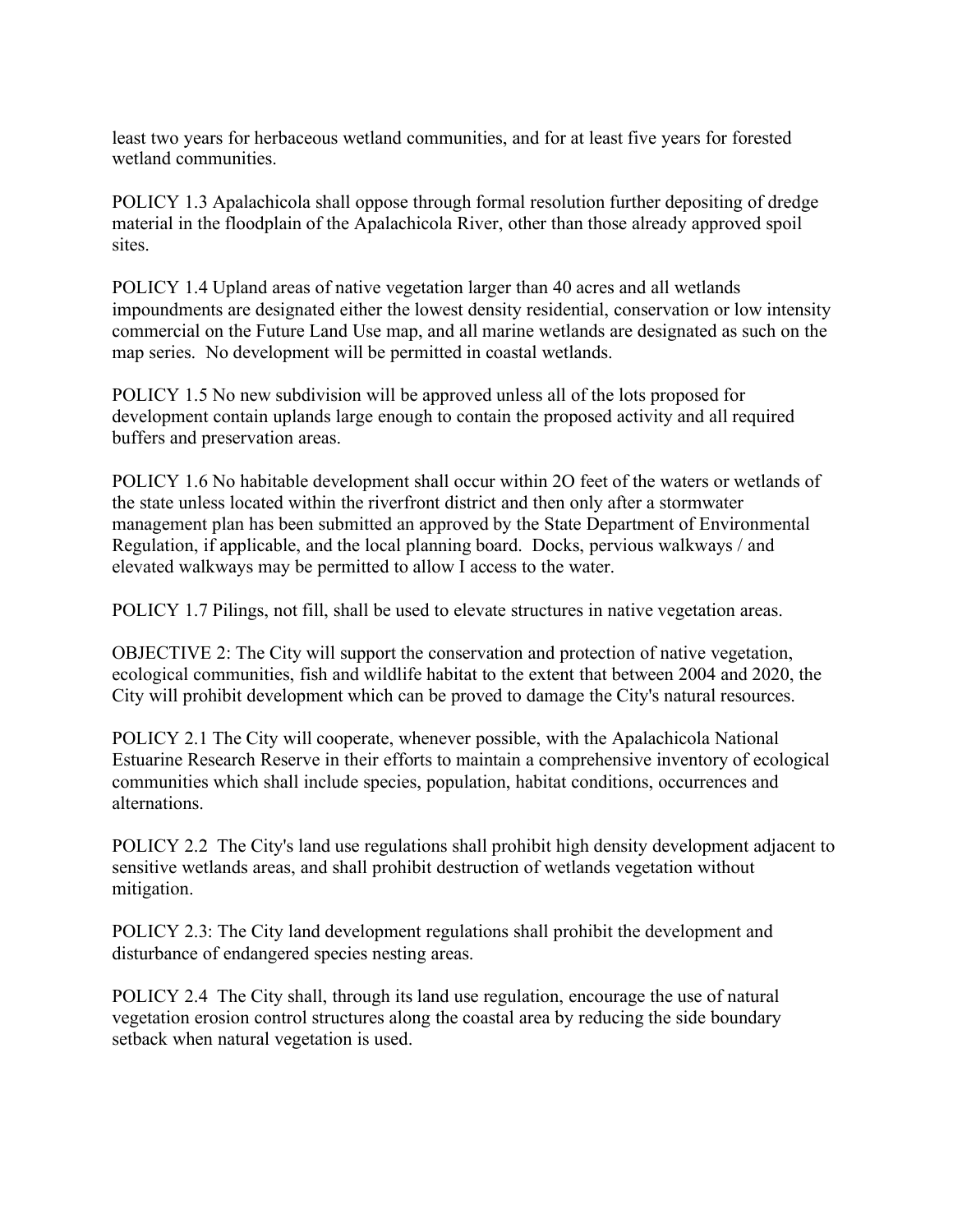POLICY 2.5 The City shall prohibit the use of habitat destroying vertical seawalls without rip rap reinforcement along natural water body shorelines. The City will encourage the removal of existing seawalls when the opportunity presents itself. Restoration will be accomplished by replacing existing, deteriorating seawalls with sloped shorelines or rip rap which will be vegetated where technically feasible. When properly done, such vegetated areas will recreate habitat and also provide greater storm protection to upland areas.

POLICY 2.6 Deleted

POLICY 2.7: The City shall prohibit the alteration, other than approved maintenance, of mosquito ditches.

POLICY 2.8: The City shall encourage the use of native vegetation over exotic vegetation.

OBJECTIVE 3: The City shall maintain the estuarine water quality surrounding Apalachicola's coastal resources such that there shall be no loss of any approved shellfish harvesting classifications through the year 2020.

POLICY 3.1: The City will continue to implement the Septic Tank Abatement Program, Ordinance 89-4, which is designed to correct any onsite sewage disposal systems that might endanger the Apalachicola Bay.

POLICY 3.2: The City shall require all owners and users of onsite sewage disposal systems in Apalachicola to connect to a central sewerage system when it is available for use pursuant to s. 380.0555 (11) (h), F. S.

POLICY 3.3: The City shall, through its land development regulations, require developers of new subdivisions with lots of less than one acre to connect to a public wastewater system and provide sewers to each lot in the subdivision.

POLICY 3.4 The City shall, through its land development regulations, require all new construction within the coastal area boundary to install a stormwater management system that will provide for the treatment of runoff to applicable State standards.

OBJECTIVE 4: Estuarine Water Quality - Through the year 2O20, the water quality of Apalachicola Bay and River shall remain classified as "good".

POLICY 4.1 No new point sources shell be permitted to discharge into Apalachicola Bay, River, St. Vincent Sound or into ditches on canals that flow into the above named waterbodies.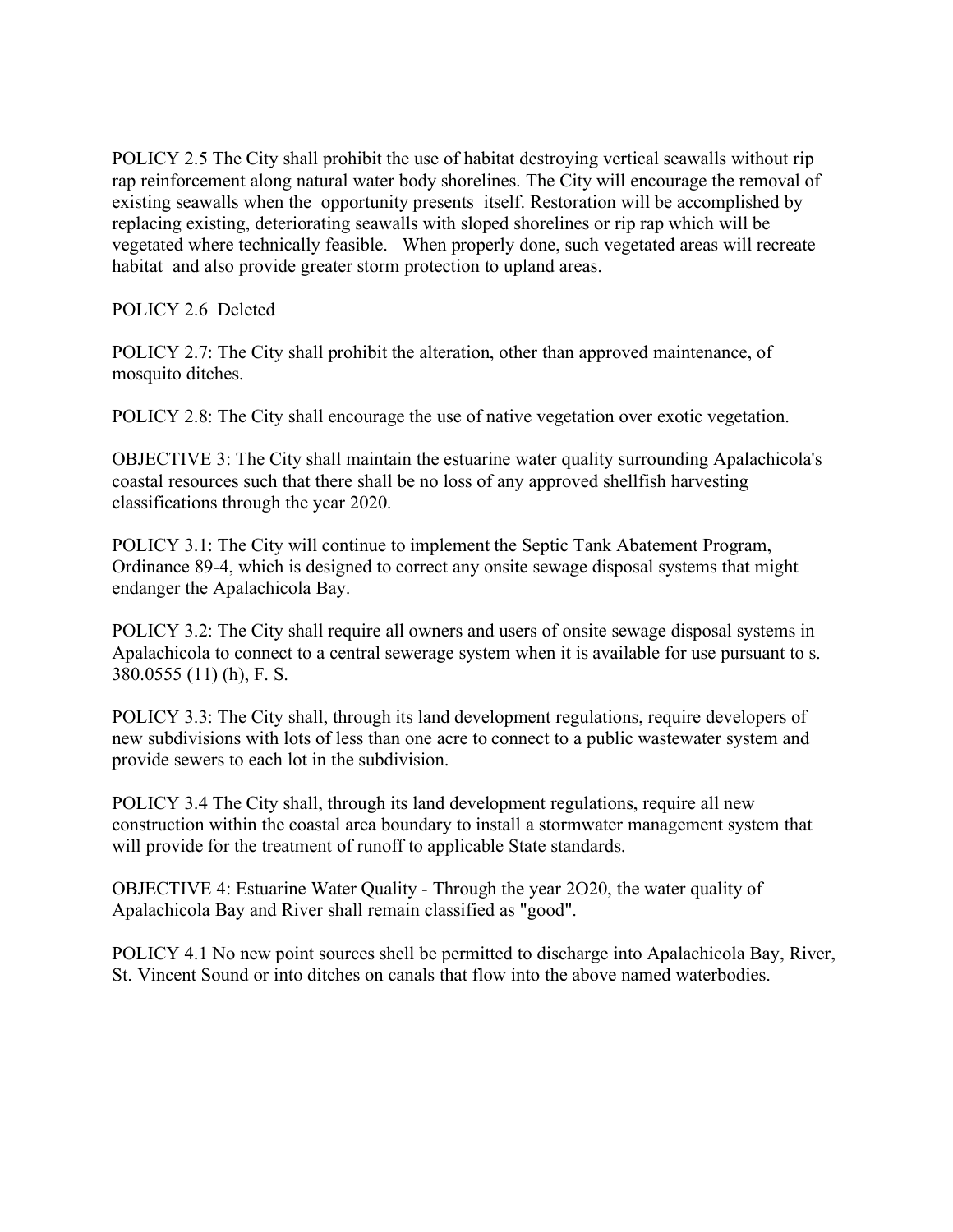POLICY 4.2 In order to reduce the impact of effluent from sewage treatment plants on the Bay, sewage treatment facilities with a history of treatment standards violations shall have highest priority in connecting to new or improved facilities.

POLICY 4.3 New boat basins shall be prohibited, marinas and other multi-slip docking facilities shall use docks extending out to water no less than four feet deep at mean low tide, and dredging for marinas or multi-slip docking facilities shall be restricted to limited channels for launching **boats** 

POLICY 4.4 Dredging at the mouth of the Apalachicola River shall be prohibited, unless a detailed study of contaminates in the sediments is performed and adequate safeguards to prevent release of any contaminates are provided. All contaminated dredged materials shall be disposed of at safe upland sites.

POLICY 4.5 Structures which constrict water circulation in the Bay shall be prohibited.

POLICY 4.6 All development in the coastal area will be required to provide a stormwater management plan sufficient to meet state stormwater management requirements. Where state stormwater requirements are exempt e stormwater management plan as required by the city's land development code will be required as a part of the required site plan.

POLICY 4.7 In order to reduce non-point source pollutant loadings and improve the functioning of the county's drainage system, dumping of debris of any kind, including yard clippings and trimmings, into drainage ditches and stormwater control structures is prohibited. The City shall utilize fines, and initiate a public information program to help discourage future illegal dumping in drainage facilities.

POLICY 4.6The City shall establish periodic inspection programs for storm water control structures to Insure their proper functioning and maintenance.

POLICY 4.9 The following requirements shall apply within approved or conditionally approved shellfish harvesting areas, within class 1 or 2 resource protection areas of the aquatic preserve, within Outstanding Florida Waters or on lands adjacent to the above:

1) A 20-foot buffer of native vegetation shall separate the developed part of the site from wetlands and/or deepwater habitats; except with the riverfront district where there shall be a 10 foot setback.

2) Reasonable access to the water on wetlands shall be allowed as described in 1.1.03;

3) Dredge-and-fill activities shall be prohibited unless there is overriding public interest;

4) Septic tanks and drainfields, percolation ponds, or polishing ponds shall be set back 75 feet from the shoreline or wetlands.

OBJECTIVE 5 By 2020, the City shall, adopt a floodplain drainage basin program which will address development restrictions for floodplain drainage areas, a work plan for correcting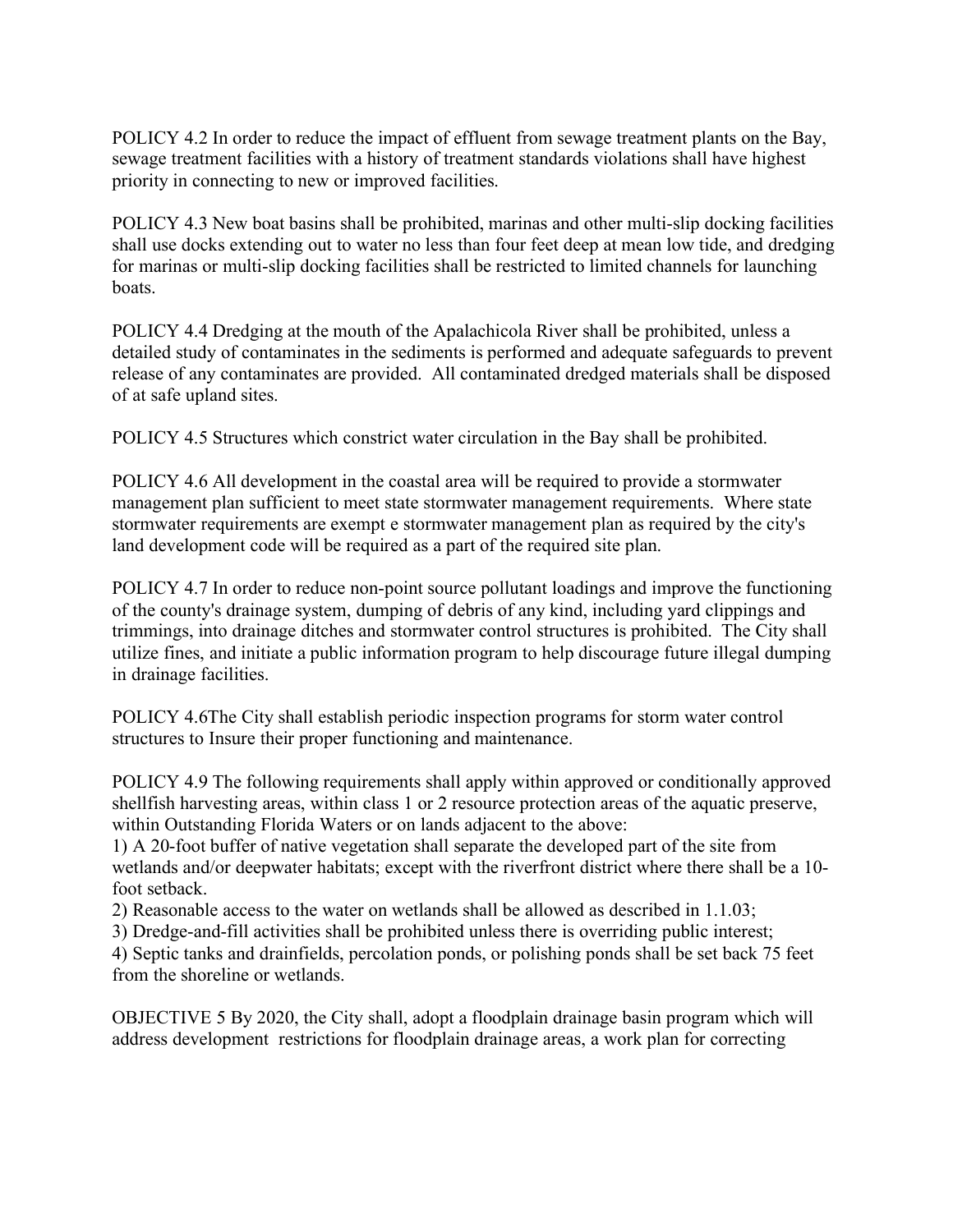drainage facility deficiencies and the creation of a stormwater manual outlining stormwater systems appropriate for use with the coastal area.

POLICY 5.1 The City shall, through its land development regulations, require all development within the City's areas of special flood hazard to be elevated or floodproofed in accordance with Federal Flood Hazard Regulations.

POLICY 5.2 The City shall maintain its drainage facilities through regular cleaning and debris removal.

POLICY 5.3 The City shall apply annually for grants available through DER, DCA, EPA and the Northwest Florida Water Management District for the repair and construction of new drainage facilities within the City.

POLICY 5.4 The City shall adopt, and provide developers with at the time of development application, a stormwater manual which outlines State accepted methods for treating stormwater runoff.

OBJECTIVE 6 Through the 2020 planning period, By 1991, the City shall continue to enforce existing land use laws which give priority to the siting and development of water-dependent uses within the Coastal Area, as compared with other shoreline uses.

POLICY 6.1: It shall be the policy of the City to utilize the following priority list in reviewing applications for shoreline uses, so as to provide increased priority for water-dependent uses. Uses listed first shall generally be given the highest priority of all uses that may be proposed along the shoreline, with other, uses listed in the order of declining priority. Uses listed under (6) shall be given the least preference for location along the shoreline.

1) Water-dependent uses such as fish, and shellfish production;

2) Water-dependent recreation and commercial uses such as ports, marina-type uses, and navigation;

- 3) Water-related uses such as certain utilities and commercial;
- 4) Water-enhanced uses such as certain recreational and commercial uses;
- 5) Non-water dependent or related activities such as residential uses; and

6) Non-water dependent and non-water enhanced uses which result in an irretrievable commitment of coastal resources.

OBJECTIVE 7 Water Dependent/Water Related Land Uses - The City shall prohibit any water dependent or water related land-use which will lower the water quality standards below State water quality standards for River and Bay. 9J5.012(3)(b)(3)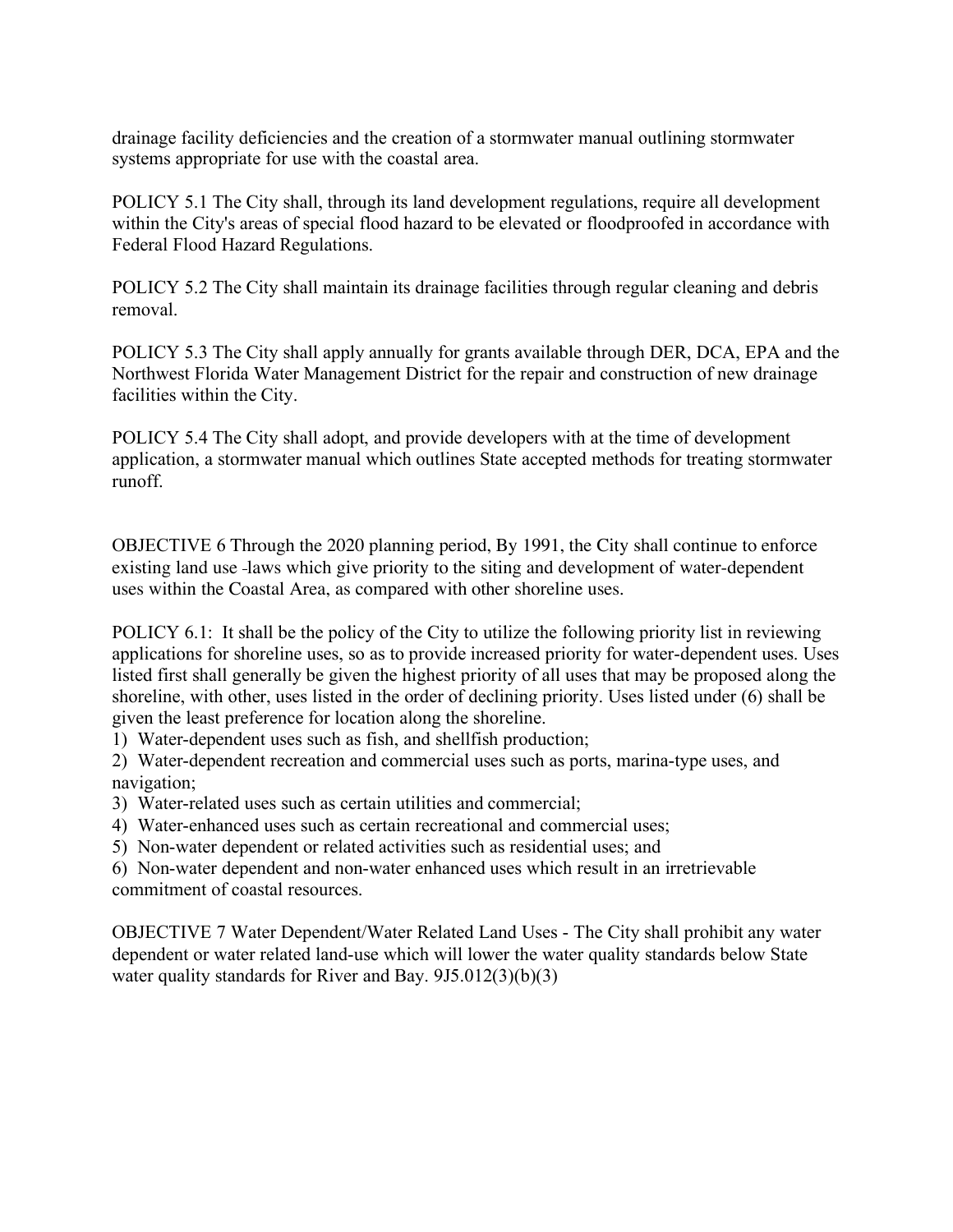POLICY 7.1 Through the planning period 2020, the City shall require sewage pump-out facilities for all new marina facilities along the riverfront and by 2020 continue to enforce existing regulations requiring marinas to install such facilities.

POLICY 7.2 The City shall provide sewage pump out facilities at all city-owned and maintained marinas.

POLICY 7.3 New marinas and multi-slip docking facilities shall conform to the following criteria:

a) public use marinas shall be allowed only in commercial zoning districts;

b) non-public use marinas or multi-slip docking

facilities shall be allowed only In medium density residential zoning districts and then only If use of docking facilities are limited to use by residents;

c) marinas and multi-slip docking facilities must provide vehicular parking.

d) all parking, dry storage, and non-water dependent facilities must be built on existing uplands; e) marinas and multi-slip docking facilities shall prepare hurricane plans which describe measures to be taken to minimize damage to marina sites, neighboring properties, and the environment; this hurricane plan shall be reviewed and approved by the Emergency Management Director and the Planning Director;

f) marina or multi-slip docking facilities shall comply with the other policies of this plan; marinas or multi-slip docking facilities which propose to disturb or destroy wetlands or grassbeds shall create new wetlands in compliance with other policies of this plan.

g)marinas or multi-slip docking facilities which propose to disturb or destroy wetlands or grassbeds shall create new wetlands in compliance with other policies of this plan;

h) dry slip use shall be maximized in order to minimize impacts on water quality, and minimize the areas extent of disturbance of the estuary; and

1) fueling facilities associated with marinas shall be designed to contain spills from on-land equipment and shall be prepared to contain spills in the water.

# GOAL II: REDUCING VULNERABLILITY TO HURRICANES. PEOPLE AND PROPERTY IN APALACHICOLA WILL BE PROTECTED FROM THE EFFECTS OF HURRICANE STORM DAMAGE. PUBLIC EXPENDITURES SHALL BE LIMITED.

OBJECTIVE 8: Hazard Mitigation and Coastal High-Hazard Areas. Through the 2020 planning period the City shall continue to enforceLand Development Regulations to restrict development within coastal high-hazard areas and budget policies shall restrict public funding for facilities within coastal high-hazard areas.

POLICY 8.1: City-funded public facilities shall not be bull in the coastal high-hazard area, unless the facility is for public access or resource restoration.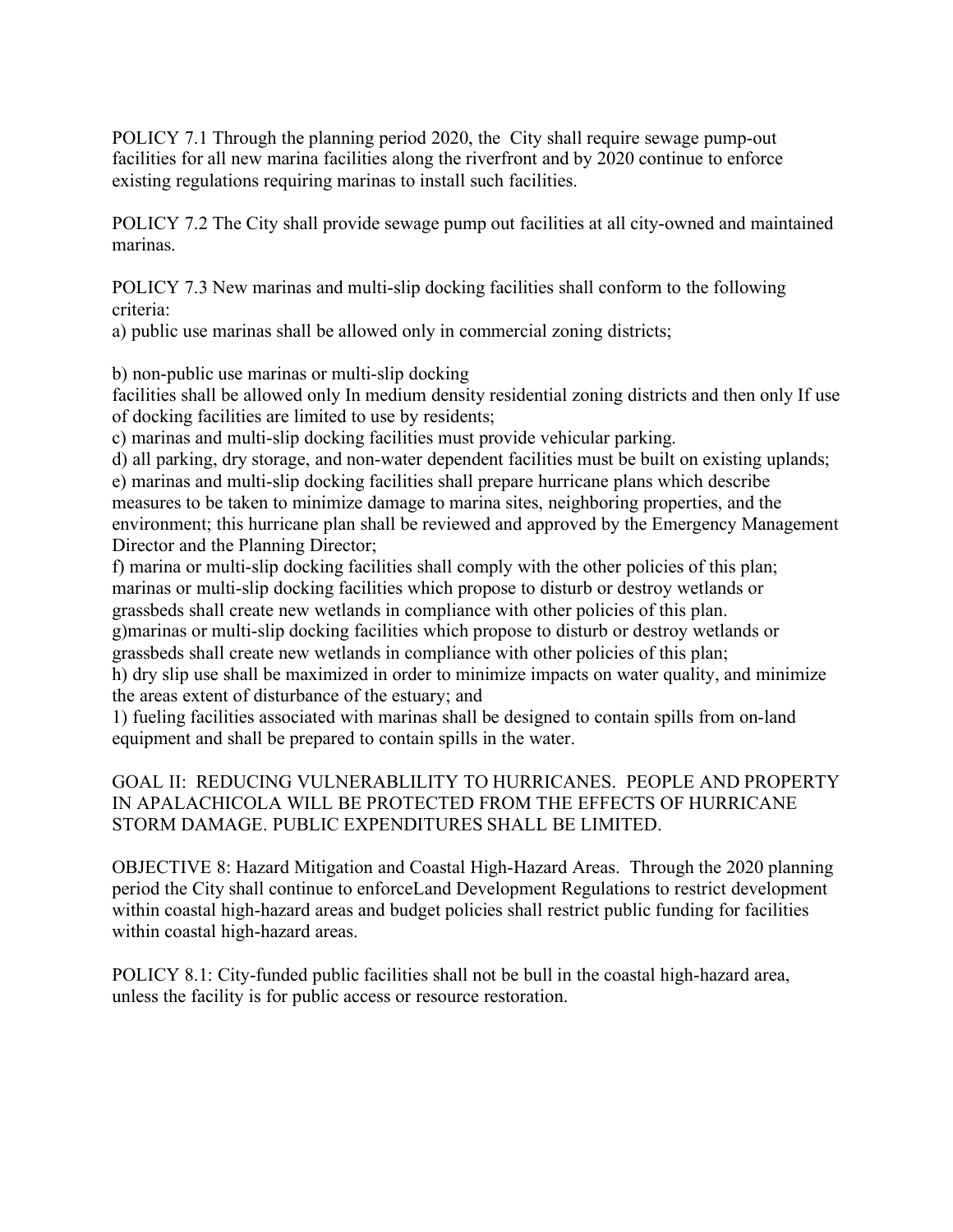POLICY 8.2: : The City shall establish a lower priority for the expenditure of City funds for public infrastructure within the Coastal High Hazard Area (CHHA) as compared with expenditures within other non-CHHA areas, except where expenditures are necessary to meet a "crucial need". A "crucial need" finding must be arrived at by the City to authorize public expenditures within the CHHA, and shall establish that the expenditure is necessary to alleviate dangerously overcrowded or otherwise hazardous roads, to replace or construct wastewater facilities to alleviate or prevent potential violations of potable water quality standards or water quality standards applicable to surface waters, or to construct recreational facilities unique to coastal sites. Furthermore, a "crucial need\* may only be established after consideration has been given to hazard mitigation standards, including floodproofing and evacuation. Furthermore, a "crucial need\* shall not be generated as a result of development approvals within the Coastal High Hazard Area of unincorporated Franklin county after adoption of this Comprehensive Plan.

POLICY 8.3: The City shall through its land development regulations restrict density of the City's CHHA areas to the lowest level of service establishment for the respective land use categories.

POLICY 8.4: The City's Floodplain Management Ordinance shall reference the building elevations of the Flood Insurance Rate Maps, the building requirements of the National Flood Insurance program, provide for detention of rain from, a 25 year - 24 hour rainfall event, and restrict discharge of rainwater into ditches which may flood evacuation routes.

POLICY 8.5 New sanitary sewer facilities in the hurricane vulnerability zone shall be flood proofed, raw sewage shall not leak from sanitary sewer facilities during flood events.

POLICY 8.6 The Coastal High Hazard Area shall, at a minimum, be consistent with the definition found in Rule 9J5-..03(17) FAC. which reads as follows: "Coastal High Hazard Area means the evacuation zone for a Category 1 hurricane as established in the regional hurricane evacuation study..." The City's CHHA shall further encompass the velocity zones as identified on the Flood Insurance Rate Maps, the areas seaward of the coastal construction control line and where public facilities have been damaged or undermined by coastal storms. (Map 9).

POLICY 8.7 The City shall adopt most recent amendments to the 1985 edition of Southern Standard Building Code.

OBJECTIVE 9 DEVELOPMENT DENSITY AND INTENSITY: By 199O, the City shall through its Land Development Regulations, limit development density and intensity within the Coastal High Hazard Area and direct it outside of the Coastal High Hazard Area, to mitigate the impact of natural hazards in this area.  $9J5.012$  (3) $$ 

POLICY 9.1 It shall be the policy of Apalachicola to require that all land development applications within the Coastal High Hazard Area be planned and obtain approval pursuant to a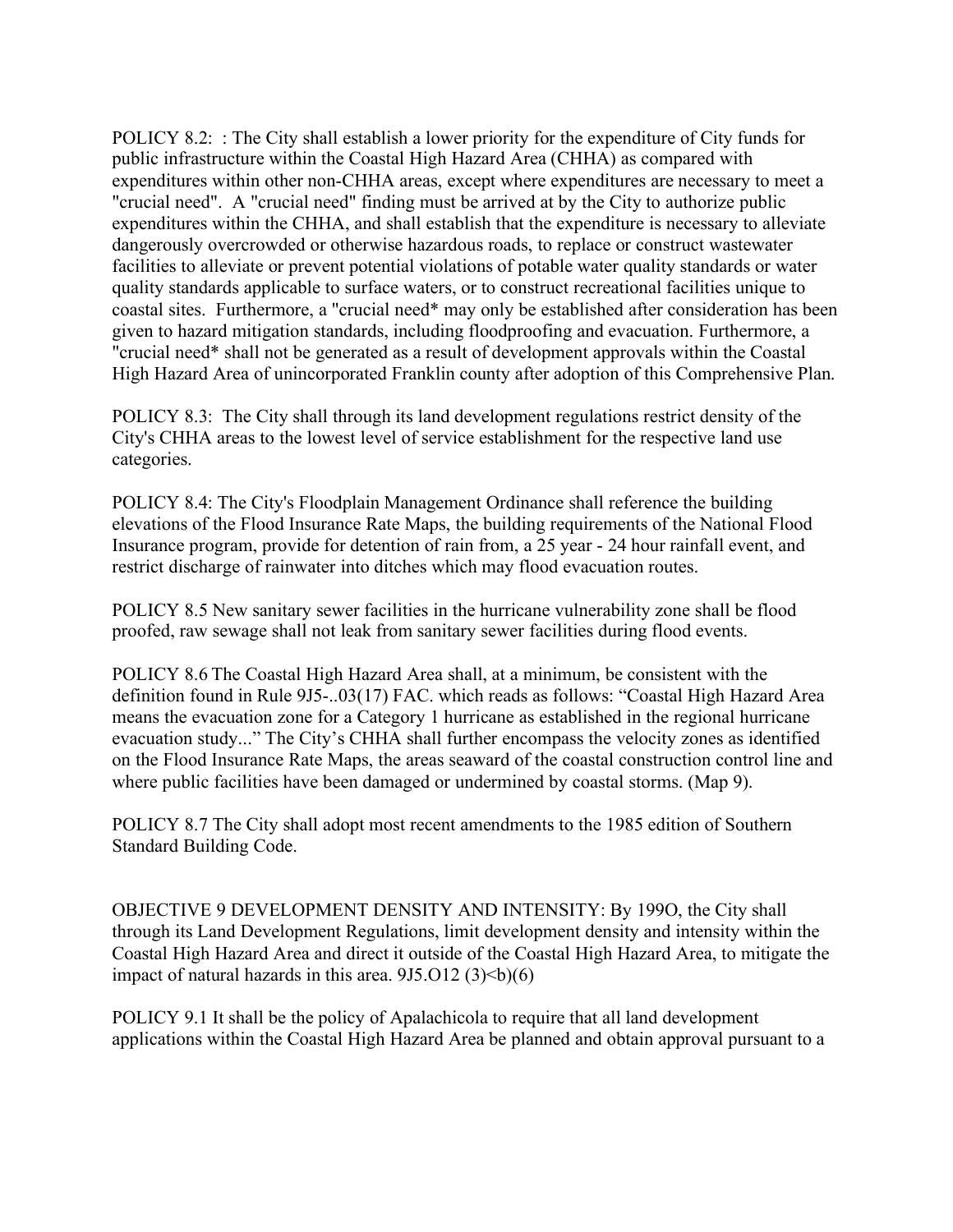site plan review process, to ensure that development is compatible with site characteristics. Applications will be reviewed according to pertinent sections of the National Flood Insurance Program, and will be reviewed for compliance with all other applicable flood control regulations.

POLICY 9.2 Apalachicola shall limit the density of new residential development within the FEMA Velocity-Zone of the Coastal High Hazard Area to a maximum of five dwelling units per gross acres, i.e., the maximum density associated with the low intensity residential category described in the Land Use Element. No other uses are in the coastal high hazard area.

POLICY 9.3 Promote, through Land Development Regulations in instances where a proposed project is located entirely within the CHHA, the clustering of uses. Such clustering will be used to limit the acreage within the CHHA, that will be affected by the proposed development, and will serve to limit the amount of infrastructure provided within the CHHA. Net density limits that are otherwise applicable to future land use categories may be waived for purposes of implementing the clustering concept identified in this policy.

POLICY 9.4 The City shall prohibit the approval of new development orders for mobile home projects within the CHHA of the Coastal Area for protection of the public health, safety, and welfare.

POLICY 9.5 The City shall prohibit the siting of new acute care medical facilities within the Coastal High Hazard Area. Furthermore, existing medical facilities within the Coastal Area shall be discouraged from locating new facilities or expanding existing facilities. Medical facilities, as defined in this proposed policy, shall be limited to those regulated by Chapter 464, F. S.  $\sim$ 

OBJECTIVE 10 Hurricane Evacuation - The City's hurricane evacuation time for a Level A storm shall be the minimum of the range as identified else where in this plan (Tables 19 thru 23). 9J5.012(3)(b)(7)

POLICY 10.1 In order to prevent unnecessary evacuees crowding roads and shelters, the city shall, prior to hurricane season, notify each household of their need to evacuate at various threat levels; hotels and motels shall post this notification conspicuously in each unit. Each new dwelling unit shall be provided with this information when the certificate of occupancy is issued, and this information shall be passed on to the new residents.

POLICY 10.2 New or replacement bridges spanning the Intracoastal Waterway shall not be draw bridges.

POLICY 10.3 The City shall coordinate with the County in implementing this hurricane evacuation plan.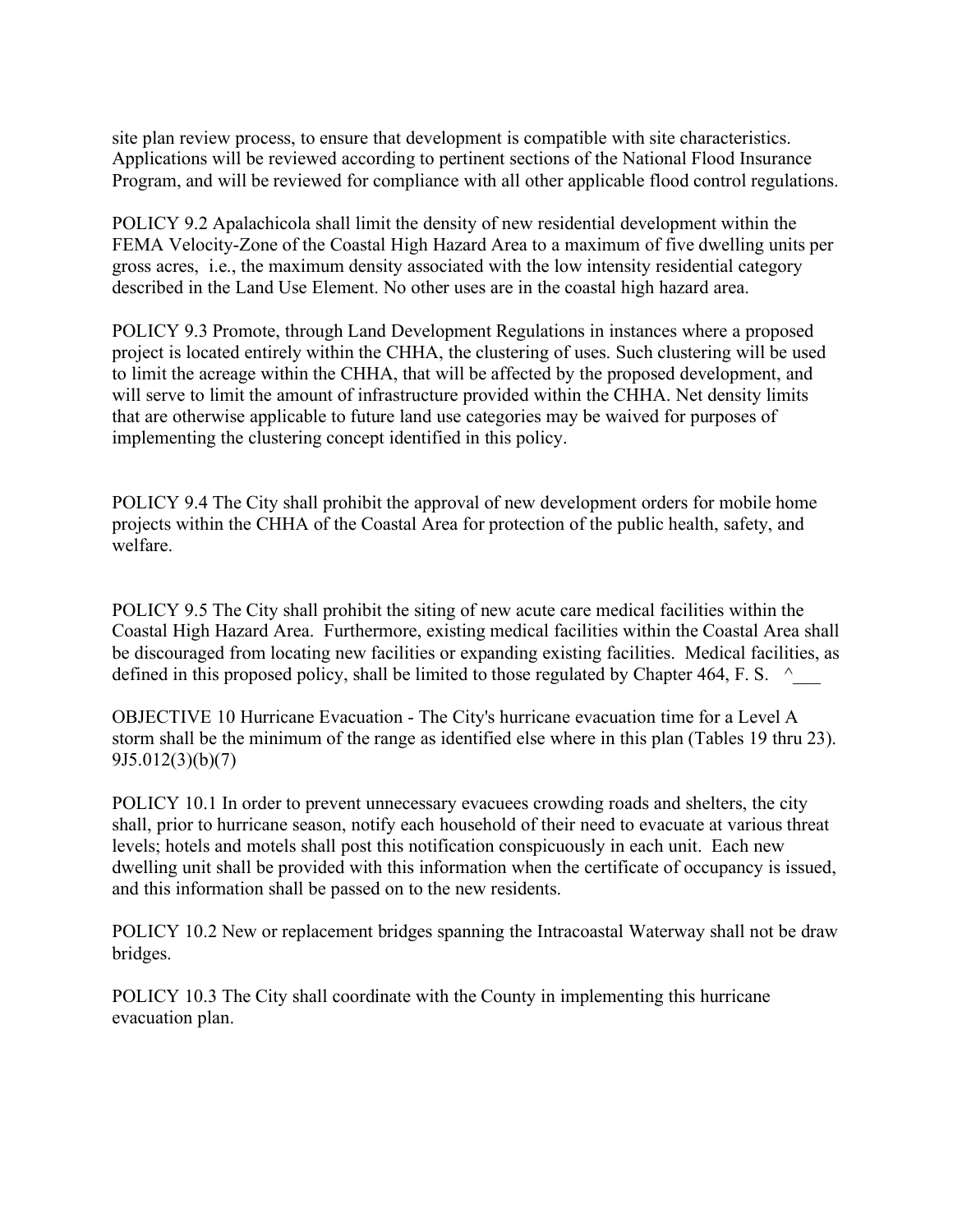POLICY 10.4 All future improvements to roads along the evacuation routes shall include remedies for flooding problems.

POLICY 10.5: To reduce existing evacuation deficiencies the City shall restrict traffic from traveling along Bay Avenue from 6th to 13th Street and along Water Street in times of hurricane evacuation. Traffic barriers and lane usage modifications should be used as necessary to restrict traffic from traveling these two roads in a hurricane evacuation situation.

OBJECTIVE 11: Post-Disaster Redevelopment. By 1995, the City shall adopt a post-disaster response and cleanup assistance, procedures for redevelopment permitting and hazard mitigation measures. In the mean time, the current county emergency plan will be utilized and modified as indicated. 9J5.O12 (3)(b)(8)

POLICY 11.1: The City shall amend where necessary the natural disaster preparedness technical data, as well as the Goals, Objectives and Policies of the Coastal Management Element to be consistent with an updated version of the Regional Planning Council's Hurricane Preparedness Plan when it becomes available.

POLICY 11.2: The City shall work with the county to modify the current Local Peacetime Emergency Plan to comply with the policies under this objective, and shall contain step-by-step details for post-disaster recovery operations.

POLICY 11.3: After a hurricane but prior to re-entry of the population into evacuated areas, the City Commission shall meet to hear preliminary damage assessments, appoint, in cooperation with the County, a Recovery Task Force, and consider a temporary moratorium on building activities not necessary for the public health, safety, and welfare. The Recovery Task Force shall include the Planning Director, County Emergency Management Director, Public Works Director, and other members as directed by the City Commission. Staff shall be provided by the departments whose directors sit on the Task Force. The Task Force shall be terminated after implementing its responsibility under Policy 11.5.

POLICY 11.4: The City shall prioritize immediate repair and cleanup actions and permitting activities following a natural disaster. Immediate repair and cleanup actions needed to protect the public health and safety will be given first priority. Those priorities may include repairs to potable water, waste water, and power facilities; removal of debris; stabilization or removal of structures about to collapse; and minimal repairs to make dwelling habitable. These actions shall receive first priority in permitting decisions. Long term redevelopment activities shall be postponed until the Recovery Task Force has completed its tasks.

POLICY 11.5 The Recovery Task Force shall propose comprehensive plan amendments to City officials which reflect the recommendations in any interagency hazard mitigation reports or other reports prepared pursuant to Section 406 of the Disaster Relief Act of 1974 (PL 93-288) .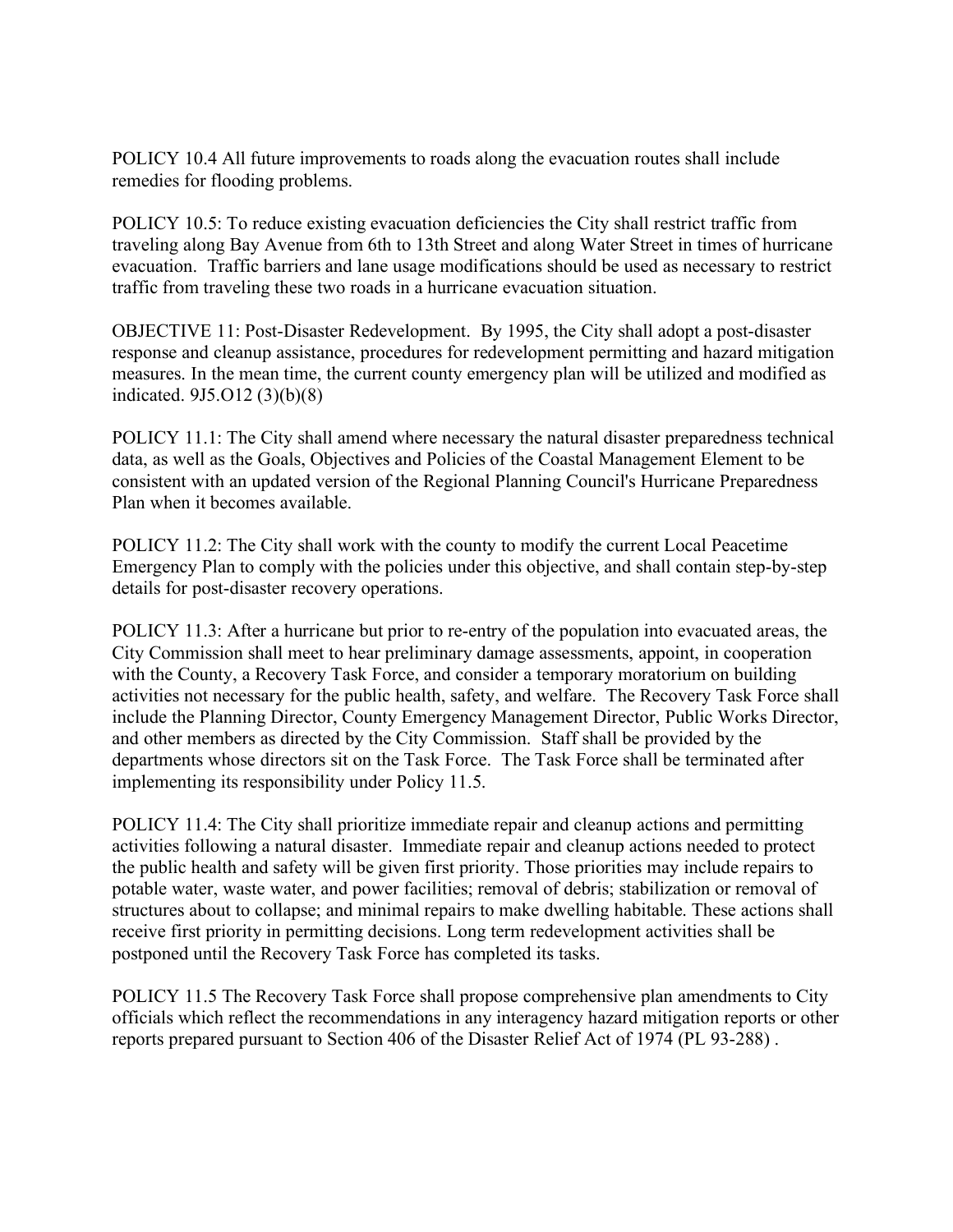POLICY 11.6 In coastal areas needing redevelopment after a disaster, structures which were nonconforming in terms of flood elevation or land use and which suffered damage in excess of fifty percent of their appraised value shall be rebuilt to meet all current requirements, including those enacted since construction of the structure.

POLICY 11.7 The City shall coordinate with the county to develop and adopt prior to the 1995 hurricane season a formal decision making process to evaluate options for damaged public facilities in the CHHA including abandonment, repair in place, relocation, and reconstruction with structural modifications. This process shall consider these options in light of factors such as cost to construct, cost to maintain, recurring damage, impacts on land use, impacts on the environment, and public safety.

POLICY 11.8 The City shall work with the county to identify structures in the coastal highhazard area, inventory their assessed value, judge the utility of the land for public access, and make recommendations for acquisition when post-disaster opportunities arise.

OBJECTIVE 12 Public Access - The amount of public access to coastal resources shall be maintained and not decreased between 2004 and 2020.

POLICY 12.1 Existing access for the public to the river and bay shall be maintained by new development. New riverfront development shall show on their site plans existing riverfront access ways and the proposed development shall continue that access way, relocate it on the site, or donate it to the City.

POLICY 12.2 : All public access facilities shall include parking facilities and access to a State or County road.

POLICY 12.3: The City shall accept donations of shoreline lands suitable for use as public access facilities.

OBJECTIVE 13: Historic Resources – By 2020, the City will complete an updated survey of all historic resources within the coastal area and continue to enforce development standards for the protection, preservation and sensitive reuse of historic resources throughout the City.

POLICY 13.1: Historic Resources - City land development regulations shall prohibit the destruction of historic resources as referenced in the data & analysis section of this element on City owned property and require that historic resources on private property shall protected, preserved or used in a manner that will allow their continued existence.

POLICY 13.2: Historic and archaeological sites shall be incorporated into required setbacks, buffer strips, or open spaces up to the maximum area required by the development regulations. The city shall establish waivers for non-safety related setback requirements and site planning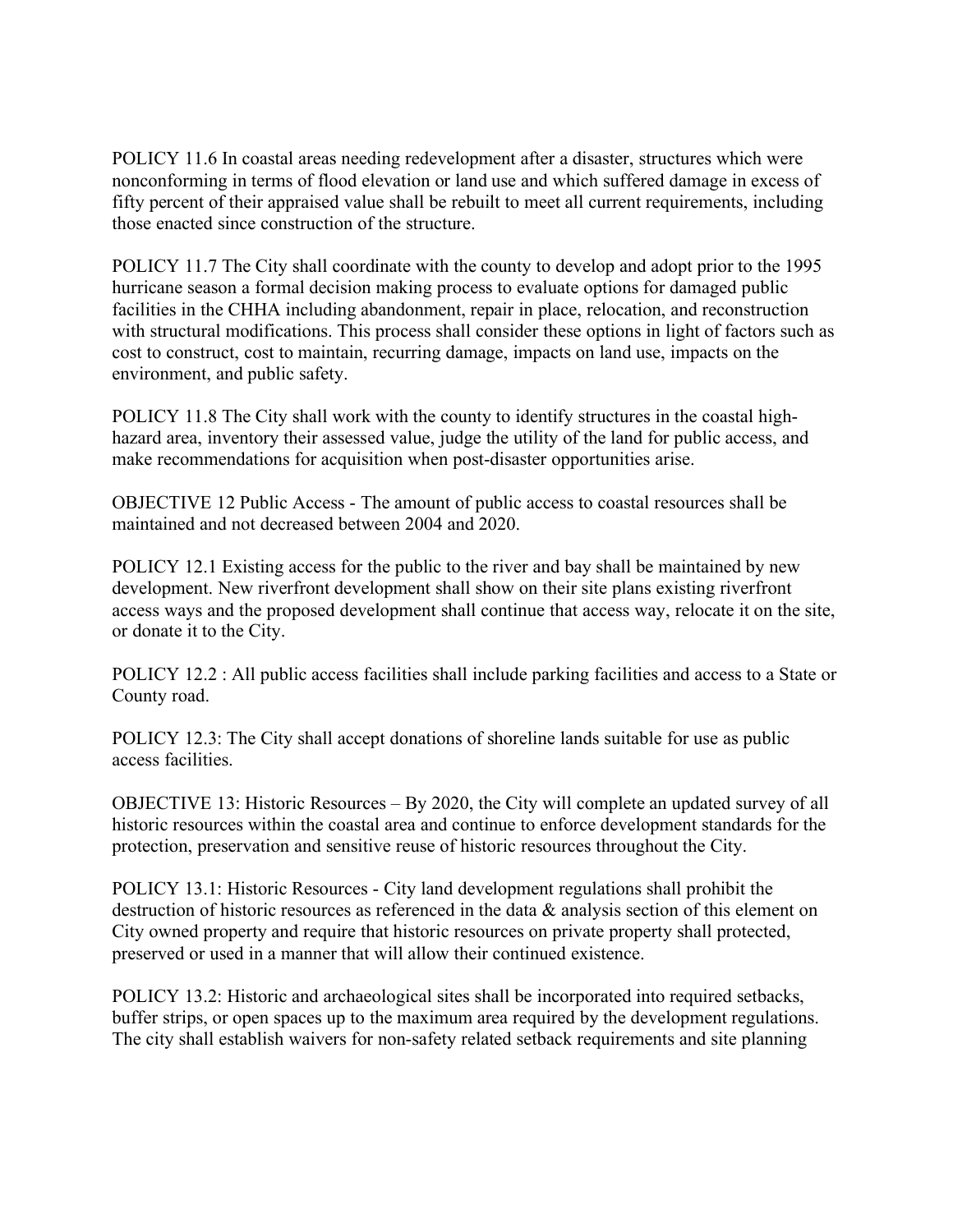requirements in order to accommodate historic structures or sites within a proposed development.

POLICY 13.3: As an alternative to preserving historic or archaeological sites, the owner may allow excavation of the site by the Division of Historic Resources or their approved alternate prior to development. Should a site be scientifically excavated, then development may proceed without preserving the site.

POLICY 13.4: In the case of historic or archaeological sites, vegetation removal shall not be permitted unless the vegetation to be removed is a part of a bonafide scientific excavation, or is a part of an approved development plan.

POLICY 13.5: The City shall accept donations of historic or archaeological sites.

POLICY 13.6: The City building official shall refer all development proposals within the designated historic district to the City Planning & Zoning Board for review of appropriateness.

POLICY 13.7: The City shall, through its land development regulation, prohibit the demolition of historic structures unless such building classified ac historic is incapable or earning an economic return on its value, as appraised by a qualified real estate appraiser. The city shall, instead, work with developers to secure federally-subsidized grants to renovate/restore historic structures.

OBJECTIVE 14: Maintaining Scenic routes. By 2020, the City will establish a scenic road program in order to help preserve the area's natural beauty.

POLICY 14.1: U.S. Highway 98 within the City, Water Street, and Bay Avenue shall be designated scenic roads.

POLICY 14.2: Properties between designated scenic roads and wetlands or open water shall be zoned the lowest density allowed for their respective future land use categories.

POLICY 14.3: Site plan requirements for areas between

designated scenic roads and wetlands or open water shall require the use of native vegetation in landscaping, separation of buildings by at least 50 feet along the axis of the road, and the avoidance of fencing or landscaping that would obstruct views of wetlands or open water.

GOAL III: INFRASTRUCTURE - PUBLIC FACILITIES SHALL BE ADEQUATE AKD AVAILABLE TO SERVE THE RESIDENTS AND VISITORIS TO THE CITY'S COASTAL AREA.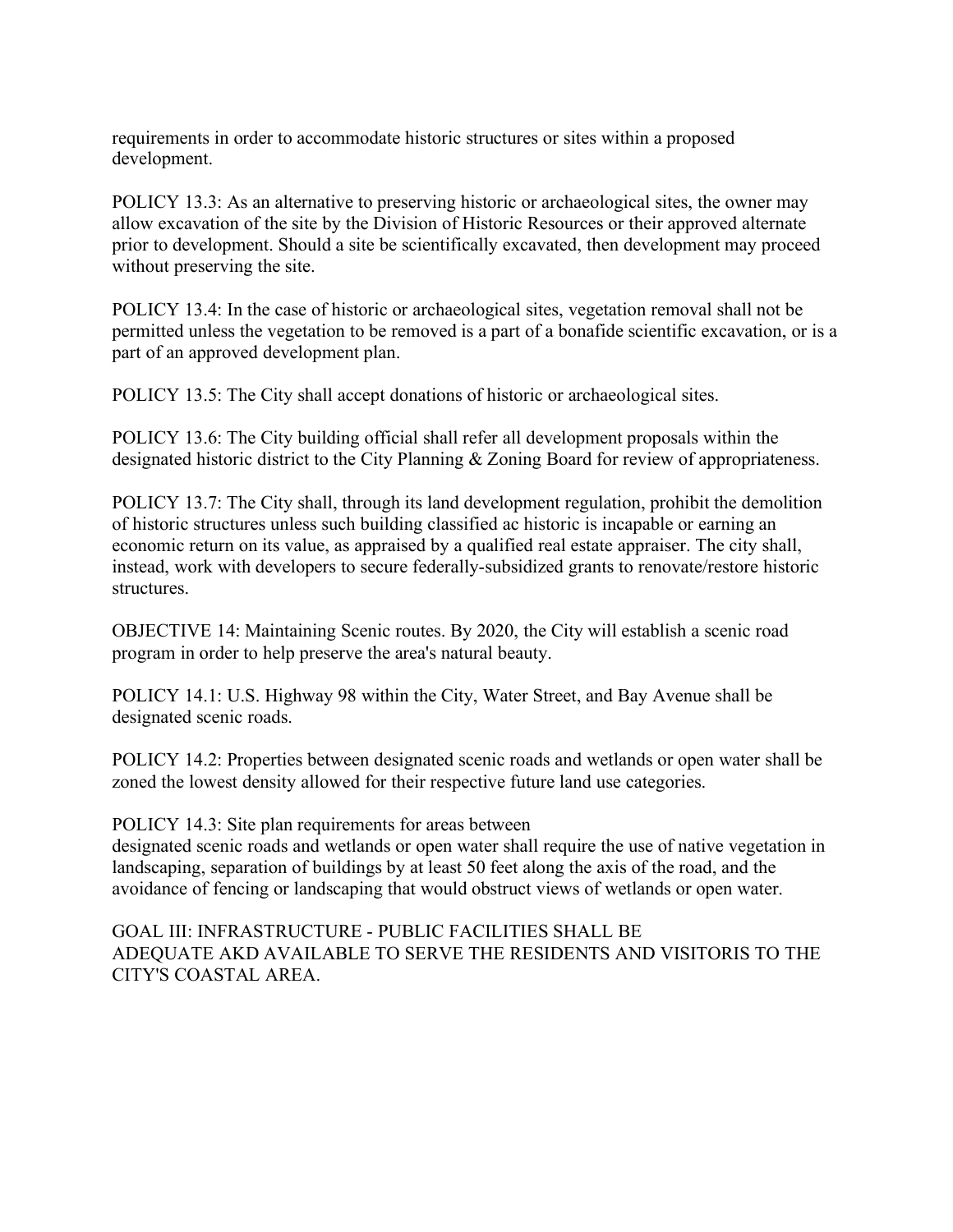OBJECTIVE 15: Levels of Service - The level of service standards adopted elsewhere in this Comprehensive Plan for facilities in the coastal area and the additional standards under this objective shall be applied whenever development orders or permits are requested. The evacuation times established by objective 10 shall also be considered levels of service standards for roads. 9J5.012 (3)(b)(11)

POLICY 15.1: Service areas shall be established for water, sewer, roads and bridge facilities. Development within these service areas shall be limited to the capacity of the respective facilities to supply the appropriate service as established by the level of service standard adopted in this comprehensive plan. Funding for such facilities will be phased to coincide with the impacts generated by development or redevelopment.

OBJECTIVE 16: Required Improvements, Timing, and Funding. All public facilities shall be available at least by the time they are needed to serve new development.

POLICY 16.1: Improvements to the Apalachicola sewage treatment plant serving the Apalachicola area shall be constructed by 2000 and shall be funded by grant funds.

POLICY 16.2: Developments which would impact existing facilities by reducing the level of service below adopted levels, and which are to be built prior to the availability of scheduled facility improvements shall pay for such impacts or shall provide their own facilities constructed to city standards.

POLICY 16.3: New or improved roads in the coastal area shall include paved areas which can be used to increase the number of traffic lanes for hurricane evacuation.

GOAL IV: INTERGOVERNMENTAL COORDINATION TO PROTECT COASTAL RESOURCES. COASTAL RESOURCE MANAGEMENT KILL ADDRESS NATURAL SYSTEMS ON A SYSTEMSIDE BASIS REGARDLESS OF POLITICAL BOUNDARIES.

OBJECTIVE 17: Coordinating with Other Local Governments - By 2020, a intergovernmental coordination program shall be established in order to manage coastal resources affecting or affected by governments other than the City.

POLICY 17.1: The City shall review the comprehensive plans of Carrabelle and the county to determine consistency.

POLICY 17.2 The City shall develop joint planning and management programs with the County for hurricane evacuation, provision of public access, provision of infrastructure, providing-water dependent use sites, controlling stormwater, reducing wastewater treatment plant discharges, protection of living marine resources reduction of exposure to natural hazards.